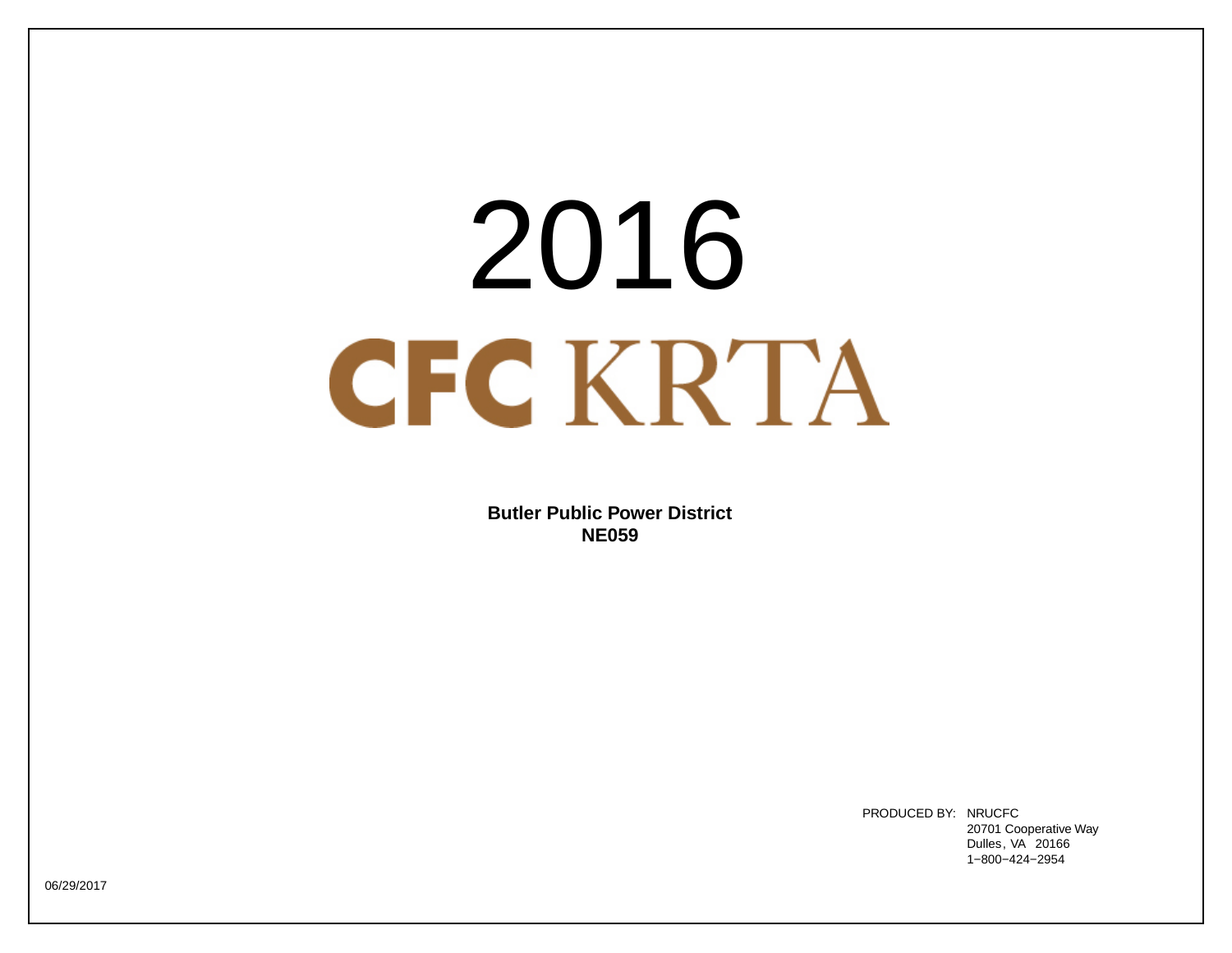### 06/29/2017 **2016 Key Ratio Trend Analysis (KRTA)** Page 1 **Butler Public Power District (NE059)**

|      |                                                        | <b>US Total</b> |            |      | <b>State Grouping</b> |    |          | <b>Consumer Size</b>           |            |      | <b>Major Current Power Supplier</b> |    |          | Plant Growth (2011-2016) |     |                |
|------|--------------------------------------------------------|-----------------|------------|------|-----------------------|----|----------|--------------------------------|------------|------|-------------------------------------|----|----------|--------------------------|-----|----------------|
| Year | <b>System Value</b>                                    | Median          | <b>NBR</b> | Rank | Median                |    | NBR Rank | Median                         | <b>NBR</b> | Rank | Median                              |    | NBR Rank | Median NBR               |     | Rank           |
|      |                                                        |                 |            |      |                       |    |          | <b>BASE GROUP (RATIOS 1-5)</b> |            |      |                                     |    |          |                          |     |                |
|      | <b>RATIO 1 --- AVERAGE TOTAL CONSUMERS SERVED</b>      |                 |            |      |                       |    |          |                                |            |      |                                     |    |          |                          |     |                |
| 2012 | 5,718                                                  | 13,571          | 813        | 641  | 5,557                 | 30 | 14       | 5,208                          | 94         | 20   | 5,718                               | 23 | 12       | 14,545                   | 49  | 39             |
| 2013 | 5,753                                                  | 13,715          | 815        | 647  | 5,612                 | 30 | 15       | 5,153                          | 93         | 21   | 5,887                               | 23 | 13       | 14,652                   | 202 | 166            |
| 2014 | 5,784                                                  | 13,775          | 813        | 647  | 5,670                 | 30 | 15       | 5,144                          | 88         | 19   | 5,987                               | 23 | 13       | 13,923                   | 172 | 138            |
| 2015 | 5,826                                                  | 14,007          | 811        | 646  | 5,735                 | 30 | 15       | 5,157                          | 88         | 15   | 6,044                               | 23 | 13       | 11,923                   | 95  | 73             |
| 2016 | 5,822                                                  | 14,310          | 809        | 649  | 5,762                 | 30 | 15       | 5,090                          | 86         | 14   | 6,093                               | 23 | 13       | 12,601                   | 48  | 40             |
|      | RATIO 2 --- TOTAL KWH SOLD (1,000)                     |                 |            |      |                       |    |          |                                |            |      |                                     |    |          |                          |     |                |
| 2012 | 175,967                                                | 288,425         | 813        | 558  | 165,291               | 30 | 15       | 108,351                        | 94         | 24   | 175,967                             | 23 | 12       | 309,274                  | 49  | 36             |
| 2013 | 187,089                                                | 293,158         | 815        | 549  | 164,545               | 30 | 13       | 112,574                        | 93         | 22   | 178,150                             | 23 | 10       | 308,195                  | 202 | 134            |
| 2014 | 185,901                                                | 302,457         | 813        | 554  | 155,990               | 30 | 12       | 109,616                        | 88         | 18   | 184,742                             | 23 | 10       | 316,970                  | 172 | 117            |
| 2015 | 172,047                                                | 298,933         | 811        | 569  | 152,326               | 30 | 14       | 106,560                        | 88         | 20   | 172,047                             | 23 | 12       | 258,607                  | 95  | 64             |
| 2016 | 176,637                                                | 304,803         | 809        | 567  | 150,202               | 30 | 13       | 107,886                        | 86         | 19   | 153,603                             | 23 | 11       | 297,115                  | 48  | 35             |
|      | RATIO 3 --- TOTAL UTILITY PLANT (1,000)                |                 |            |      |                       |    |          |                                |            |      |                                     |    |          |                          |     |                |
| 2012 | 42,641.43                                              | 71,815.96       | 813        | 592  | 42,695.29             | 30 | 16       | 33,189.17                      | 94         | 22   | 42,749.15                           | 23 | 13       | 75,410.63                | 49  | 39             |
| 2013 | 40,824.46                                              | 74,916.36       | 815        | 621  | 46,130.95             | 30 | 18       | 34,648.08                      | 93         | 28   | 48,732.73                           | 23 | 15       | 77,827.77                | 202 | 160            |
| 2014 | 43,963.06                                              | 78,452.15       | 813        | 609  | 48,005.30             | 30 | 18       | 35,312.85                      | 88         | 23   | 50,413.31                           | 23 | 15       | 77,853.96                | 172 | 127            |
| 2015 | 49,179.08                                              | 81,534.62       | 811        | 591  | 50,495.67             | 30 | 17       | 36,694.14                      | 88         | 17   | 51,010.50                           | 23 | 14       | 78,344.80                | 95  | 67             |
| 2016 | 54,833.61                                              | 85,508.06       | 809        | 568  | 53,574.92             | 30 | 15       | 37,906.90                      | 86         | 17   | 54,833.61                           | 23 | 12       | 90,998.17                | 48  | 33             |
|      | RATIO 4 --- TOTAL NUMBER OF EMPLOYEES (FULL TIME ONLY) |                 |            |      |                       |    |          |                                |            |      |                                     |    |          |                          |     |                |
| 2012 | 24                                                     | 46              | 813        | 644  | 24                    | 30 | 14       | 22                             | 94         | 37   | 24                                  | 23 | 11       | 50                       | 49  | 41             |
| 2013 | 25                                                     | 46              | 815        | 627  | 24                    | 30 | 14       | 21                             | 93         | 25   | 24                                  | 23 | 11       | 49                       | 202 | 157            |
| 2014 | 24                                                     | 46              | 813        | 637  | 23                    | 30 | 14       | 21                             | 88         | 26   | 23                                  | 23 | 11       | 48                       | 172 | 136            |
| 2015 | 24                                                     | 47              | 811        | 638  | 23                    | 30 | 13       | 21                             | 88         | 25   | 23                                  | 23 | 10       | 42                       | 95  | 73             |
| 2016 | 24                                                     | 47              | 809        | 640  | 23                    | 30 | 13       | 21                             | 86         | 27   | 23                                  | 23 | 10       | 52                       | 48  | 38             |
|      | <b>RATIO 5 --- TOTAL MILES OF LINE</b>                 |                 |            |      |                       |    |          |                                |            |      |                                     |    |          |                          |     |                |
| 2012 | 1,652                                                  | 2,601           | 813        | 603  | 2,416                 | 30 | 24       | 1,658                          | 94         | 48   | 2,362                               | 23 | 19       | 2,590                    | 49  | 36             |
| 2013 | 1,662                                                  | 2,607           | 814        | 602  | 2,421                 | 30 | 24       | 1,701                          | 92         | 49   | 2,367                               | 23 | 19       | 2,768                    | 202 | 152            |
| 2014 | 1,667                                                  | 2,613           | 812        | 602  | 2,427                 | 30 | 24       | 1,707                          | 87         | 47   | 2,369                               | 23 | 19       | 2,778                    | 172 | 124            |
| 2015 | 1,672                                                  | 2,626           | 810        | 602  | 2,411                 | 30 | 24       | 1,706                          | 87         | 46   | 2,339                               | 23 | 19       | 2,314                    | 95  | 66             |
| 2016 | 1,681                                                  | 2,646           | 808        | 601  | 2,424                 | 30 | 24       | 1,705                          | 85         | 44   | 2,342                               | 23 | 19       | 2,591                    | 48  | 37             |
|      |                                                        |                 |            |      |                       |    |          | <b>FINANCIAL (RATIOS 6-32)</b> |            |      |                                     |    |          |                          |     |                |
|      | RATIO 6 --- TIER                                       |                 |            |      |                       |    |          |                                |            |      |                                     |    |          |                          |     |                |
| 2012 | 5.66                                                   | 2.42            | 813        | 87   | 8.00                  | 30 | 21       | 2.67                           | 94         | 17   | 7.70                                | 23 | 16       | 2.22                     | 49  | 5              |
| 2013 | 6.11                                                   | 2.62            | 815        | 81   | 6.23                  | 30 | 16       | 2.79                           | 93         | 16   | 6.01                                | 23 | 11       | 2.56                     | 202 | 23             |
| 2014 | 6.32                                                   | 2.63            | 813        | 78   | 5.87                  | 30 | 13       | 2.99                           | 88         | 15   | 5.20                                | 23 | 9        | 2.66                     | 172 | 16             |
| 2015 | 6.37                                                   | 2.48            | 811        | 70   | 6.61                  | 30 | 17       | 2.70                           | 88         | 13   | 6.42                                | 23 | 13       | 2.37                     | 95  | $10$           |
| 2016 | 7.56                                                   | 2.62            | 809        | 58   | 6.92                  | 30 | 15       | 2.88                           | 86         | 10   | 7.56                                | 23 | 12       | 2.89                     | 48  | $\overline{2}$ |
|      | Policy 214 requires minimum tier of 2.0                |                 |            |      |                       |    |          |                                |            |      |                                     |    |          |                          |     |                |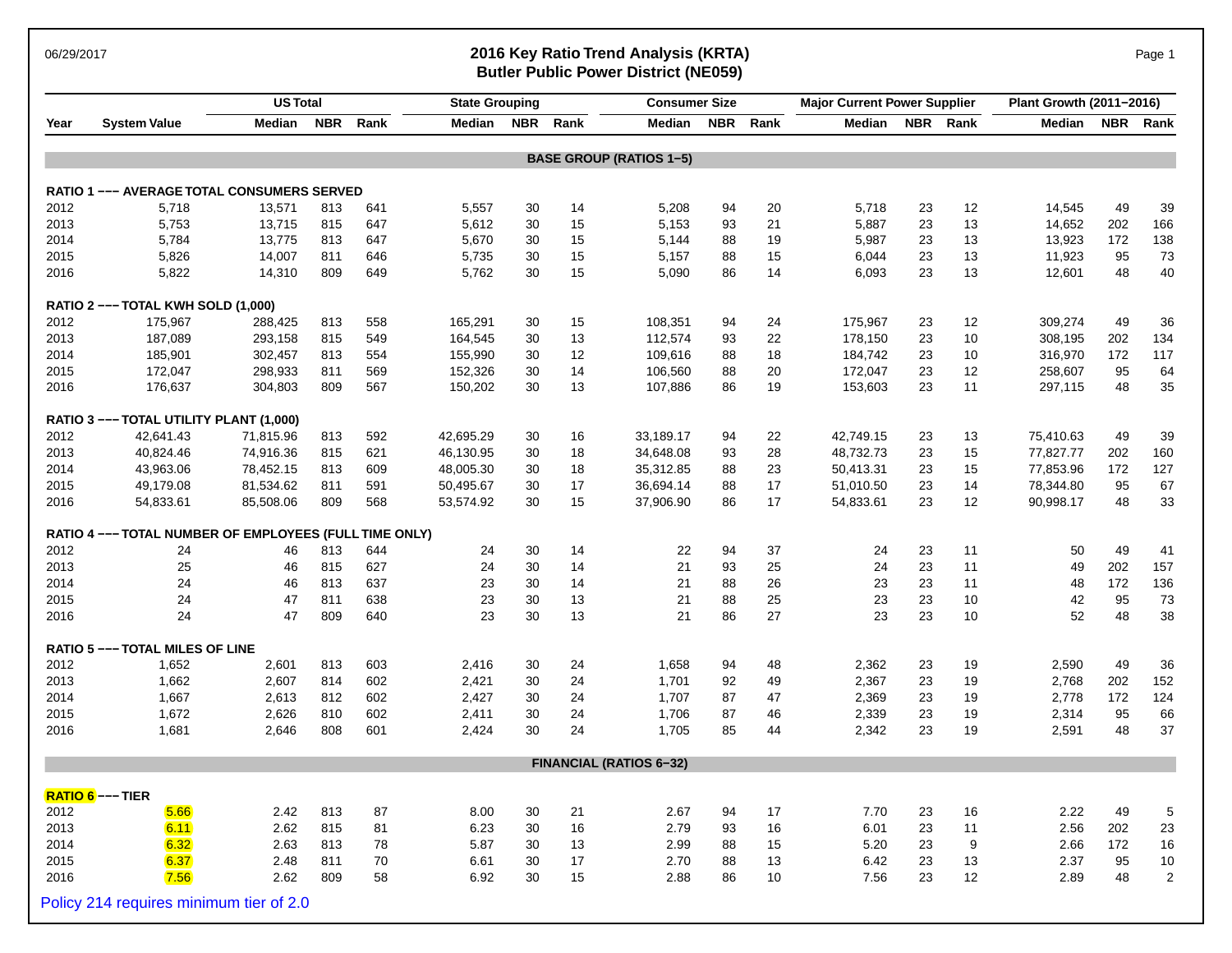### 06/29/2017 **2016 Key Ratio Trend Analysis (KRTA)** Page 2 **Butler Public Power District (NE059)**

|      |                                                 | <b>US Total</b> |            |      | <b>State Grouping</b> |            |      | <b>Consumer Size</b> |            |                   | <b>Major Current Power Supplier</b> |    |          | Plant Growth (2011-2016) |            |                |
|------|-------------------------------------------------|-----------------|------------|------|-----------------------|------------|------|----------------------|------------|-------------------|-------------------------------------|----|----------|--------------------------|------------|----------------|
| Year | <b>System Value</b>                             | Median          | <b>NBR</b> | Rank | Median                | <b>NBR</b> | Rank | Median               | <b>NBR</b> | Rank              | Median                              |    | NBR Rank | Median                   | <b>NBR</b> | Rank           |
|      | RATIO 7 --- TIER (2 OF 3 YEAR HIGH AVERAGE)     |                 |            |      |                       |            |      |                      |            |                   |                                     |    |          |                          |            |                |
| 2012 | 5.49                                            | 2.62            | 813        | 96   | 6.81                  | 30         | 19   | 2.75                 | 94         | 16                | 6.69                                | 23 | 14       | 2.53                     | 49         | 6              |
| 2013 | 5.89                                            | 2.67            | 815        | 97   | 8.04                  | 30         | 19   | 3.08                 | 93         | 17                | 6.28                                | 23 | 14       | 2.61                     | 202        | 25             |
| 2014 | 6.22                                            | 2.77            | 813        | 91   | 6.99                  | 30         | 19   | 3.12                 | 88         | 16                | 6.35                                | 23 | 14       | 2.84                     | 172        | 20             |
| 2015 | 6.34                                            | 2.76            | 811        | 84   | 6.83                  | 30         | 16   | 2.95                 | 88         | 14                | 6.34                                | 23 | 12       | 2.62                     | 95         | 12             |
| 2016 | 6.96                                            | 2.79            | 809        | 75   | 7.23                  | 30         | 16   | 3.02                 | 86         | 15                | 6.96                                | 23 | 12       | 3.11                     | 48         | $\overline{4}$ |
|      | <b>RATIO 8 --- OTIER</b>                        |                 |            |      |                       |            |      |                      |            |                   |                                     |    |          |                          |            |                |
| 2012 | 5.35                                            | 1.77            | 813        | 71   | 7.23                  | 30         | 23   | 1.92                 | 94         | 18                | 7.38                                | 23 | 18       | 1.63                     | 49         | 5              |
| 2013 | 6.56                                            | 1.94            | 815        | 61   | 6.15                  | 30         | 15   | 2.05                 | 93         | 15                | 6.56                                | 23 | 12       | 1.94                     | 202        | 18             |
| 2014 | 6.01                                            | 1.93            | 813        | 60   | 5.05                  | 30         | 13   | 2.20                 | 88         | 12                | 4.66                                | 23 | 9        | 2.01                     | 172        | 13             |
| 2015 | 6.02                                            | 1.88            | 811        | 62   | 6.19                  | 30         | 17   | 2.10                 | 88         | 12                | 6.15                                | 23 | 13       | 1.90                     | 95         | 10             |
| 2016 | 7.26                                            | 1.94            | 809        | 53   | 6.64                  | 30         | 15   | 2.19                 | 86         | 10                | 7.26                                | 23 | 12       | 1.83                     | 48         | $\sqrt{2}$     |
|      | RATIO 9 --- OTIER (2 OF 3 YEAR HIGH AVERAGE)    |                 |            |      |                       |            |      |                      |            |                   |                                     |    |          |                          |            |                |
| 2012 | 5.01                                            | 1.99            | 813        | 79   | 5.90                  | 30         | 20   | 2.08                 | 94         | 17                | 6.12                                | 23 | 15       | 1.87                     | 49         | 5              |
| 2013 | 5.95                                            | 1.98            | 815        | 70   | 6.00                  | 30         | 17   | 2.20                 | 93         | 16                | 6.02                                | 23 | 14       | 2.00                     | 202        | 18             |
| 2014 | 6.29                                            | 2.03            | 813        | 66   | 6.25                  | 30         | 15   | 2.28                 | 88         | 14                | 6.02                                | 23 | 11       | 2.05                     | 172        | 14             |
| 2015 | 6.29                                            | 2.07            | 811        | 66   | 6.46                  | 30         | 16   | 2.40                 | 88         | $12 \overline{ }$ | 6.29                                | 23 | 12       | 2.00                     | 95         | 11             |
| 2016 | 6.64                                            | 2.10            | 809        | 68   | 6.97                  | 30         | 16   | 2.44                 | 86         | 15                | 6.64                                | 23 | 12       | 2.11                     | 48         | $\sqrt{3}$     |
|      | RATIO 10 --- MODIFIED DSC (MDSC)                |                 |            |      |                       |            |      |                      |            |                   |                                     |    |          |                          |            |                |
| 2012 | 3.92                                            | 1.81            | 813        | 74   | 3.98                  | 30         | 16   | 1.76                 | 94         | 14                | 4.05                                | 23 | 13       | 1.60                     | 49         | 4              |
| 2013 | 3.87                                            | 1.87            | 815        | 76   | 3.27                  | 30         | 14   | 1.90                 | 93         | 15                | 3.47                                | 23 | 11       | 1.88                     | 202        | 22             |
| 2014 | 3.19                                            | 1.82            | 813        | 92   | 2.91                  | 30         | 14   | 1.82                 | 88         | 11                | 2.92                                | 23 | 11       | 1.92                     | 172        | 21             |
| 2015 | 2.75                                            | 1.82            | 811        | 135  | 3.00                  | 30         | 19   | 1.79                 | 88         | 15                | 3.03                                | 23 | 16       | 1.78                     | 95         | 18             |
| 2016 | 3.72                                            | 1.83            | 809        | 77   | 3.43                  | 30         | 14   | 1.81                 | 86         | 13                | 3.72                                | 23 | 12       | 1.89                     | 48         | $\,6\,$        |
|      | RATIO 11 --- MDSC (2 OF 3 YEAR HIGH AVERAGE)    |                 |            |      |                       |            |      |                      |            |                   |                                     |    |          |                          |            |                |
| 2012 | 3.61                                            | 1.98            | 813        | 94   | 3.64                  | 30         | 16   | 1.98                 | 94         | 15                | 3.67                                | 23 | 13       | 1.86                     | 49         | 5              |
| 2013 | 3.89                                            | 1.94            | 815        | 90   | 3.71                  | 30         | 15   | 2.01                 | 93         | 16                | 3.89                                | 23 | 12       | 1.96                     | 202        | 23             |
| 2014 | 3.89                                            | 1.93            | 813        | 89   | 3.79                  | 30         | 15   | 2.00                 | 88         | 13                | 3.89                                | 23 | 12       | 2.03                     | 172        | 23             |
| 2015 | 3.53                                            | 1.94            | 811        | 93   | 3.74                  | 30         | 16   | 1.95                 | 88         | 14                | 3.53                                | 23 | 12       | 1.97                     | 95         | 16             |
| 2016 | 3.45                                            | 1.94            | 809        | 101  | 3.43                  | 30         | 15   | 1.93                 | 86         | 14                | 3.45                                | 23 | 12       | 2.00                     | 48         | 8              |
|      | <b>RATIO 12</b> --- DEBT SERVICE COVERAGE (DSC) |                 |            |      |                       |            |      |                      |            |                   |                                     |    |          |                          |            |                |
| 2012 | 4.01                                            | 2.08            | 813        | 89   | 4.04                  | 30         | 16   | 1.99                 | 94         | 15                | 4.06                                | 23 | 13       | 1.91                     | 49         | $\overline{4}$ |
| 2013 | 3.58                                            | 2.13            | 815        | 107  | 3.53                  | 30         | 15   | 2.11                 | 93         | 19                | 3.49                                | 23 | 11       | 2.11                     | 202        | 29             |
| 2014 | 3.27                                            | 2.09            | 813        | 111  | 3.00                  | 30         | 14   | 2.10                 | 88         | 13                | 3.08                                | 23 | 11       | 2.11                     | 172        | 26             |
| 2015 | 2.79                                            | 2.02            | 811        | 165  | 3.06                  | 30         | 19   | 2.03                 | 88         | 18                | 3.06                                | 23 | 16       | 1.96                     | 95         | 20             |
| 2016 | 3.71                                            | 2.06            | 809        | 95   | 3.59                  | 30         | 15   | 2.07                 | 86         | 14                | 3.71                                | 23 | 12       | 2.15                     | 48         | 6              |

Policy 214 requires minimum DSC of 2.25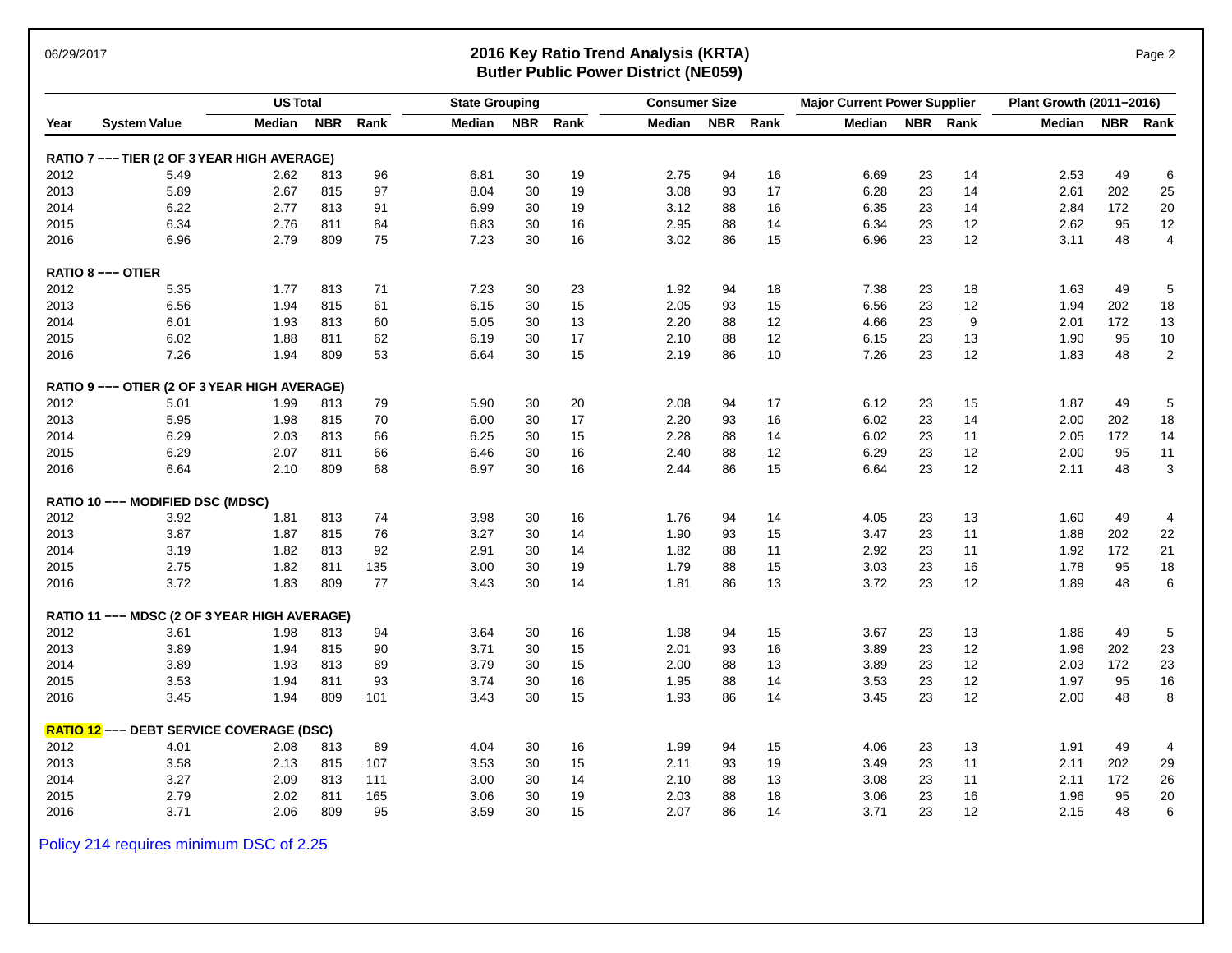### 06/29/2017 **2016 Key Ratio Trend Analysis (KRTA)** Page 3 **Butler Public Power District (NE059)**

|      |                                                                                      | <b>US Total</b> |            |      | <b>State Grouping</b> |            |      | <b>Consumer Size</b> |            |      | <b>Major Current Power Supplier</b> |    |          | Plant Growth (2011-2016) |            |                 |
|------|--------------------------------------------------------------------------------------|-----------------|------------|------|-----------------------|------------|------|----------------------|------------|------|-------------------------------------|----|----------|--------------------------|------------|-----------------|
| Year | <b>System Value</b>                                                                  | Median          | <b>NBR</b> | Rank | Median                | <b>NBR</b> | Rank | Median               | <b>NBR</b> | Rank | Median                              |    | NBR Rank | Median                   | <b>NBR</b> | Rank            |
|      | RATIO 13 --- DSC (2 OF 3 YEAR HIGH AVERAGE)                                          |                 |            |      |                       |            |      |                      |            |      |                                     |    |          |                          |            |                 |
| 2012 | 3.72                                                                                 | 2.24            | 813        | 114  | 3.80                  | 30         | 16   | 2.17                 | 94         | 17   | 3.88                                | 23 | 13       | 2.21                     | 49         | 5               |
| 2013 | 3.80                                                                                 | 2.23            | 815        | 107  | 3.75                  | 30         | 15   | 2.27                 | 93         | 16   | 3.80                                | 23 | 12       | 2.21                     | 202        | 30              |
| 2014 | 3.80                                                                                 | 2.20            | 813        | 109  | 3.75                  | 30         | 15   | 2.18                 | 88         | 14   | 3.80                                | 23 | 12       | 2.27                     | 172        | $30\,$          |
| 2015 | 3.42                                                                                 | 2.18            | 811        | 127  | 3.67                  | 30         | 17   | 2.13                 | 88         | 15   | 3.51                                | 23 | 13       | 2.17                     | 95         | 18              |
| 2016 | 3.49                                                                                 | 2.18            | 809        | 118  | 3.51                  | 30         | 16   | 2.18                 | 86         | 15   | 3.49                                | 23 | 12       | 2.32                     | 48         | $10$            |
|      | RATIO 14 --- ODSC                                                                    |                 |            |      |                       |            |      |                      |            |      |                                     |    |          |                          |            |                 |
| 2012 | 3.84                                                                                 | 1.73            | 813        | 73   | 3.90                  | 30         | 16   | 1.66                 | 94         | 14   | 3.96                                | 23 | 13       | 1.58                     | 49         | 4               |
| 2013 | 3.78                                                                                 | 1.79            | 815        | 73   | 3.22                  | 30         | 14   | 1.87                 | 93         | 14   | 3.45                                | 23 | 11       | 1.78                     | 202        | 22              |
| 2014 | 3.14                                                                                 | 1.73            | 813        | 88   | 2.83                  | 30         | 14   | 1.74                 | 88         | 11   | 2.83                                | 23 | 11       | 1.82                     | 172        | $20\,$          |
| 2015 | 2.68                                                                                 | 1.73            | 811        | 130  | 2.94                  | 30         | 19   | 1.73                 | 88         | 15   | 3.00                                | 23 | 16       | 1.72                     | 95         | 18              |
| 2016 | 3.60                                                                                 | 1.75            | 809        | 75   | 3.35                  | 30         | 14   | 1.75                 | 86         | 13   | 3.60                                | 23 | 12       | 1.71                     | 48         | 6               |
|      | RATIO 15 --- ODSC (2 OF 3 YEAR HIGH AVERAGE)                                         |                 |            |      |                       |            |      |                      |            |      |                                     |    |          |                          |            |                 |
| 2012 | 3.47                                                                                 | 1.91            | 813        | 91   | 3.50                  | 30         | 16   | 1.78                 | 94         | 14   | 3.54                                | 23 | 13       | 1.82                     | 49         | 5               |
| 2013 | 3.81                                                                                 | 1.87            | 815        | 85   | 3.63                  | 30         | 15   | 1.86                 | 93         | 15   | 3.81                                | 23 | 12       | 1.89                     | 202        | 23              |
| 2014 | 3.81                                                                                 | 1.85            | 813        | 86   | 3.70                  | 30         | 15   | 1.84                 | 88         | 13   | 3.81                                | 23 | 12       | 1.92                     | 172        | 22              |
| 2015 | 3.46                                                                                 | 1.84            | 811        | 92   | 3.68                  | 30         | 16   | 1.78                 | 88         | 13   | 3.46                                | 23 | 12       | 1.83                     | 95         | 16              |
| 2016 | 3.37                                                                                 | 1.84            | 809        | 99   | 3.37                  | 30         | 15   | 1.85                 | 86         | 14   | 3.37                                | 23 | 12       | 1.88                     | 48         | 8               |
|      | <b>RATIO 16</b> --- EQUITY AS A % OF ASSETS                                          |                 |            |      |                       |            |      |                      |            |      |                                     |    |          |                          |            |                 |
| 2012 | 59.90                                                                                | 42.95           | 813        | 123  | 70.71                 | 30         | 24   | 43.21                | 94         | 21   | 70.29                               | 23 | 19       | 35.19                    | 49         | $\overline{7}$  |
| 2013 | 62.02                                                                                | 43.00           | 815        | 115  | 71.86                 | 30         | 23   | 45.80                | 93         | 20   | 71.01                               | 23 | 18       | 43.23                    | 202        | 31              |
| 2014 | 65.50                                                                                | 43.92           | 813        | 94   | 71.91                 | 30         | 22   | 46.97                | 88         | 17   | 71.28                               | 23 | 17       | 45.16                    | 172        | 21              |
| 2015 | 68.54                                                                                | 44.23           | 811        | 85   | 75.29                 | 30         | 22   | 46.03                | 88         | 14   | 74.54                               | 23 | 17       | 43.15                    | 95         | 13              |
| 2016 | 65.80                                                                                | 44.83           | 809        | 100  | 77.01                 | 30         | 22   | 45.32                | 86         | 15   | 76.59                               | 23 | 17       | 43.98                    | 48         | 8               |
|      | Percent dropped due to bond issuance                                                 |                 |            |      |                       |            |      |                      |            |      |                                     |    |          |                          |            |                 |
|      | RATIO 17 --- DISTRIBUTION EQUITY (EXCLUDES EQUITY IN ASSOC. ORG'S PATRONAGE CAPITAL) |                 |            |      |                       |            |      |                      |            |      |                                     |    |          |                          |            |                 |
| 2012 | 59.78                                                                                | 35.77           | 813        | 92   | 70.42                 | 30         | 24   | 36.50                | 94         | 18   | 70.29                               | 23 | 19       | 29.11                    | 49         | 6               |
| 2013 | 61.90                                                                                | 35.94           | 815        | 90   | 71.34                 | 30         | 23   | 38.46                | 93         | 18   | 70.99                               | 23 | 18       | 36.15                    | 202        | 22              |
| 2014 | 65.39                                                                                | 36.31           | 813        | 80   | 71.01                 | 30         | 22   | 38.54                | 88         | 14   | 71.25                               | 23 | 17       | 38.51                    | 172        | 18              |
| 2015 | 68.43                                                                                | 36.38           | 811        | 70   | 74.44                 | 30         | 22   | 36.63                | 88         | 12   | 74.43                               | 23 | 17       | 34.86                    | 95         | 12              |
| 2016 | 65.68                                                                                | 36.41           | 809        | 86   | 76.55                 | 30         | 22   | 37.15                | 86         | 14   | 76.51                               | 23 | 17       | 37.12                    | 48         | $6\phantom{1}6$ |
|      | <b>RATIO 18 --- EQUITY AS A % OF TOTAL CAPITALIZATION</b>                            |                 |            |      |                       |            |      |                      |            |      |                                     |    |          |                          |            |                 |
| 2012 | 62.24                                                                                | 49.37           | 813        | 189  | 76.40                 | 30         | 25   | 48.23                | 94         | 25   | 75.79                               | 23 | 20       | 42.78                    | 49         | 8               |
| 2013 | 64.61                                                                                | 49.49           | 815        | 164  | 77.00                 | 30         | 24   | 50.16                | 93         | 25   | 75.07                               | 23 | 19       | 50.04                    | 202        | 42              |
| 2014 | 68.65                                                                                | 50.68           | 813        | 136  | 76.92                 | 30         | 24   | 52.78                | 88         | 19   | 76.12                               | 23 | 19       | 52.34                    | 172        | 32              |
| 2015 | 71.93                                                                                | 50.19           | 811        | 117  | 79.09                 | 30         | 22   | 50.14                | 88         | 16   | 78.47                               | 23 | 17       | 47.62                    | 95         | 16              |
| 2016 | 68.32                                                                                | 50.80           | 809        | 138  | 81.94                 | 30         | 24   | 50.22                | 86         | 18   | 80.83                               | 23 | 19       | 51.35                    | 48         | 12              |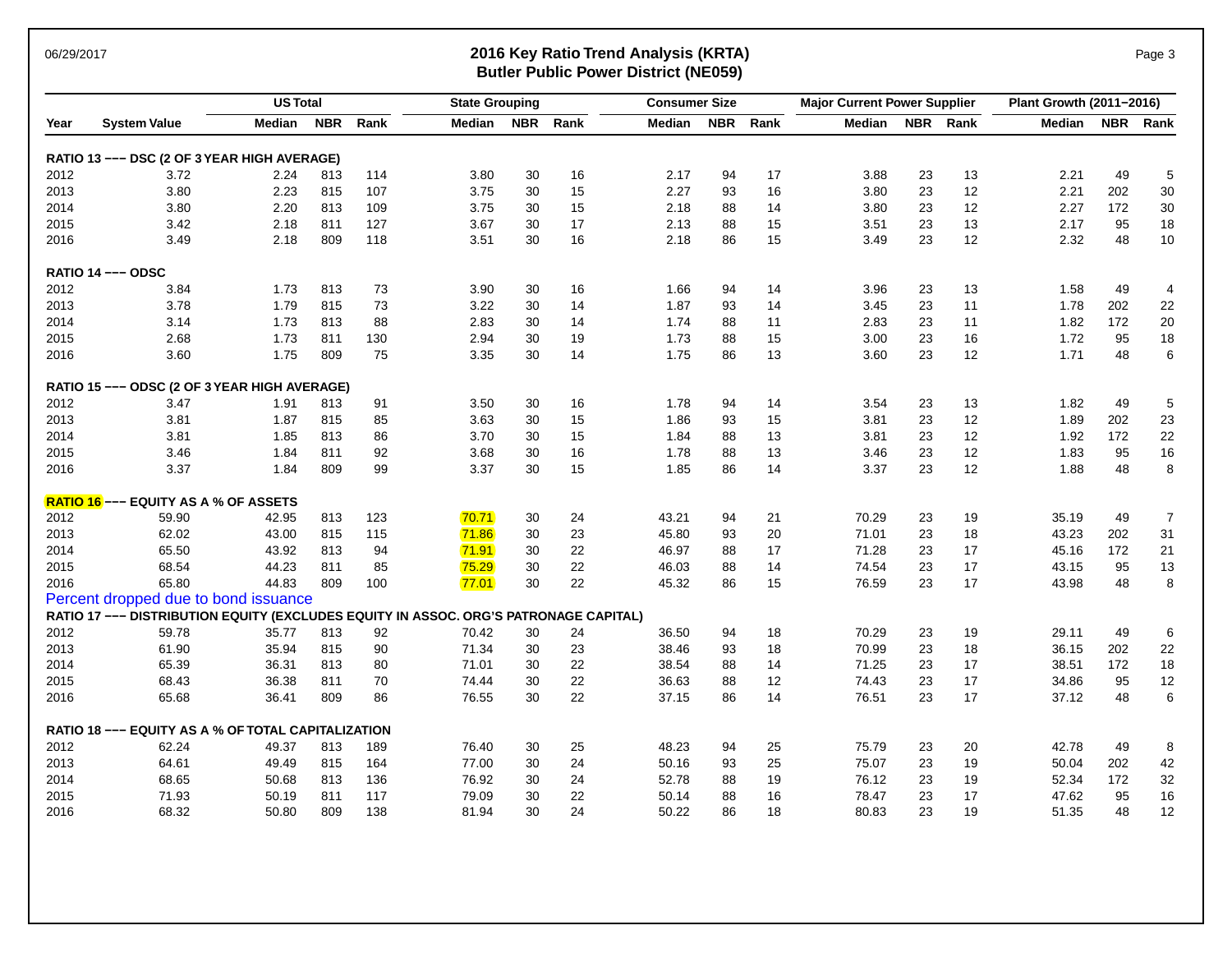### 06/29/2017 **2016 Key Ratio Trend Analysis (KRTA)** Page 4 **Butler Public Power District (NE059)**

|      |                                                                  | <b>US Total</b> |            |      | <b>State Grouping</b> |            |                | <b>Consumer Size</b> |            |      | <b>Major Current Power Supplier</b> |                |                         | Plant Growth (2011-2016) |            |      |
|------|------------------------------------------------------------------|-----------------|------------|------|-----------------------|------------|----------------|----------------------|------------|------|-------------------------------------|----------------|-------------------------|--------------------------|------------|------|
| Year | <b>System Value</b>                                              | Median          | <b>NBR</b> | Rank | Median                | <b>NBR</b> | Rank           | Median               | <b>NBR</b> | Rank | <b>Median</b>                       |                | NBR Rank                | Median                   | <b>NBR</b> | Rank |
|      | RATIO 19 --- LONG TERM DEBT AS A % OF TOTAL ASSETS               |                 |            |      |                       |            |                |                      |            |      |                                     |                |                         |                          |            |      |
| 2012 | 36.34                                                            | 44.22           | 807        | 562  | 22.23                 | 28         | 6              | 45.07                | 94         | 67   | 22.52                               | 22             | 4                       | 52.00                    | 49         | 40   |
| 2013 | 33.97                                                            | 44.29           | 809        | 606  | 21.57                 | 29         | 6              | 44.19                | 93         | 67   | 23.29                               | 22             | $\overline{4}$          | 44.73                    | 200        | 148  |
| 2014 | 29.91                                                            | 43.08           | 806        | 649  | 22.04                 | 29         | $\overline{7}$ | 41.87                | 88         | 65   | 23.84                               | 22             | 5                       | 41.75                    | 169        | 131  |
| 2015 | 26.75                                                            | 43.71           | 805        | 673  | 20.29                 | 28         | 8              | 45.50                | 88         | 72   | 21.18                               | 21             | 6                       | 46.80                    | 95         | 77   |
| 2016 | 30.51                                                            | 43.16           | 803        | 640  | 17.92                 | 28         | $\overline{7}$ | 45.15                | 86         | 67   | 20.70                               | 21             | 5                       | 40.80                    | 48         | 33   |
|      | <b>RATIO 20</b> --- LONG TERM DEBT PER KWH SOLD (MILLS)          |                 |            |      |                       |            |                |                      |            |      |                                     |                |                         |                          |            |      |
| 2012 | 88.41                                                            | 109.12          | 807        | 514  | 52.30                 | 28         | 5              | 126.93               | 94         | 62   | 53.35                               | 22             | 3                       | 124.88                   | 49         | 35   |
| 2013 | 83.61                                                            | 112.60          | 809        | 549  | 59.32                 | 29         | 6              | 116.33               | 93         | 63   | 61.81                               | 22             | $\overline{4}$          | 118.73                   | 200        | 138  |
| 2014 | 77.24                                                            | 110.81          | 806        | 578  | 61.20                 | 29         | 11             | 116.89               | 88         | 63   | 65.28                               | 22             | 8                       | 109.55                   | 169        | 118  |
| 2015 | 77.29                                                            | 116.60          | 805        | 586  | 58.50                 | 28         | 11             | 143.72               | 88         | 67   | 60.47                               | 21             | 8                       | 122.26                   | 95         | 71   |
| 2016 | 97.95                                                            | 121.14          | 803        | 506  | 50.05                 | 28         | 6              | 144.37               | 86         | 60   | 50.28                               | 21             | 4                       | 120.06                   | 48         | 29   |
|      | New bond and TC down                                             |                 |            |      |                       |            |                |                      |            |      |                                     |                |                         |                          |            |      |
|      | RATIO 21 --- LONG TERM DEBT PER CONSUMER (\$)                    |                 |            |      |                       |            |                |                      |            |      |                                     |                |                         |                          |            |      |
| 2012 | 2,720.68                                                         | 2,142.33        | 807        | 265  | 1,484.35              | 28         | 6              | 2,574.44             | 94         | 40   | 1,484.35                            | 22             | 4                       | 3,060.77                 | 49         | 30   |
| 2013 | 2,718.95                                                         | 2,276.62        | 809        | 295  | 1,637.37              | 29         | 6              | 2,620.98             | 93         | 44   | 1,691.00                            | 22             | $\overline{4}$          | 2,217.31                 | 200        | 66   |
| 2014 | 2,482.61                                                         | 2,293.78        | 806        | 347  | 1,703.07              | 29         | 8              | 2,608.14             | 88         | 49   | 1,726.59                            | 22             | 6                       | 2,280.59                 | 169        | 72   |
| 2015 | 2,282.54                                                         | 2,361.73        | 805        | 432  | 1,629.53              | 28         | 8              | 2,917.60             | 88         | 60   | 1,765.75                            | 21             | 6                       | 2,554.34                 | 95         | 57   |
| 2016 | 2,971.65                                                         | 2,420.17        | 803        | 262  | 1,610.94              | 28         | 5              | 2,876.43             | 86         | 41   | 1,639.33                            | 21             | 3                       | 2,583.86                 | 48         | 17   |
|      | RATIO 22 --- NON-GOVERNMENT DEBT AS A % OF TOTAL LONG TERM DEBT  |                 |            |      |                       |            |                |                      |            |      |                                     |                |                         |                          |            |      |
| 2012 | 96.29                                                            | 38.85           | 793        | 262  | 100.00                | 28         | 22             | 65.91                | 93         | 34   | 100.00                              | 22             | 19                      | 36.31                    | 48         | 17   |
| 2013 | 96.74                                                            | 39.92           | 800        | 276  | 100.00                | 29         | 22             | 77.17                | 93         | 37   | 100.00                              | 22             | 18                      | 41.03                    | 197        | 66   |
| 2014 | 98.69                                                            | 41.99           | 798        | 287  | 100.00                | 29         | 21             | 68.66                | 88         | 34   | 100.00                              | 22             | 18                      | 44.78                    | 167        | 56   |
| 2015 | 99.23                                                            | 58.26           | 796        | 306  | 100.00                | 28         | 21             | 75.57                | 88         | 38   | 100.00                              | 21             | 18                      | 64.60                    | 94         | 38   |
| 2016 | 100.00<br>RUS debit paid off in 2016                             | 59.10           | 791        | 174  | 100.00                | 28         | $\overline{4}$ | 83.16                | 86         | 23   | 100.00                              | 21             | 3                       | 100.00                   | 48         | 14   |
|      | RATIO 23 --- BLENDED INTEREST RATE (%)                           |                 |            |      |                       |            |                |                      |            |      |                                     |                |                         |                          |            |      |
| 2012 | 4.11                                                             | 4.61            | 806        | 630  | 3.82                  | 28         | 9              | 4.41                 | 94         | 66   | 3.82                                | 22             | $\overline{7}$          | 4.31                     | 49         | 35   |
| 2013 | 3.63                                                             | 4.47            | 808        | 685  | 3.60                  | 29         | 14             | 4.24                 | 93         | 68   | 3.61                                | 22             | 11                      | 4.42                     | 200        | 170  |
| 2014 | 3.61                                                             | 4.28            | 806        | 649  | 3.27                  | 29         | 10             | 4.12                 | 88         | 61   | 3.26                                | 22             | 6                       | 4.22                     | 169        | 136  |
| 2015 | 3.53                                                             | 4.13            | 804        | 645  | 2.86                  | 29         | 9              | 3.99                 | 88         | 61   | 2.78                                | 22             | 5                       | 4.05                     | 94         | 77   |
| 2016 | 3.20                                                             | 4.06            | 801        | 696  | 3.00                  | 28         | 11             | 3.90                 | 86         | 69   | 2.93                                | 21             | $\overline{7}$          | 3.84                     | 48         | 45   |
|      | RATIO 24 --- ANNUAL CAPITAL CREDITS RETIRED PER TOTAL EQUITY (%) |                 |            |      |                       |            |                |                      |            |      |                                     |                |                         |                          |            |      |
| 2012 | 0.03                                                             | 2.11            | 672        | 667  | 0.97                  | 4          | 4              | 2.20                 | 72         | 72   | 0.76                                | 2              | 2                       | 1.78                     | 38         | 37   |
| 2013 | 0.04                                                             | 2.22            | 680        | 674  | 1.27                  | 4          | 4              | 2.32                 | 76         | 74   | 0.24                                | $\sqrt{2}$     | $\overline{\mathbf{c}}$ | 2.35                     | 167        | 166  |
| 2014 | 0.04                                                             | 2.30            | 688        | 683  | 2.34                  | 4          | 4              | 2.63                 | 73         | 71   | 1.35                                | 2              | $\overline{2}$          | 2.23                     | 143        | 143  |
| 2015 | 0.09                                                             | 2.40            | 684        | 672  | 2.21                  | 4          | 4              | 2.58                 | 72         | 69   | 0.78                                | 2              | $\overline{2}$          | 1.93                     | 78         | 75   |
| 2016 | 0.07                                                             | 2.31            | 690        | 683  | 1.97                  | 4          | 4              | 2.65                 | 72         | 72   | 1.01                                | $\overline{2}$ | $\overline{2}$          | 1.90                     | 39         | 39   |
|      |                                                                  |                 |            |      |                       |            |                |                      |            |      |                                     |                |                         |                          |            |      |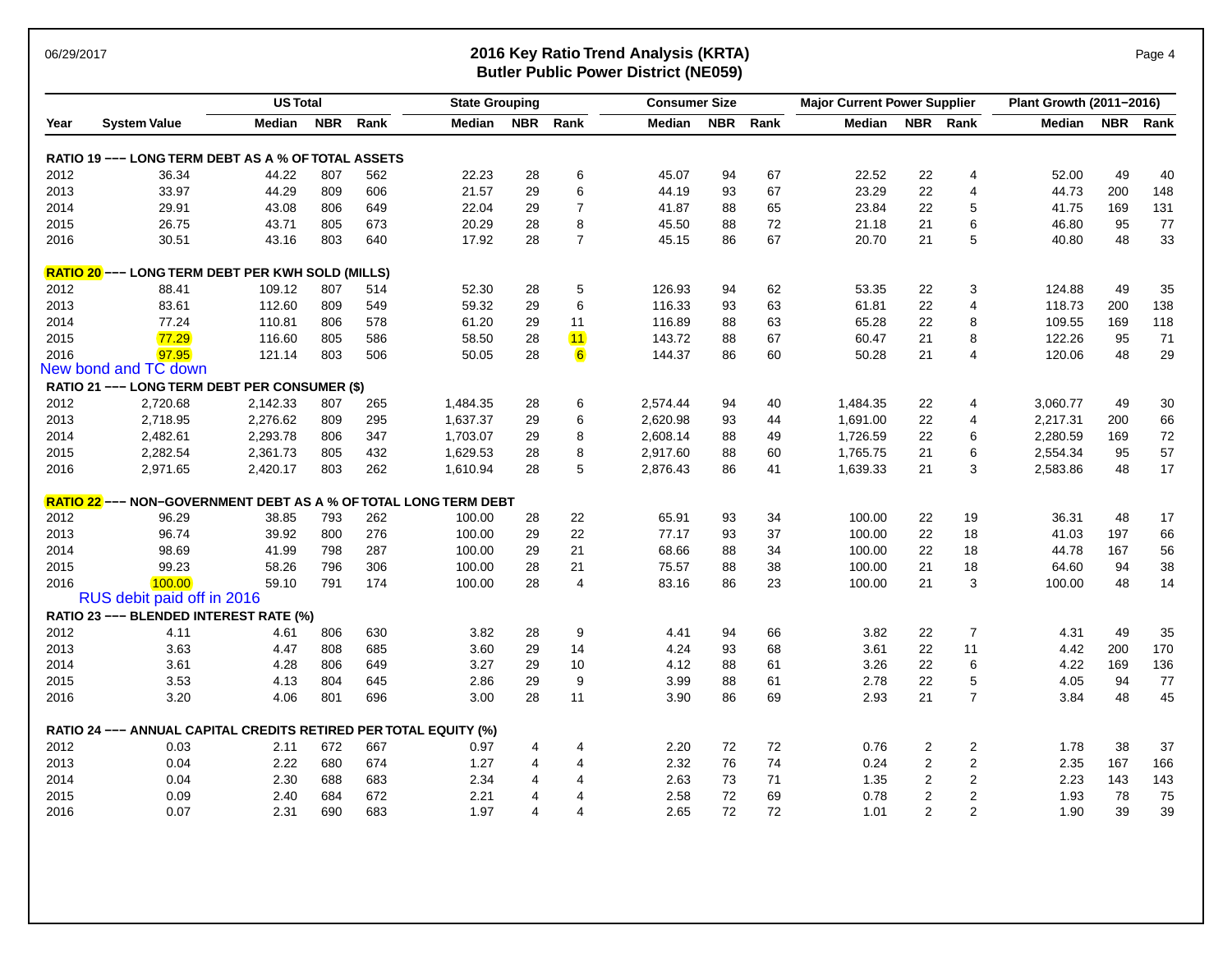### 06/29/2017 **2016 Key Ratio Trend Analysis (KRTA)** Page 5 **Butler Public Power District (NE059)**

|      |                                                         | <b>US Total</b> |            |      | <b>State Grouping</b> |            |                   | <b>Consumer Size</b> |            |                | <b>Major Current Power Supplier</b> |            |                         | Plant Growth (2011-2016) |            |              |
|------|---------------------------------------------------------|-----------------|------------|------|-----------------------|------------|-------------------|----------------------|------------|----------------|-------------------------------------|------------|-------------------------|--------------------------|------------|--------------|
| Year | <b>System Value</b>                                     | <b>Median</b>   | <b>NBR</b> | Rank | Median                | <b>NBR</b> | Rank              | Median               | <b>NBR</b> | Rank           | Median                              | <b>NBR</b> | Rank                    | Median                   | <b>NBR</b> | Rank         |
|      | RATIO 25 --- LONG-TERM INTEREST AS A % OF REVENUE       |                 |            |      |                       |            |                   |                      |            |                |                                     |            |                         |                          |            |              |
| 2012 | 3.73                                                    | 4.58            | 806        | 535  | 2.06                  | 28         | 6                 | 4.89                 | 94         | 61             | 2.11                                | 22         | 4                       | 5.31                     | 49         | 37           |
| 2013 | 3.02                                                    | 4.48            | 808        | 589  | 2.01                  | 29         | 6                 | 4.61                 | 93         | 65             | 2.03                                | 22         | 4                       | 4.51                     | 200        | 145          |
| 2014 | 2.99                                                    | 4.30            | 806        | 578  | 2.02                  | 29         | 6                 | 4.48                 | 88         | 62             | 2.04                                | 22         | 4                       | 4.11                     | 169        | 113          |
| 2015 | 2.78                                                    | 4.33            | 805        | 602  | 1.56                  | 30         | 6                 | 4.57                 | 88         | 66             | 1.59                                | 23         | $\overline{4}$          | 4.67                     | 94         | 72           |
| 2016 | 2.62                                                    | 4.37            | 801        | 617  | 1.60                  | 28         | $\overline{7}$    | 4.64                 | 86         | 66             | 1.62                                | 21         | 5                       | 3.88                     | 48         | 34           |
|      | <b>RATIO 27</b> --- RATE OF RETURN ON EQUITY (%)        |                 |            |      |                       |            |                   |                      |            |                |                                     |            |                         |                          |            |              |
| 2012 | 11.93                                                   | 6.61            | 813        | 69   | 7.41                  | 30         | $\overline{2}$    | 6.94                 | 94         | 11             | 7.72                                | 23         | 2                       | 6.84                     | 49         | 9            |
| 2013 | 10.19                                                   | 7.02            | 815        | 142  | 6.05                  | 30         | $\overline{2}$    | 7.04                 | 93         | 19             | 5.72                                | 23         | $\overline{2}$          | 6.87                     | 202        | 36           |
| 2014 | 9.20                                                    | 6.92            | 813        | 178  | 4.55                  | 30         | $\mathbf{1}$      | 7.60                 | 88         | 26             | 4.34                                | 23         | $\mathbf{1}$            | 6.71                     | 172        | 38           |
| 2015 | 7.72                                                    | 5.96            | 811        | 220  | 5.47                  | 30         | 3                 | 6.34                 | 88         | 30             | 5.64                                | 23         | 3                       | 6.27                     | 95         | 27           |
| 2016 | 8.66                                                    | 6.22            | 809        | 164  | 5.36                  | 30         | $\overline{2}$    | 6.54                 | 86         | 21             | 5.95                                | 23         | $\overline{2}$          | 6.31                     | 48         | 15           |
|      |                                                         |                 |            |      |                       |            | 2nd Best          |                      |            |                |                                     |            |                         |                          |            |              |
|      | RATIO 28 --- RATE OF RETURN ON TOTAL CAPITALIZATION (%) |                 |            |      |                       |            |                   |                      |            |                |                                     |            |                         |                          |            |              |
| 2012 | 9.02                                                    | 5.61            | 813        | 49   | 6.59                  | 30         | 3                 | 5.65                 | 94         | 9              | 6.99                                | 23         | 3                       | 5.54                     | 49         | 6            |
| 2013 | 7.87                                                    | 5.72            | 815        | 97   | 5.64                  | 30         | $\overline{c}$    | 5.72                 | 93         | 13             | 5.26                                | 23         | $\overline{\mathbf{c}}$ | 5.71                     | 202        | 27           |
| 2014 | 7.50                                                    | 5.58            | 813        | 99   | 4.36                  | 30         | $\overline{2}$    | 5.89                 | 88         | 10             | 3.98                                | 23         | $\overline{2}$          | 5.72                     | 172        | 26           |
| 2015 | 6.59                                                    | 5.12            | 811        | 147  | 4.82                  | 30         | 6                 | 5.28                 | 88         | 22             | 4.94                                | 23         | 5                       | 5.14                     | 95         | 13           |
| 2016 | 6.82                                                    | 5.17            | 809        | 124  | 4.92                  | 30         | 6                 | 5.44                 | 86         | 14             | 4.99                                | 23         | 6                       | 5.25                     | 48         | 9            |
|      | <b>RATIO 29 --- CURRENT RATIO</b>                       |                 |            |      |                       |            |                   |                      |            |                |                                     |            |                         |                          |            |              |
| 2012 | 5.25                                                    | 1.25            | 813        | 17   | 3.38                  | 30         | 7                 | 1.44                 | 94         | 3              | 3.82                                | 23         | 7                       | 1.19                     | 49         | -1           |
| 2013 | 4.45                                                    | 1.24            | 815        | 19   | 2.75                  | 30         | 6                 | 1.38                 | 93         | 4              | 3.20                                | 23         | 6                       | 1.27                     | 202        | $\,6$        |
| 2014 | 4.23                                                    | 1.19            | 813        | 24   | 2.73                  | 30         | 8                 | 1.26                 | 88         | $\overline{4}$ | 2.87                                | 23         | 6                       | 1.16                     | 172        | $\sqrt{5}$   |
| 2015 | 3.05                                                    | 1.24            | 811        | 61   | 2.98                  | 30         | 14                | 1.29                 | 88         | $\overline{7}$ | 3.05                                | 23         | 12                      | 1.30                     | 95         | 6            |
| 2016 | 4.23                                                    | 1.22            | 809        | 28   | 3.20                  | 30         | 9                 | 1.36                 | 86         | 5              | 3.30                                | 23         | 9                       | 1.10                     | 48         | $\mathbf{1}$ |
|      | RATIO 30 --- GENERAL FUNDS PER TUP (%)                  |                 |            |      |                       |            |                   |                      |            |                |                                     |            |                         |                          |            |              |
| 2012 | 16.75                                                   | 4.16            | 813        | 49   | 14.00                 | 30         | $12 \overline{ }$ | 5.14                 | 94         | 8              | 14.55                               | 23         | 9                       | 4.49                     | 49         | 4            |
| 2013 | 15.47                                                   | 3.98            | 815        | 62   | 12.57                 | 30         | 10                | 4.93                 | 93         | 13             | 13.00                               | 23         | 8                       | 3.81                     | 202        | 15           |
| 2014 | 17.80                                                   | 3.95            | 813        | 43   | 11.05                 | 30         | $\overline{7}$    | 4.67                 | 88         | 6              | 11.29                               | 23         | 5                       | 3.85                     | 172        | 13           |
| 2015 | 11.03                                                   | 4.05            | 811        | 123  | 10.59                 | 30         | 14                | 4.79                 | 88         | 16             | 11.03                               | 23         | 12                      | 3.85                     | 95         | 11           |
| 2016 | 7.79                                                    | 3.95            | 809        | 202  | 9.79                  | 30         | 19                | 5.24                 | 86         | 25             | 10.53                               | 23         | 16                      | 4.14                     | 48         | 14           |
|      | RATIO 31 --- PLANT REVENUE RATIO (PRR) ONE YEAR         |                 |            |      |                       |            |                   |                      |            |                |                                     |            |                         |                          |            |              |
| 2012 | 6.06                                                    | 6.64            | 813        | 580  | 6.89                  | 30         | 26                | 6.75                 | 94         | 65             | 6.75                                | 23         | 19                      | 6.92                     | 49         | 37           |
| 2013 | 5.35                                                    | 6.59            | 815        | 719  | 7.30                  | 30         | 29                | 6.75                 | 93         | 83             | 7.34                                | 23         | 22                      | 6.61                     | 202        | 176          |
| 2014 | 6.40                                                    | 6.65            | 813        | 474  | 7.98                  | 30         | 29                | 6.88                 | 88         | 55             | 8.51                                | 23         | 22                      | 6.62                     | 172        | 94           |
| 2015 | 7.25                                                    | 6.89            | 811        | 309  | 7.98                  | 30         | 24                | 7.03                 | 88         | 40             | 7.91                                | 23         | 19                      | 7.10                     | 95         | 40           |
| 2016 | 7.21                                                    | 6.95            | 809        | 341  | 7.92                  | 30         | 25                | 7.21                 | 86         | 44             | 7.82                                | 23         | 18                      | 7.03                     | 48         | 22           |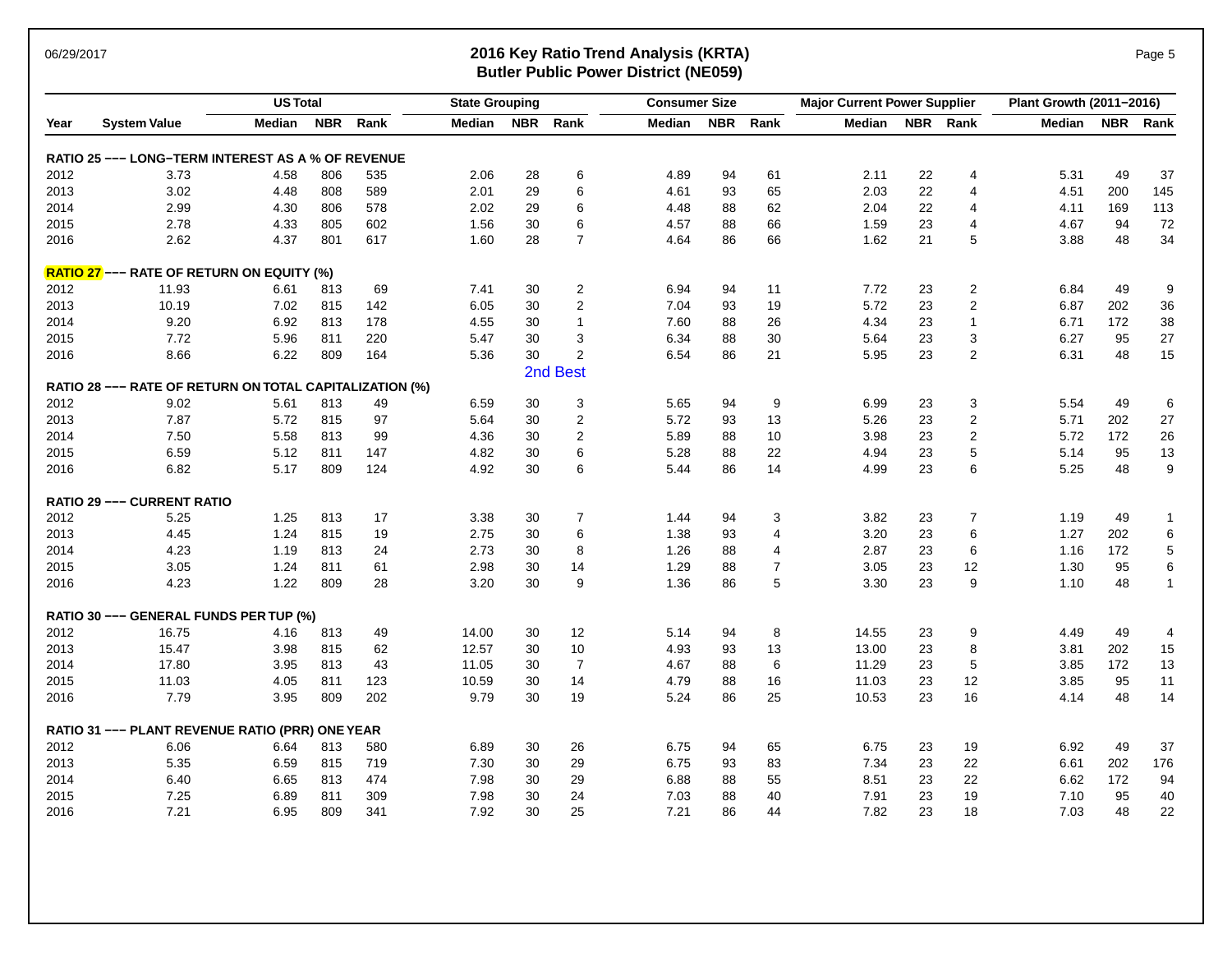### 06/29/2017 **2016 Key Ratio Trend Analysis (KRTA)** Page 6 **Butler Public Power District (NE059)**

|      |                                                                 | <b>US Total</b> |            |      | <b>State Grouping</b> |    |                | <b>Consumer Size</b>                        |            |      | <b>Major Current Power Supplier</b> |            |                  | Plant Growth (2011-2016) |            |        |
|------|-----------------------------------------------------------------|-----------------|------------|------|-----------------------|----|----------------|---------------------------------------------|------------|------|-------------------------------------|------------|------------------|--------------------------|------------|--------|
| Year | <b>System Value</b>                                             | Median          | <b>NBR</b> | Rank | Median                |    | NBR Rank       | Median                                      | <b>NBR</b> | Rank | Median                              | <b>NBR</b> | Rank             | Median                   | <b>NBR</b> | Rank   |
|      |                                                                 |                 |            |      |                       |    |                | <b>REVENUE &amp; MARGINS (RATIOS 33-59)</b> |            |      |                                     |            |                  |                          |            |        |
|      | RATIO 33 --- TOTAL OPERATING REVENUE PER KWH SOLD (MILLS)       |                 |            |      |                       |    |                |                                             |            |      |                                     |            |                  |                          |            |        |
| 2012 | 100.15                                                          | 108.92          | 813        | 543  | 99.84                 | 30 | 15             | 109.72                                      | 94         | 61   | 96.44                               | 23         | 10               | 105.48                   | 49         | 30     |
| 2013 | 100.65                                                          | 110.00          | 815        | 563  | 104.37                | 30 | 20             | 114.72                                      | 93         | 67   | 102.63                              | 23         | 14               | 108.03                   | 202        | 135    |
| 2014 | 97.91                                                           | 112.78          | 813        | 625  | 107.07                | 30 | 22             | 116.27                                      | 88         | 65   | 106.55                              | 23         | 16               | 110.87                   | 172        | 131    |
| 2015 | 102.51                                                          | 112.29          | 811        | 556  | 107.74                | 30 | 22             | 117.98                                      | 88         | 61   | 106.28                              | 23         | 16               | 112.30                   | 95         | 62     |
| 2016 | 106.49                                                          | 112.77          | 809        | 506  | 110.75                | 30 | 18             | 119.34                                      | 86         | 60   | 106.49                              | 23         | 12               | 106.33                   | 48         | 24     |
|      | RATIO 34 --- TOTAL OPERATING REVENUE PER TUP INVESTMENT (CENTS) |                 |            |      |                       |    |                |                                             |            |      |                                     |            |                  |                          |            |        |
| 2012 | 41.33                                                           | 41.14           | 813        | 401  | 41.27                 | 30 | 15             | 36.79                                       | 94         | 31   | 39.73                               | 23         | 11               | 39.74                    | 49         | 20     |
| 2013 | 46.12                                                           | 41.80           | 815        | 286  | 38.80                 | 30 | 4              | 37.18                                       | 93         | 23   | 39.32                               | 23         | 3                | 40.19                    | 202        | 64     |
| 2014 | 41.40                                                           | 41.65           | 813        | 413  | 34.57                 | 30 | $\overline{7}$ | 36.20                                       | 88         | 30   | 35.35                               | 23         | 5                | 42.14                    | 172        | 94     |
| 2015 | 35.86                                                           | 39.17           | 811        | 510  | 33.95                 | 30 | 9              | 33.16                                       | 88         | 35   | 33.27                               | 23         | 8                | 37.37                    | 95         | 57     |
| 2016 | 34.30                                                           | 37.90           | 809        | 524  | 33.65                 | 30 | 14             | 32.91                                       | 86         | 37   | 34.03                               | 23         | 11               | 39.98                    | 48         | 31     |
|      | <b>RATIO 35 --- TOTAL OPERATING REVENUE PER CONSUMER (\$)</b>   |                 |            |      |                       |    |                |                                             |            |      |                                     |            |                  |                          |            |        |
| 2012 | 3,082.15                                                        | 2,148.91        | 813        | 135  | 2,840.31              | 30 | 12             | 2,467.29                                    | 94         | 27   | 2,791.65                            | 23         | $\overline{7}$   | 2,244.82                 | 49         | 13     |
| 2013 | 3,273.05                                                        | 2,230.71        | 815        | 135  | 2,967.21              | 30 | 12             | 2,585.13                                    | 93         | 27   | 2,872.05                            | 23         | $\overline{7}$   | 2,203.31                 | 202        | 18     |
| 2014 | 3,146.73                                                        | 2,320.93        | 813        | 158  | 2,810.97              | 30 | 12             | 2,509.70                                    | 88         | 27   | 2,763.14                            | 23         | $\overline{7}$   | 2,347.16                 | 172        | 27     |
| 2015 | 3,027.13                                                        | 2,272.11        | 811        | 153  | 2,775.75              | 30 | 12             | 2,548.16                                    | 88         | 27   | 2,697.57                            | 23         | $\overline{7}$   | 2,321.34                 | 95         | $22\,$ |
| 2016 | 3,230.76                                                        | 2,260.18        | 809        | 133  | 2,929.39              | 30 | 10             | 2,600.13                                    | 86         | 24   | 2,765.73                            | 23         | 6                | 2,449.08                 | 48         | 11     |
|      | RATIO 36 --- ELECTRIC REVENUE PER KWH SOLD (MILLS)              |                 |            |      |                       |    |                |                                             |            |      |                                     |            |                  |                          |            |        |
| 2012 | 99.63                                                           | 106.99          | 813        | 526  | 98.73                 | 30 | 15             | 109.04                                      | 94         | 61   | 94.65                               | 23         | 10               | 104.14                   | 49         | 29     |
| 2013 | 100.20                                                          | 108.38          | 815        | 545  | 103.07                | 30 | 20             | 114.43                                      | 93         | 65   | 101.57                              | 23         | 14               | 106.46                   | 202        | 131    |
| 2014 | 97.49                                                           | 110.99          | 813        | 608  | 105.86                | 30 | 21             | 115.53                                      | 88         | 65   | 105.05                              | 23         | 15               | 109.19                   | 172        | 127    |
| 2015 | 102.05                                                          | 110.76          | 811        | 543  | 106.99                | 30 | 20             | 117.62                                      | 88         | 62   | 104.90                              | 23         | 14               | 110.76                   | 95         | 62     |
| 2016 | 106.09                                                          | 111.02          | 809        | 481  | 109.67                | 30 | 18             | 118.46                                      | 86         | 58   | 106.09                              | 23         | 12               | 104.38                   | 48         | 22     |
|      | RATIO 37 --- ELECTRIC REVENUE PER CONSUMER (\$)                 |                 |            |      |                       |    |                |                                             |            |      |                                     |            |                  |                          |            |        |
| 2012 | 3,066.04                                                        | 2,103.87        | 813        | 130  | 2,804.25              | 30 | 12             | 2,421.34                                    | 94         | 26   | 2,731.41                            | 23         | $\overline{7}$   | 2,141.80                 | 49         | 10     |
| 2013 | 3,258.43                                                        | 2,177.29        | 815        | 128  | 2,923.25              | 30 | 12             | 2,561.06                                    | 93         | 26   | 2,822.39                            | 23         | $\boldsymbol{7}$ | 2,155.76                 | 202        | 17     |
| 2014 | 3,133.25                                                        | 2,282.16        | 813        | 150  | 2,773.59              | 30 | 12             | 2,506.73                                    | 88         | 26   | 2,697.69                            | 23         | $\overline{7}$   | 2,326.00                 | 172        | 24     |
| 2015 | 3,013.74                                                        | 2,237.78        | 811        | 149  | 2,740.05              | 30 | 12             | 2,510.44                                    | 88         | 26   | 2,687.29                            | 23         | $\overline{7}$   | 2,290.31                 | 95         | 21     |
| 2016 | 3,218.71                                                        | 2,227.65        | 809        | 129  | 2,889.45              | 30 | 10             | 2,551.76                                    | 86         | 24   | 2,746.18                            | 23         | 6                | 2,434.57                 | 48         | 11     |
|      | RATIO 38 --- RESIDENTIAL REVENUE PER KWH SOLD (MILLS)           |                 |            |      |                       |    |                |                                             |            |      |                                     |            |                  |                          |            |        |
| 2012 | 105.14                                                          | 116.38          | 813        | 587  | 105.00                | 30 | 15             | 118.02                                      | 94         | 68   | 102.66                              | 23         | 9                | 111.36                   | 49         | 32     |
| 2013 | 103.69                                                          | 117.62          | 815        | 616  | 106.11                | 30 | 18             | 118.70                                      | 93         | 74   | 103.69                              | 23         | 12               | 116.66                   | 202        | 146    |
| 2014 | 103.64                                                          | 119.92          | 813        | 651  | 105.50                | 30 | 18             | 121.85                                      | 88         | 71   | 103.64                              | 23         | 12               | 119.83                   | 172        | 137    |
| 2015 | 108.03                                                          | 121.98          | 811        | 596  | 108.01                | 30 | 15             | 124.03                                      | 88         | 71   | 106.77                              | 23         | 10               | 121.46                   | 95         | 70     |
| 2016 | 109.15                                                          | 121.46          | 809        | 598  | 108.88                | 30 | 15             | 125.77                                      | 86         | 69   | 107.08                              | 23         | 9                | 123.90                   | 48         | 36     |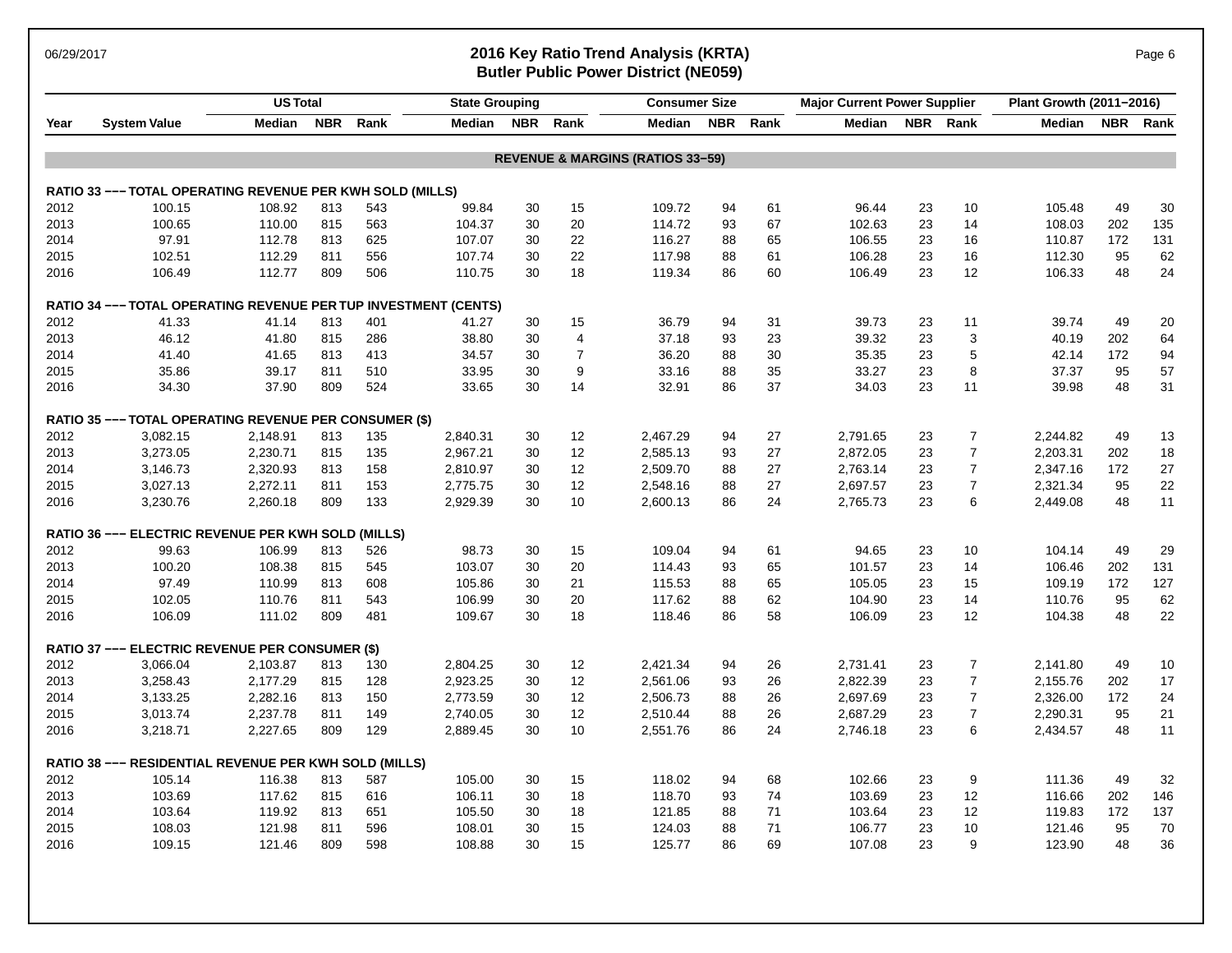COS (Cost of Service Study)

### 06/29/2017 **2016 Key Ratio Trend Analysis (KRTA)** Page 7 **Butler Public Power District (NE059)**

|              |                                                                     | <b>US Total</b>  |            |            | <b>State Grouping</b> |            |                         | <b>Consumer Size</b> |            |          | <b>Major Current Power Supplier</b> |            |                | Plant Growth (2011-2016) |            |                         |
|--------------|---------------------------------------------------------------------|------------------|------------|------------|-----------------------|------------|-------------------------|----------------------|------------|----------|-------------------------------------|------------|----------------|--------------------------|------------|-------------------------|
| Year         | <b>System Value</b>                                                 | Median           | <b>NBR</b> | Rank       | Median                | <b>NBR</b> | Rank                    | Median               | <b>NBR</b> | Rank     | Median                              | <b>NBR</b> | Rank           | Median                   | <b>NBR</b> | Rank                    |
|              | RATIO 39 --- NON-RESIDENTIAL REVENUE PER KWH SOLD (MILLS)           |                  |            |            |                       |            |                         |                      |            |          |                                     |            |                |                          |            |                         |
| 2012         | 94.72                                                               | 94.46            | 812        | 400        | 95.00                 | 30         | 16                      | 100.05               | 94         | 51       | 94.17                               | 23         | 10             | 93.33                    | 49         | 23                      |
| 2013         | 96.56                                                               | 96.10            | 814        | 397        | 104.96                | 30         | 21                      | 100.99               | 93         | 53       | 100.17                              | 23         | 15             | 96.06                    | 201        | 95                      |
| 2014         | 92.35                                                               | 98.26            | 812        | 508        | 110.04                | 30         | 22                      | 103.87               | 88         | 55       | 101.55                              | 23         | 16             | 98.46                    | 172        | 109                     |
| 2015         | 96.99                                                               | 98.10            | 810        | 420        | 111.19                | 30         | 22                      | 103.22               | 88         | 51       | 104.01                              | 23         | 16             | 97.22                    | 95         | 49                      |
| 2016         | 102.26                                                              | 97.64            | 809        | 334        | 113.00                | 30         | 21                      | 105.24               | 86         | 47       | 105.21                              | 23         | 15             | 95.05                    | 48         | 17                      |
|              | RATIO 40 --- SEASONAL REVENUE PER KWH SOLD (MILLS)                  |                  |            |            |                       |            |                         |                      |            |          |                                     |            |                |                          |            |                         |
| 2012         | 163.70                                                              | 185.30           | 286        | 179        | 214.03                | 26         | 19                      | 201.29               | 47         | 36       | 198.10                              | 21         | 14             | 211.05                   | 20         | 15                      |
| 2013         | 139.40                                                              | 182.33           | 290        | 238        | 189.88                | 27         | 23                      | 192.39               | 48         | 44       | 186.45                              | 22         | 18             | 184.51                   | 72         | 62                      |
| 2014         | 134.59                                                              | 179.69           | 284        | 236        | 192.04                | 27         | 23                      | 192.08               | 43         | 40       | 170.23                              | 22         | 18             | 183.01                   | 62         | 57                      |
| 2015         | 153.10                                                              | 184.63           | 277        | 201        | 191.23                | 27         | 23                      | 210.92               | 40         | 35       | 188.99                              | 22         | 18             | 173.13                   | 33         | 22                      |
| 2016         | 158.11                                                              | 189.36           | 276        | 197        | 199.97                | 27         | 21                      | 212.29               | 39         | 34       | 194.61                              | 22         | 16             | 199.97                   | 21         | 16                      |
|              | <b>RATIO 41</b> --- IRRIGATION REVENUE PER KWH SOLD (MILLS)         |                  |            |            |                       |            |                         |                      |            |          |                                     |            |                |                          |            |                         |
| 2012         | 150.78                                                              | 115.05           | 401        | 53         | 112.37                | 30         | $\overline{2}$          | 119.68               | 57         | 10       | 113.28                              | 23         | $\overline{2}$ | 120.35                   | 29         | 6                       |
| 2013         | 170.22                                                              | 126.67           | 403        | 56         | 135.60                | 30         | $\overline{4}$          | 138.20               | 55         | 9        | 137.11                              | 23         | 3              | 124.54                   | 93         | 14                      |
| 2014         | 232.83                                                              | 134.34           | 411        | 32         | 169.41                | 30         | $\overline{\mathbf{4}}$ | 149.90               | 53         | 3        | 170.65                              | 23         | $\overline{4}$ | 137.59                   | 82         | 10                      |
| 2015         | 286.14                                                              | 137.96           | 411        | 20         | 158.34                | 30         | $\overline{2}$          | 154.82               | 53         | 3        | 159.00                              | 23         | $\overline{2}$ | 141.80                   | 55         | $\overline{\mathbf{4}}$ |
| 2016         | 215.07                                                              | 134.51           | 416        | 46         | 144.88                | 30         | $\overline{3}$          | 152.01               | 54         | 9        | 149.90                              | 23         | 3              | 151.12                   | 25         | $\sqrt{5}$              |
|              |                                                                     |                  |            |            |                       | <b>COS</b> |                         |                      |            |          |                                     |            |                |                          |            |                         |
| 2012         | RATIO 42 --- SMALL COMMERCIAL REVENUE PER KWH SOLD (MILLS)<br>94.21 |                  | 812        |            | 106.62                |            | 24                      | 106.91               |            |          |                                     |            |                | 107.90                   | 49         | 36                      |
| 2013         | 94.97                                                               | 106.08<br>107.71 | 811        | 608<br>621 | 109.01                | 30<br>30   | 24                      | 109.97               | 94<br>92   | 71<br>71 | 101.59<br>102.09                    | 23<br>23   | 17<br>17       | 105.67                   | 201        | 147                     |
|              |                                                                     |                  | 811        |            |                       |            | 25                      |                      |            |          |                                     | 23         |                |                          | 172        | 140                     |
| 2014         | 94.57                                                               | 110.25           | 810        | 651        | 107.02                | 30         | 26                      | 110.99               | 88<br>88   | 70       | 103.42                              |            | 18             | 108.12                   |            | 73                      |
| 2015<br>2016 | 97.03<br>98.19                                                      | 110.09<br>110.47 | 809        | 619<br>608 | 107.60<br>108.11      | 30<br>30   | 26                      | 110.92<br>112.99     | 86         | 70<br>69 | 103.19<br>106.27                    | 23<br>23   | 19<br>19       | 108.90<br>107.17         | 95<br>48   | 34                      |
|              |                                                                     |                  |            |            |                       |            |                         |                      |            |          |                                     |            |                |                          |            |                         |
|              | RATIO 43 --- LARGE COMMERCIAL REVENUE PER KWH SOLD (MILLS)          |                  |            |            |                       |            |                         |                      |            |          |                                     |            |                |                          |            |                         |
| 2012         | 71.95                                                               | 76.64            | 691        | 418        | 67.18                 | 24         | 10                      | 77.82                | 68         | 42       | 65.18                               | 19         | 6              | 72.50                    | 43         | 23                      |
| 2013         | 73.68                                                               | 77.93            | 695        | 422        | 68.33                 | 24         | 10                      | 79.58                | 68         | 45       | 66.70                               | 19         | 6              | 80.03                    | 177        | 108                     |
| 2014         | 70.46                                                               | 79.93            | 699        | 506        | 69.91                 | 24         | 12                      | 80.34                | 68         | 50       | 67.83                               | 19         | 8              | 77.79                    | 148        | 108                     |
| 2015         | 75.03                                                               | 79.20            | 703        | 427        | 71.84                 | 24         | 10                      | 79.61                | 68         | 42       | 71.18                               | 19         | 6              | 77.15                    | 82         | 49                      |
| 2016         | 80.75                                                               | 79.57            | 704        | 329        | 76.42                 | 24         | 9                       | 86.04                | 68         | 40       | 74.33                               | 19         | 5              | 74.95                    | 41         | 14                      |
|              | RATIO 45 --- STREET & HIGHWAY LIGHTING REVENUE PER KWH SOLD (MILLS) |                  |            |            |                       |            |                         |                      |            |          |                                     |            |                |                          |            |                         |
| 2012         | 222.67                                                              | 150.06           | 592        | 100        | 142.78                | 27         | 3                       | 138.24               | 69         | 9        | 137.78                              | 21         | $\overline{2}$ | 146.30                   | 40         | 11                      |
| 2013         | 230.81                                                              | 153.73           | 596        | 94         | 142.76                | 27         | 3                       | 142.57               | 67         | 6        | 141.10                              | 21         | $\overline{2}$ | 146.43                   | 150        | 26                      |
| 2014         | 232.15                                                              | 158.46           | 595        | 99         | 145.48                | 28         | 3                       | 148.55               | 64         | 7        | 142.94                              | 22         | $\sqrt{2}$     | 148.96                   | 133        | 19                      |
| 2015         | 233.01                                                              | 160.83           | 597        | 101        | 148.29                | 27         | 3                       | 148.48               | 66         | 8        | 145.15                              | 21         | $\overline{2}$ | 168.12                   | 72         | 11                      |
| 2016         | 239.91                                                              | 164.73           | 592        | 107        | 152.05                | 27         | 3                       | 158.84               | 64         | 9        | 149.04                              | 21         | 2              | 163.84                   | 35         | $\boldsymbol{7}$        |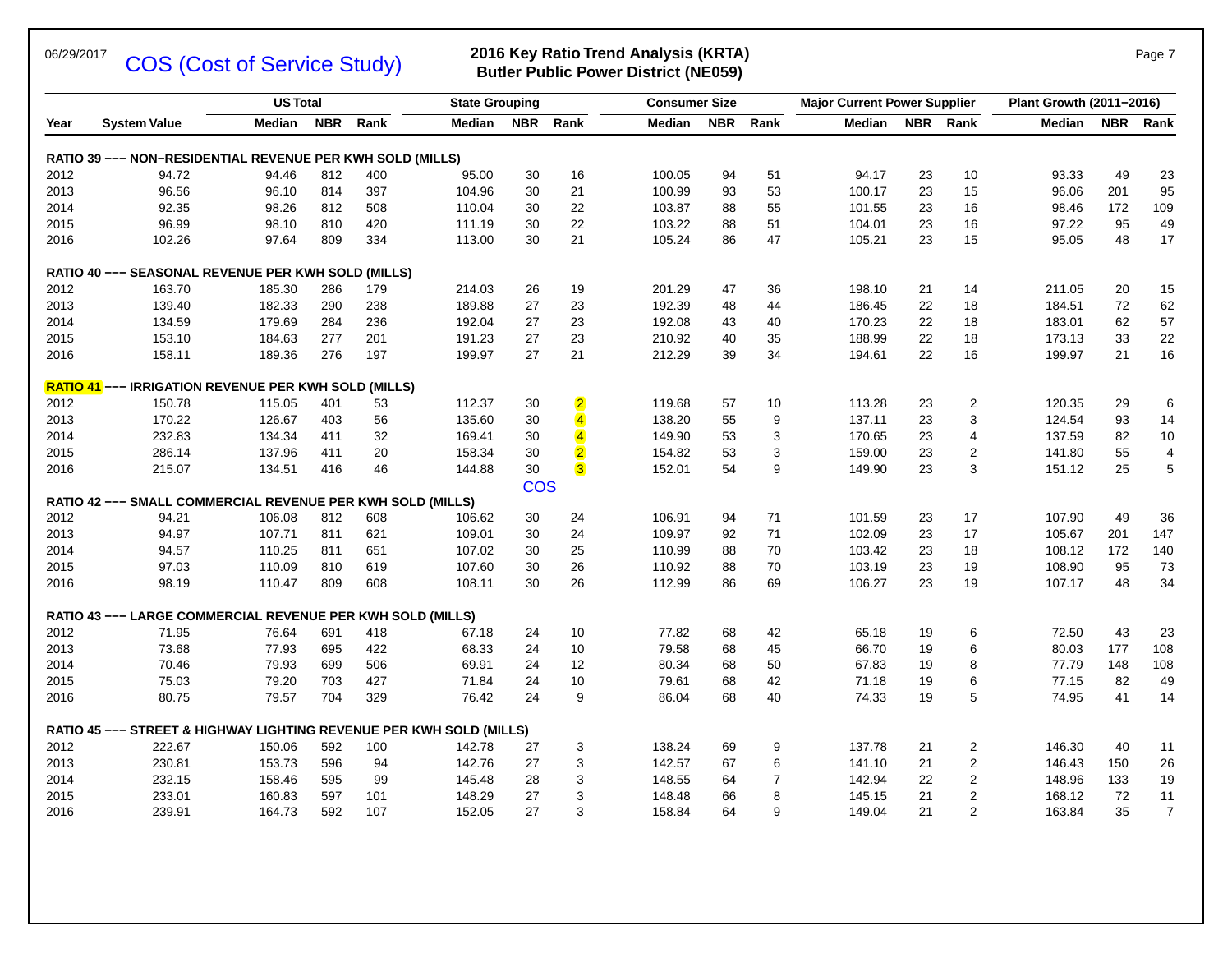COS (Cost of Service Study)

### 06/29/2017 **2006 (Control Service Study) 2016 Key Ratio Trend Analysis (KRTA)** Page 8 **Butler Public Power District (NE059)**

|      |                                                                                    | <b>US Total</b> |            |      | <b>State Grouping</b> |            |                         | <b>Consumer Size</b> |            |              | <b>Major Current Power Supplier</b> |            |                | Plant Growth (2011-2016) |            |                         |
|------|------------------------------------------------------------------------------------|-----------------|------------|------|-----------------------|------------|-------------------------|----------------------|------------|--------------|-------------------------------------|------------|----------------|--------------------------|------------|-------------------------|
| Year | <b>System Value</b>                                                                | Median          | <b>NBR</b> | Rank | Median                | <b>NBR</b> | Rank                    | Median               | <b>NBR</b> | Rank         | <b>Median</b>                       | <b>NBR</b> | Rank           | Median                   | <b>NBR</b> | Rank                    |
|      | <b>RATIO 46 --- OTHER SALES TO PUBLIC AUTHORITIES REVENUE PER KWH SOLD (MILLS)</b> |                 |            |      |                       |            |                         |                      |            |              |                                     |            |                |                          |            |                         |
| 2012 | 100.10                                                                             | 111.94          | 289        | 198  | 107.55                | 17         | 11                      | 110.69               | 35         | 21           | 100.10                              | 13         | $\overline{7}$ | 105.61                   | 20         | 12                      |
| 2013 | 99.98                                                                              | 114.63          | 292        | 213  | 110.87                | 17         | 12                      | 115.65               | 36         | 25           | 103.96                              | 13         | 9              | 112.61                   | 68         | 47                      |
| 2014 | 99.93                                                                              | 117.30          | 293        | 222  | 111.59                | 17         | 13                      | 120.40               | 36         | 26           | 105.58                              | 13         | 10             | 121.05                   | 67         | 50                      |
| 2015 | 104.19                                                                             | 116.65          | 294        | 199  | 114.05                | 17         | 13                      | 113.91               | 36         | 25           | 109.22                              | 13         | 10             | 126.05                   | 37         | $30\,$                  |
| 2016 | 105.71                                                                             | 118.76          | 295        | 200  | 113.64                | 17         | 13                      | 111.96               | 35         | 24           | 110.15                              | 13         | 10             | 117.38                   | 19         | 12                      |
|      | RATIO 47 --- OPERATING MARGINS PER KWH SOLD (MILLS)                                |                 |            |      |                       |            |                         |                      |            |              |                                     |            |                |                          |            |                         |
| 2012 | 16.11                                                                              | 3.43            | 813        | 18   | 11.02                 | 30         | 3                       | 4.21                 | 94         | 4            | 11.39                               | 23         | 3              | 2.76                     | 49         | $\overline{\mathbf{c}}$ |
| 2013 | 16.75                                                                              | 4.15            | 815        | 14   | 9.27                  | 30         | $\overline{2}$          | 5.60                 | 93         | 2            | 10.53                               | 23         | $\overline{2}$ | 4.42                     | 202        | $\boldsymbol{2}$        |
| 2014 | 14.49                                                                              | 4.07            | 813        | 23   | 6.58                  | 30         | $\overline{2}$          | 5.19                 | 88         | 4            | 6.40                                | 23         | $\mathbf{1}$   | 3.55                     | 172        | 5                       |
| 2015 | 14.26                                                                              | 3.54            | 811        | 30   | 8.67                  | 30         | 6                       | 4.28                 | 88         | 7            | 10.41                               | 23         | 5              | 4.48                     | 95         | 6                       |
| 2016 | 17.40                                                                              | 3.83            | 809        | 16   | 9.85                  | 30         | 4                       | 4.37                 | 86         | 8            | 11.02                               | 23         | $\overline{4}$ | 3.68                     | 48         | $\mathbf{1}$            |
|      | <b>RATIO 48 --- OPERATING MARGINS PER CONSUMER (\$)</b>                            |                 |            |      |                       |            |                         |                      |            |              |                                     |            |                |                          |            |                         |
| 2012 | 495.62                                                                             | 65.07           | 813        | 15   | 341.60                | 30         | $\overline{2}$          | 100.30               | 94         | 5            | 349.39                              | 23         | $\overline{2}$ | 72.55                    | 49         | $\mathbf 2$             |
| 2013 | 544.71                                                                             | 82.19           | 815        | 14   | 271.82                | 30         | $\overline{\mathbf{1}}$ | 118.56               | 93         | $\mathbf{1}$ | 273.88                              | 23         | $\mathbf{1}$   | 87.70                    | 202        | $\overline{c}$          |
| 2014 | 465.82                                                                             | 82.84           | 813        | 20   | 171.75                | 30         | $\overline{\mathbf{1}}$ | 133.34               | 88         | 5            | 177.06                              | 23         | $\mathbf{1}$   | 86.53                    | 172        | 3                       |
| 2015 | 421.06                                                                             | 77.52           | 811        | 25   | 252.21                | 30         | $\overline{2}$          | 99.82                | 88         | 4            | 266.64                              | 23         | $\overline{2}$ | 86.91                    | 95         | 3                       |
| 2016 | 527.89                                                                             | 73.41           | 809        | 16   | 268.78                | 30         | $\blacksquare$          | 104.05               | 86         | 3            | 273.11                              | 23         | $\mathbf{1}$   | 78.02                    | 48         | $\mathbf 2$             |
|      | RATIO 49 --- NON-OPERATING MARGINS PER KWH SOLD (MILLS)                            |                 |            |      |                       |            | <b>COS</b>              |                      |            |              |                                     |            |                |                          |            |                         |
| 2012 | 1.16                                                                               | 0.52            | 813        | 191  | 0.58                  | 30         | 5                       | 0.51                 | 94         | 26           | 0.57                                | 23         | 5              | 0.53                     | 49         | 12                      |
| 2013 | $-1.36$                                                                            | 0.51            | 815        | 788  | 0.55                  | 30         | 29                      | 0.41                 | 93         | 87           | 0.43                                | 23         | 22             | 0.47                     | 202        | 194                     |
| 2014 | 0.90                                                                               | 0.55            | 813        | 280  | 0.60                  | 30         | 10                      | 0.56                 | 88         | 32           | 0.57                                | 23         | 6              | 0.48                     | 172        | 45                      |
| 2015 | 0.86                                                                               | 0.55            | 811        | 301  | 0.59                  | 30         | 10                      | 0.50                 | 88         | 31           | 0.58                                | 23         | $\overline{7}$ | 0.53                     | 95         | 31                      |
| 2016 | 0.74                                                                               | 0.58            | 809        | 342  | 0.68                  | 30         | 13                      | 0.60                 | 86         | 36           | 0.65                                | 23         | 9              | 0.47                     | 48         | 19                      |
|      | <b>RATIO 50 --- NON-OPERATING MARGINS PER CONSUMER (\$)</b>                        |                 |            |      |                       |            |                         |                      |            |              |                                     |            |                |                          |            |                         |
| 2012 | 35.69                                                                              | 10.77           | 813        | 115  | 15.43                 | 30         | $\overline{7}$          | 12.94                | 94         | 17           | 13.70                               | 23         | 5              | 14.47                    | 49         | 10                      |
| 2013 | $-44.19$                                                                           | 11.64           | 815        | 800  | 14.55                 | 30         | 29                      | 9.60                 | 93         | 89           | 13.18                               | 23         | 22             | 10.32                    | 202        | 200                     |
| 2014 | 28.77                                                                              | 12.50           | 813        | 178  | 12.79                 | 30         | 8                       | 13.78                | 88         | 24           | 12.29                               | 23         | 5              | 10.67                    | 172        | 29                      |
| 2015 | 25.37                                                                              | 12.58           | 811        | 234  | 12.43                 | 30         | 8                       | 11.04                | 88         | 27           | 10.97                               | 23         | $\overline{7}$ | 10.97                    | 95         | 21                      |
| 2016 | 22.58                                                                              | 13.30           | 809        | 254  | 14.97                 | 30         | 11                      | 15.10                | 86         | 30           | 13.81                               | 23         | 9              | 11.23                    | 48         | 15                      |
|      | <b>RATIO 51 --- TOTAL MARGINS LESS ALLOCATIONS PER KWH SOLD (MILLS)</b>            |                 |            |      |                       |            |                         |                      |            |              |                                     |            |                |                          |            |                         |
| 2012 | 17.26                                                                              | 4.03            | 813        | 18   | 11.53                 | 30         | 4                       | 5.51                 | 94         | 5            | 12.38                               | 23         | $\overline{4}$ | 3.99                     | 49         | 3                       |
| 2013 | 15.39                                                                              | 4.98            | 815        | 34   | 9.34                  | 30         | 4                       | 6.06                 | 93         | 7            | 9.87                                | 23         | $\overline{4}$ | 4.81                     | 202        | 5                       |
| 2014 | 15.39                                                                              | 4.87            | 813        | 27   | 7.06                  | 30         | 3                       | 5.84                 | 88         | 5            | 7.00                                | 23         | $\overline{2}$ | 4.81                     | 172        | 4                       |
| 2015 | 15.12                                                                              | 4.53            | 811        | 33   | 9.20                  | 30         | 6                       | 5.74                 | 88         | 8            | 11.13                               | 23         | 5              | 4.87                     | 95         | 6                       |
| 2016 | 18.14                                                                              | 4.86            | 809        | 22   | 10.39                 | 30         | 4                       | 5.29                 | 86         | 9            | 11.66                               | 23         | $\overline{4}$ | 4.74                     | 48         | $\mathbf{1}$            |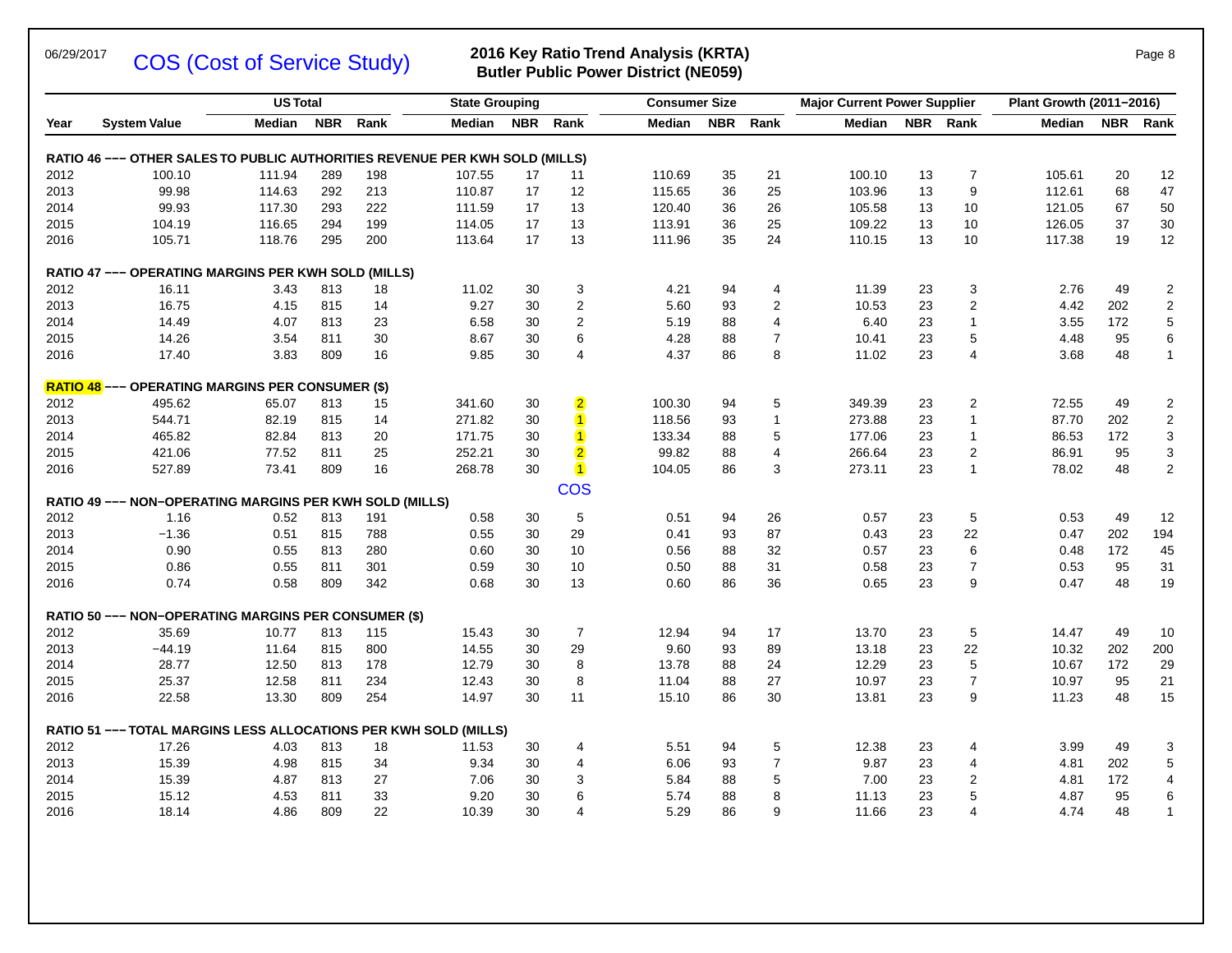### 06/29/2017 **2016 Key Ratio Trend Analysis (KRTA)** Page 9 **Butler Public Power District (NE059)**

|      |                                                                                 | <b>US Total</b> |            |      | <b>State Grouping</b> |              |                | <b>Consumer Size</b> |            |                | <b>Major Current Power Supplier</b> |            |                         | Plant Growth (2011-2016) |            |                           |
|------|---------------------------------------------------------------------------------|-----------------|------------|------|-----------------------|--------------|----------------|----------------------|------------|----------------|-------------------------------------|------------|-------------------------|--------------------------|------------|---------------------------|
| Year | <b>System Value</b>                                                             | Median          | <b>NBR</b> | Rank | Median                | <b>NBR</b>   | Rank           | Median               | <b>NBR</b> | Rank           | Median                              | <b>NBR</b> | Rank                    | Median                   | <b>NBR</b> | Rank                      |
|      | RATIO 52 --- TOTAL MARGINS LESS ALLOCATIONS PER CONSUMER (\$)                   |                 |            |      |                       |              |                |                      |            |                |                                     |            |                         |                          |            |                           |
| 2012 | 531.31                                                                          | 83.37           | 813        | 13   | 349.51                | 30           | $\overline{2}$ | 118.70               | 94         | 5              | 362.19                              | 23         | 2                       | 84.98                    | 49         | $\overline{\mathbf{c}}$   |
| 2013 | 500.52                                                                          | 100.52          | 815        | 17   | 273.31                | 30           | $\overline{1}$ | 139.38               | 93         | $\overline{2}$ | 279.23                              | 23         | $\mathbf{1}$            | 98.57                    | 202        | $\sqrt{2}$                |
| 2014 | 494.59                                                                          | 99.22           | 813        | 20   | 181.14                | 30           | $\overline{1}$ | 147.58               | 88         | $\sqrt{5}$     | 184.99                              | 23         | $\mathbf{1}$            | 100.25                   | 172        | $\ensuremath{\mathsf{3}}$ |
| 2015 | 446.43                                                                          | 93.78           | 811        | 26   | 260.55                | 30           | 3              | 125.94               | 88         | 4              | 298.83                              | 23         | 3                       | 106.48                   | 95         | $\ensuremath{\mathsf{3}}$ |
| 2016 | 550.46                                                                          | 96.25           | 809        | 18   | 282.43                | 30           | $\overline{1}$ | 135.10               | 86         | 3              | 292.12                              | 23         | $\mathbf{1}$            | 97.58                    | 48         | $\overline{2}$            |
|      | RATIO 54 --- ASSOCIATED ORGANIZATION'S CAPITAL CREDITS PER KWH SOLD (MILLS)     |                 |            |      |                       |              |                |                      |            |                |                                     |            |                         |                          |            |                           |
| 2012 | 0.12                                                                            | 2.98            | 772        | 733  | 0.10                  | 28           | 10             | 2.78                 | 93         | 84             | 0.08                                | 21         | 4                       | 2.32                     | 47         | 46                        |
| 2013 | 0.17                                                                            | 3.16            | 769        | 721  | 0.14                  | 28           | 10             | 2.75                 | 92         | 84             | 0.13                                | 21         | 4                       | 3.27                     | 190        | 179                       |
| 2014 | 0.17                                                                            | 3.03            | 769        | 740  | 0.22                  | 28           | 19             | 2.82                 | 87         | 84             | 0.18                                | 21         | 13                      | 3.23                     | 158        | 153                       |
| 2015 | 0.18                                                                            | 2.71            | 768        | 737  | 0.24                  | 28           | 18             | 2.51                 | 87         | 85             | 0.18                                | 21         | 12                      | 2.78                     | 91         | 87                        |
| 2016 | 0.15                                                                            | 2.71            | 765        | 743  | 0.21                  | 28           | 22             | 2.65                 | 84         | 83             | 0.19                                | 21         | 16                      | 3.06                     | 47         | 47                        |
|      | <b>RATIO 55 --- ASSOCIATED ORGANIZATION'S CAPITAL CREDITS PER CONSUMER (\$)</b> |                 |            |      |                       |              |                |                      |            |                |                                     |            |                         |                          |            |                           |
| 2012 | 3.67                                                                            | 58.79           | 772        | 721  | 3.02                  | 28           | 9              | 63.32                | 93         | 83             | 2.84                                | 21         | 3                       | 66.00                    | 47         | 45                        |
| 2013 | 5.40                                                                            | 60.51           | 769        | 707  | 4.03                  | 28           | 8              | 62.36                | 92         | 82             | 3.61                                | 21         | $\overline{2}$          | 60.06                    | 190        | 172                       |
| 2014 | 5.43                                                                            | 58.43           | 769        | 722  | 5.41                  | 28           | 14             | 62.31                | 87         | 79             | 4.91                                | 21         | 8                       | 62.75                    | 158        | 149                       |
| 2015 | 5.24                                                                            | 50.07           | 768        | 726  | 5.69                  | 28           | 19             | 52.74                | 87         | 83             | 5.46                                | 21         | 12                      | 48.94                    | 91         | 86                        |
| 2016 | 4.43                                                                            | 51.28           | 765        | 732  | 5.75                  | 28           | 21             | 55.62                | 84         | 81             | 5.00                                | 21         | 14                      | 59.31                    | 47         | 47                        |
|      | <b>RATIO 56 --- TOTAL MARGINS PER KWH SOLD (MILLS)</b>                          |                 |            |      |                       |              |                |                      |            |                |                                     |            |                         |                          |            |                           |
| 2012 | 17.38                                                                           | 7.05            | 813        | 39   | 11.68                 | 30           | 4              | 7.83                 | 94         | $\overline{7}$ | 12.41                               | 23         | 4                       | 5.95                     | 49         | 5                         |
| 2013 | 15.56                                                                           | 7.96            | 815        | 64   | 10.51                 | 30           | 5              | 9.00                 | 93         | 10             | 10.00                               | 23         | $\overline{4}$          | 7.80                     | 202        | 12                        |
| 2014 | 15.56                                                                           | 7.87            | 813        | 52   | 8.13                  | 30           | $\overline{4}$ | 9.11                 | 88         | 10             | 7.12                                | 23         | $\overline{\mathbf{c}}$ | 7.79                     | 172        | 10                        |
| 2015 | 15.29                                                                           | 7.27            | 811        | 63   | 10.03                 | 30           | 6              | 8.45                 | 88         | 14             | 11.13                               | 23         | 5                       | 6.81                     | 95         | 8                         |
| 2016 | 18.29                                                                           | 7.74            | 809        | 35   | 11.57                 | 30           | $\overline{4}$ | 9.05                 | 86         | 10             | 11.90                               | 23         | 4                       | 8.34                     | 48         | $\overline{2}$            |
|      | <b>RATIO 57 --- TOTAL MARGINS PER CONSUMER (\$)</b>                             |                 |            |      |                       |              |                |                      |            |                |                                     |            |                         |                          |            |                           |
| 2012 | 534.97                                                                          | 145.56          | 813        | 27   | 363.07                | 30           | $\overline{2}$ | 197.81               | 94         | 6              | 366.66                              | 23         | $\overline{2}$          | 165.75                   | 49         | $\overline{c}$            |
| 2013 | 505.92                                                                          | 164.59          | 815        | 34   | 293.50                | 30           | $\overline{c}$ | 205.56               | 93         | 6              | 281.81                              | 23         | $\mathbf{1}$            | 162.93                   | 202        | $\overline{7}$            |
| 2014 | 500.01                                                                          | 163.91          | 813        | 32   | 245.52                | 30           | $\sqrt{2}$     | 220.53               | 88         | 9              | 187.19                              | 23         | $\mathbf{1}$            | 163.84                   | 172        | 6                         |
| 2015 | 451.67                                                                          | 150.99          | 811        | 40   | 290.14                | 30           | 3              | 194.97               | 88         | 5              | 304.86                              | 23         | 3                       | 165.67                   | 95         | 4                         |
| 2016 | 554.89                                                                          | 153.57          | 809        | 35   | 287.31                | 30           | $\mathbf{1}$   | 236.56               | 86         | $\overline{7}$ | 297.62                              | 23         | $\mathbf{1}$            | 186.81                   | 48         | 3                         |
|      | <b>RATIO 58</b> --- A/R OVER 60 DAYS AS A % OF OPERATING REVENUE                |                 |            |      |                       |              |                |                      |            |                |                                     |            |                         |                          |            |                           |
| 2012 | 0.01                                                                            | 0.13            | 795        | 752  | 0.06                  | 28           | 25             | 0.09                 | 89         | 82             | 0.05                                | 21         | 18                      | 0.11                     | 48         | 43                        |
| 2013 | 0.02                                                                            | 0.13            | 805        | 723  | 0.04                  | 29           | 20             | 0.12                 | 90         | 80             | 0.04                                | 22         | 14                      | 0.11                     | 198        | 173                       |
| 2014 | 0.01                                                                            | 0.12            | 803        | 741  | 0.05                  | 29           | 25             | 0.12                 | 87         | 78             | 0.05                                | 22         | 18                      | 0.13                     | 172        | 161                       |
| 2015 | 0.01                                                                            | 0.11            | 795        | 740  | 0.04                  | 28           | 23             | 0.11                 | 87         | 84             | 0.04                                | 22         | 18                      | 0.09                     | 92         | 88                        |
| 2016 | 0.01                                                                            | 0.11            | 797        | 739  | 0.07                  | 29           | 24             | 0.10                 | 85         | 76             | 0.06                                | 22         | 18                      | 0.13                     | 47         | 44                        |
|      | <b>Great Job Ladies!</b>                                                        |                 |            |      |                       | 6th in state |                |                      |            |                |                                     |            |                         |                          |            |                           |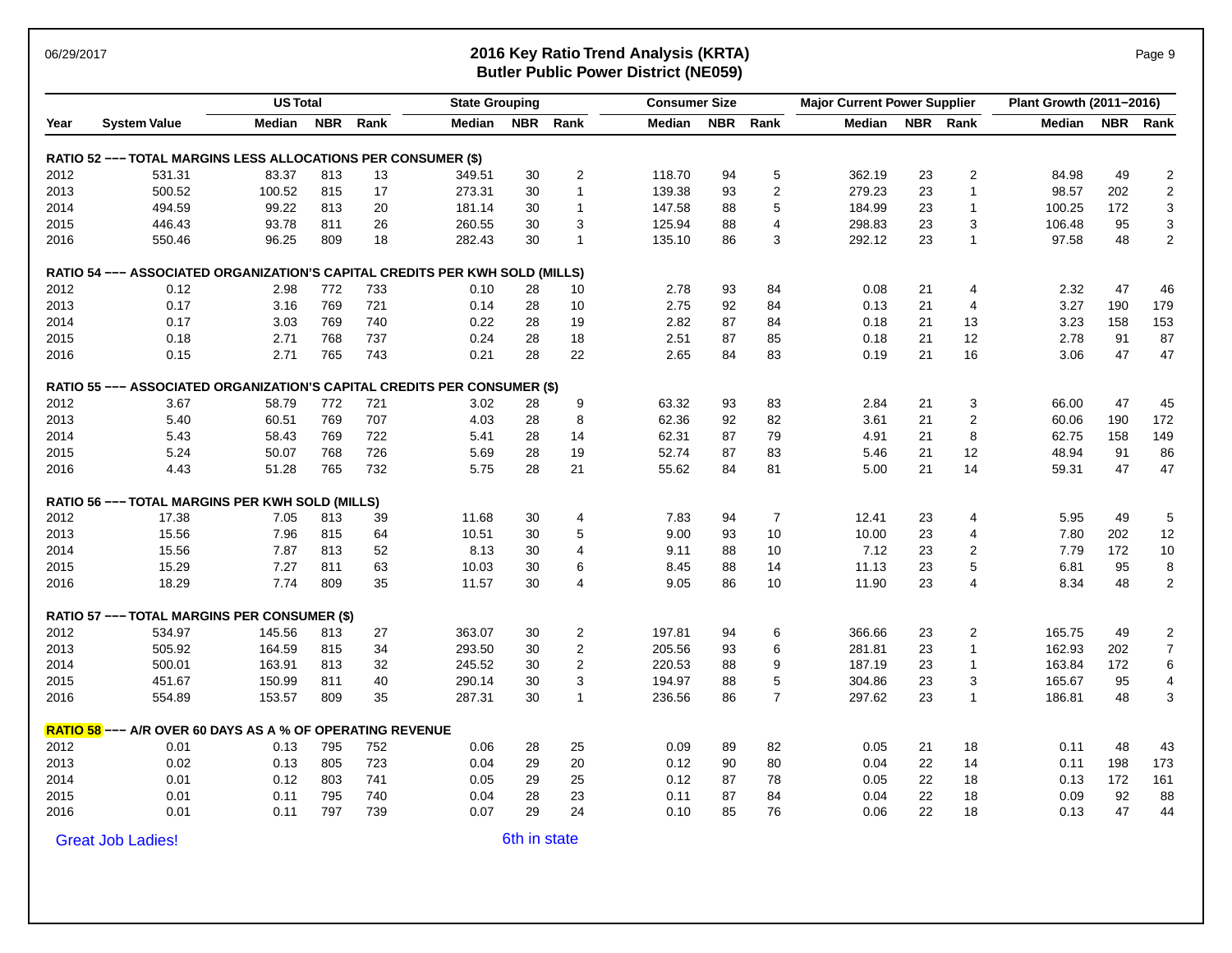### 06/29/2017 **COS (Cost of Sorvice Study)** 2016 Key Ratio Trend Analysis (KRTA) Page 10 COS (Cost of Service Study)

# **Butler Public Power District (NE059)**

|      | <b>System Value</b>                                                | <b>US Total</b> |            |      | <b>State Grouping</b> |                  |                | <b>Consumer Size</b> |            |      | <b>Major Current Power Supplier</b> |    |                | Plant Growth (2011-2016) |     |                |
|------|--------------------------------------------------------------------|-----------------|------------|------|-----------------------|------------------|----------------|----------------------|------------|------|-------------------------------------|----|----------------|--------------------------|-----|----------------|
| Year |                                                                    | Median          | <b>NBR</b> | Rank | Median                | <b>NBR</b>       | Rank           | Median               | <b>NBR</b> | Rank | Median                              |    | NBR Rank       | <b>Median</b>            |     | NBR Rank       |
|      | <b>RATIO 59</b> --- AMOUNT WRITTEN OFF AS A % OF OPERATING REVENUE |                 |            |      |                       |                  |                |                      |            |      |                                     |    |                |                          |     |                |
| 2012 | 0.03                                                               | 0.15            | 777        | 706  | 0.03                  | 26               | 14             | 0.08                 | 89         | 72   | 0.03                                | 22 | 11             | 0.17                     | 47  | 42             |
| 2013 | 0.03                                                               | 0.14            | 783        | 699  | 0.03                  | 27               | 11             | 0.07                 | 89         | 67   | 0.03                                | 22 | 9              | 0.15                     | 194 | 173            |
| 2014 | 0.02                                                               | 0.13            | 782        | 713  | 0.04                  | 27               | 16             | 0.07                 | 84         | 69   | 0.03                                | 22 | 13             | 0.14                     | 166 | 153            |
| 2015 | 0.02                                                               | 0.12            | 774        | 734  | 0.02                  | 28               | 20             | 0.07                 | 85         | 77   | 0.02                                | 23 | 17             | 0.10                     | 91  | 87             |
| 2016 | 0.02                                                               | 0.10            | 776        | 690  | 0.02                  | 28               | 12             | 0.05                 | 83         | 65   | 0.02                                | 23 | 10             | 0.07                     | 45  | 38             |
|      | <b>Great Job Ladies!</b>                                           |                 |            |      |                       | <b>Very Good</b> |                |                      |            |      |                                     |    |                |                          |     |                |
|      |                                                                    |                 |            |      |                       |                  |                | SALES (RATIOS 60-76) |            |      |                                     |    |                |                          |     |                |
|      | RATIO 60 --- TOTAL MWH SOLD PER MILE OF LINE                       |                 |            |      |                       |                  |                |                      |            |      |                                     |    |                |                          |     |                |
| 2012 | 106.54                                                             | 112.66          | 813        | 440  | 83.12                 | 30               | 9              | 74.98                | 94         | 25   | 84.43                               | 23 | 8              | 118.78                   | 49  | 28             |
| 2013 | 112.56                                                             | 117.33          | 814        | 430  | 80.25                 | 30               | $\overline{7}$ | 76.31                | 92         | 24   | 81.77                               | 23 | 6              | 117.56                   | 202 | 107            |
| 2014 | 111.54                                                             | 120.40          | 812        | 445  | 76.34                 | 30               | $\overline{7}$ | 74.11                | 87         | 24   | 78.80                               | 23 | 6              | 123.33                   | 172 | 98             |
| 2015 | 102.91                                                             | 117.25          | 810        | 473  | 75.23                 | 30               | $\overline{7}$ | 70.60                | 87         | 25   | 78.56                               | 23 | 6              | 117.09                   | 95  | 54             |
| 2016 | 105.06                                                             | 117.99          | 808        | 466  | 77.20                 | 30               | $\overline{7}$ | 71.83                | 85         | 26   | 77.82                               | 23 | 6              | 113.50                   | 48  | 27             |
|      | RATIO 61 --- AVERAGE RESIDENTIAL USAGE KWH PER MONTH               |                 |            |      |                       |                  |                |                      |            |      |                                     |    |                |                          |     |                |
| 2012 | 1,361.93                                                           | 1,140.51        | 813        | 123  | 1,345.01              | 30               | 13             | 1,156.23             | 94         | 23   | 1,359.48                            | 23 | 11             | 1,119.61                 | 49  | 11             |
| 2013 | 1,489.37                                                           | 1,174.69        | 815        | 99   | 1,482.25              | 30               | 15             | 1,239.49             | 93         | 24   | 1,521.92                            | 23 | 14             | 1,183.81                 | 202 | 25             |
| 2014 | 1,468.09                                                           | 1,199.17        | 813        | 120  | 1,472.42              | 30               | 17             | 1,250.33             | 88         | 27   | 1,531.56                            | 23 | 16             | 1,246.59                 | 172 | 24             |
| 2015 | 1,292.30                                                           | 1,161.02        | 811        | 217  | 1,367.77              | 30               | 23             | 1,179.70             | 88         | 32   | 1,426.53                            | 23 | 21             | 1,182.69                 | 95  | 32             |
| 2016 | 1,376.42                                                           | 1,145.27        | 809        | 117  | 1,374.20              | 30               | 15             | 1,197.01             | 86         | 23   | 1,421.62                            | 23 | 13             | 1,143.81                 | 48  | $\overline{7}$ |
|      | RATIO 62 --- AVERAGE SEASONAL KWH USAGE PER MONTH                  |                 |            |      |                       |                  |                |                      |            |      |                                     |    |                |                          |     |                |
| 2012 | 314.99                                                             | 282.59          | 285        | 116  | 207.48                | 26               | 5              | 220.33               | 46         | 13   | 197.64                              | 21 | $\,$ 5 $\,$    | 208.20                   | 20  | 5              |
| 2013 | 446.81                                                             | 302.22          | 290        | 73   | 222.73                | 27               | 5              | 263.30               | 48         | 9    | 221.64                              | 22 | 5              | 257.81                   | 72  | 18             |
| 2014 | 484.61                                                             | 318.36          | 283        | 65   | 235.52                | 27               | 6              | 269.78               | 42         | 8    | 232.49                              | 22 | 6              | 306.67                   | 62  | 12             |
| 2015 | 382.73                                                             | 298.79          | 276        | 95   | 216.73                | 27               | $\overline{7}$ | 250.94               | 40         | 9    | 215.55                              | 22 | $\overline{7}$ | 355.27                   | 33  | 15             |
| 2016 | 408.96                                                             | 308.06          | 276        | 88   | 218.40                | 27               | 6              | 269.44               | 39         | 10   | 218.14                              | 22 | 6              | 246.18                   | 21  | $\overline{7}$ |
|      | <b>RATIO 63</b> --- AVERAGE IRRIGATION KWH USAGE PER MONTH         |                 |            |      |                       |                  |                |                      |            |      |                                     |    |                |                          |     |                |
| 2012 | 3,581.54                                                           | 2,882.32        | 400        | 142  | 3,955.40              | 30               | 16             | 3,042.78             | 57         | 23   | 3,581.54                            | 23 | 12             | 2,932.02                 | 29  | 8              |
| 2013 | 2,927.17                                                           | 2,245.13        | 403        | 139  | 2,711.16              | 30               | 13             | 2,319.49             | 55         | 22   | 2,677.03                            | 23 | 9              | 1,996.88                 | 93  | 26             |
| 2014 | 1,518.53                                                           | 1,804.15        | 411        | 240  | 1,750.52              | 30               | 18             | 1,903.57             | 53         | 32   | 1,518.53                            | 23 | 12             | 1,779.90                 | 82  | 53             |
| 2015 | 1,116.24                                                           | 1,676.28        | 411        | 297  | 1,817.34              | 30               | 26             | 2,042.74             | 53         | 39   | 1,785.52                            | 23 | 19             | 1,909.65                 | 55  | 43             |
| 2016 | 1,786.77                                                           | 1,923.61        | 415        | 227  | 2,136.44              | 30               | 24             | 2,215.16             | 54         | 36   | 2,134.99                            | 23 | 18             | 1,793.03                 | 25  | 14             |
|      |                                                                    |                 |            |      |                       | <b>COS</b>       |                |                      |            |      |                                     |    |                |                          |     |                |
|      | RATIO 64 --- AVERAGE SMALL COMMERCIAL KWH USAGE PER MONTH          |                 |            |      |                       |                  |                |                      |            |      |                                     |    |                |                          |     |                |
| 2012 | 2,553.77                                                           | 3,293.62        | 812        | 558  | 2,441.38              | 30               | 14             | 3,091.57             | 94         | 62   | 2,553.77                            | 23 | 12             | 3,130.50                 | 49  | 33             |
| 2013 | 2,641.29                                                           | 3,407.48        | 811        | 549  | 2,521.60              | 30               | 13             | 3,255.23             | 92         | 62   | 2,589.87                            | 23 | 11             | 3,662.44                 | 201 | 140            |
| 2014 | 2,737.63                                                           | 3,448.06        | 811        | 537  | 2,575.76              | 30               | 12             | 3,218.46             | 88         | 56   | 2,680.61                            | 23 | 10             | 3,520.34                 | 172 | 117            |
| 2015 | 2,578.11                                                           | 3,391.24        | 810        | 557  | 2,388.64              | 30               | 13             | 3,212.50             | 88         | 56   | 2,517.67                            | 23 | 11             | 3,480.81                 | 95  | 67             |
| 2016 | 2,728.49                                                           | 3,404.76        | 809        | 519  | 2,449.65              | 30               | 12             | 3,325.17             | 86         | 50   | 2,613.40                            | 23 | 10             | 2,977.76                 | 48  | 28             |
|      |                                                                    |                 |            |      |                       |                  |                |                      |            |      |                                     |    |                |                          |     |                |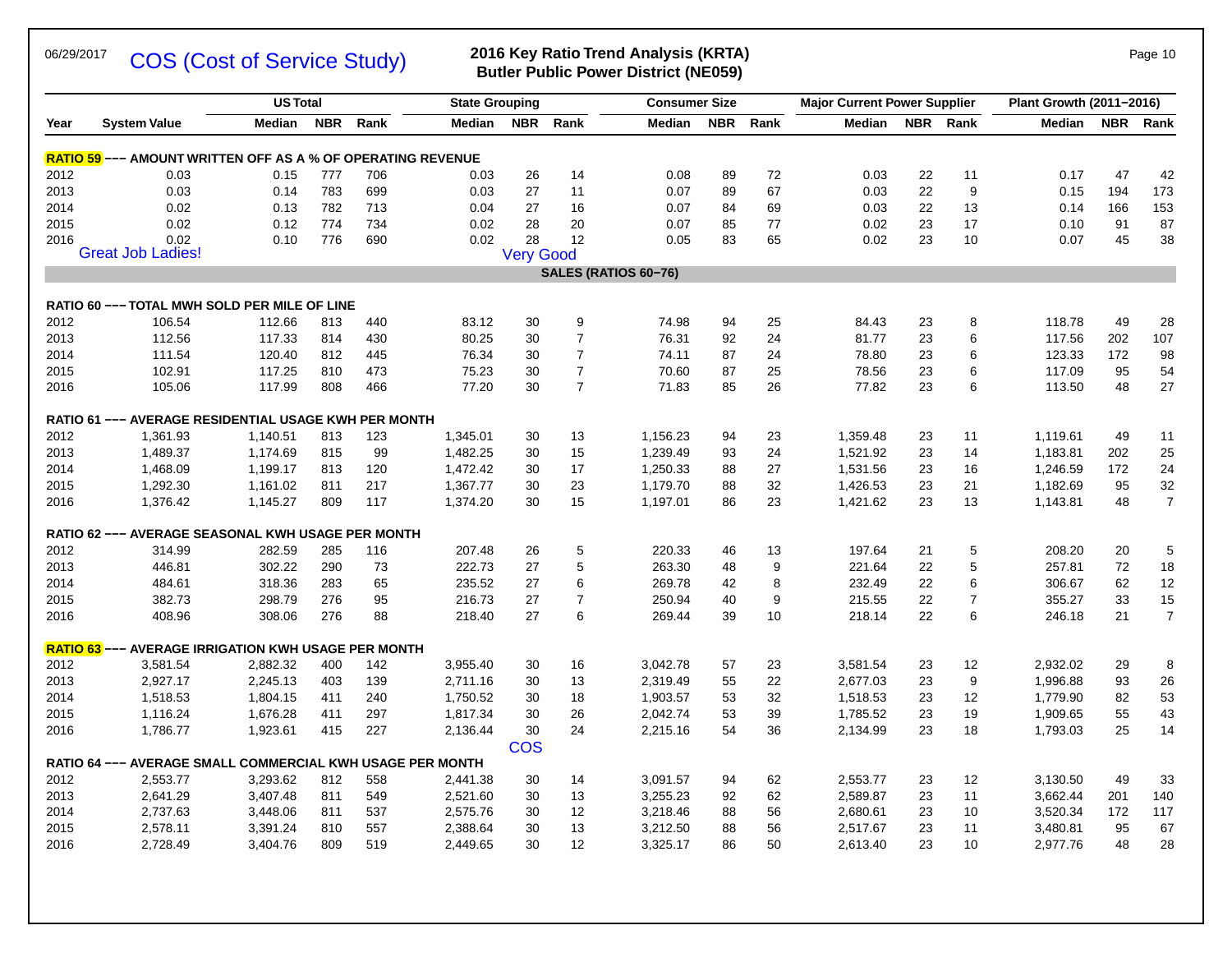### 06/29/2017 **2016 Key Ratio Trend Analysis (KRTA)** Page 11 **Butler Public Power District (NE059)**

|      |                                                                      | <b>US Total</b> |            |      | <b>State Grouping</b> |            |      | <b>Consumer Size</b> |            |      | <b>Major Current Power Supplier</b> |    |          | Plant Growth (2011-2016) |     |          |
|------|----------------------------------------------------------------------|-----------------|------------|------|-----------------------|------------|------|----------------------|------------|------|-------------------------------------|----|----------|--------------------------|-----|----------|
| Year | <b>System Value</b>                                                  | Median          | <b>NBR</b> | Rank | <b>Median</b>         | <b>NBR</b> | Rank | Median               | <b>NBR</b> | Rank | Median                              |    | NBR Rank | Median                   |     | NBR Rank |
|      | <b>RATIO 65 --- AVERAGE LARGE COMMERCIAL KWH USAGE PER MONTH</b>     |                 |            |      |                       |            |      |                      |            |      |                                     |    |          |                          |     |          |
| 2012 | 385,145.83                                                           | 469,450.00      | 691        | 396  | 399,968.75            | 24         | 13   | 395,239.58           | 68         | 35   | 414,791.67                          | 19 | 11       | 385,145.83               | 43  | 22       |
| 2013 | 422,187.50                                                           | 453,642.86      | 695        | 363  | 373,633.93            | 24         | 10   | 419,635.42           | 68         | 34   | 409,541.67                          | 19 | 8        | 446,583.33               | 177 | 95       |
| 2014 | 442,245.10                                                           | 452,604.17      | 699        | 355  | 326,734.38            | 24         | 10   | 352,135.42           | 68         | 29   | 435,833.33                          | 19 | 9        | 568,580.10               | 148 | 86       |
| 2015 | 388,504.39                                                           | 462,562.68      | 703        | 380  | 252,881.71            | 24         | 10   | 294,541.67           | 68         | 29   | 329,805.56                          | 19 | 9        | 358,783.33               | 82  | 39       |
| 2016 | 345,770.83                                                           | 448,833.33      | 703        | 406  | 233,173.77            | 24         | 11   | 283,091.09           | 68         | 28   | 345,770.83                          | 19 | 10       | 449,475.00               | 41  | 25       |
|      | RATIO 66 --- AVERAGE STREET & HIGHWAY LIGHTING KWH USAGE PER MONTH   |                 |            |      |                       |            |      |                      |            |      |                                     |    |          |                          |     |          |
| 2012 | 1,500.00                                                             | 1,394.84        | 586        | 284  | 1,803.33              | 27         | 17   | 1,500.00             | 69         | 35   | 2,039.68                            | 21 | 15       | 1,971.64                 | 40  | 27       |
| 2013 | 1,497.13                                                             | 1,388.89        | 589        | 285  | 1,788.19              | 27         | 18   | 1,458.33             | 67         | 33   | 2,000.00                            | 21 | 16       | 1,500.00                 | 147 | 76       |
| 2014 | 1,491.38                                                             | 1,416.67        | 590        | 285  | 1,726.72              | 28         | 18   | 1,330.56             | 64         | 29   | 2,297.79                            | 22 | 17       | 1,416.67                 | 132 | 63       |
| 2015 | 1,485.63                                                             | 1,435.28        | 590        | 292  | 1,553.57              | 27         | 16   | 1,331.23             | 66         | 31   | 1,789.22                            | 21 | 15       | 1,486.15                 | 70  | 36       |
| 2016 | 1,477.01                                                             | 1,398.10        | 586        | 288  | 1,598.77              | 27         | 16   | 1,477.01             | 63         | 32   | 2,133.33                            | 21 | 15       | 1,737.50                 | 35  | 21       |
|      | RATIO 68 --- AVERAGE SALES TO PUBLIC AUTHORITIES KWH USAGE PER MONTH |                 |            |      |                       |            |      |                      |            |      |                                     |    |          |                          |     |          |
| 2012 | 1,115.38                                                             | 2,056.34        | 287        | 224  | 2,052.54              | 17         | 12   | 1,719.91             | 35         | 25   | 2,052.54                            | 13 | 9        | 1,904.26                 | 20  | 16       |
| 2013 | 1.197.77                                                             | 2,154.51        | 290        | 220  | 1,872.92              | 17         | 12   | 1,910.53             | 36         | 26   | 1,872.92                            | 13 | 9        | 2,512.35                 | 67  | 50       |
| 2014 | 1,173.76                                                             | 2,181.88        | 291        | 223  | 1,822.65              | 17         | 11   | 2,096.16             | 36         | 27   | 1,822.65                            | 13 | 9        | 1,845.96                 | 65  | 52       |
| 2015 | 1,047.28                                                             | 2,189.61        | 293        | 235  | 1,637.50              | 17         | 11   | 1,943.18             | 36         | 27   | 1,637.50                            | 13 | 9        | 1,401.74                 | 37  | 28       |
| 2016 | 1,137.89                                                             | 2,145.83        | 293        | 225  | 1,745.61              | 17         | 11   | 2,133.12             | 35         | 27   | 1,745.61                            | 13 | 9        | 1,815.79                 | 19  | 17       |
|      | <b>RATIO 69</b> --- RESIDENTIAL KWH SOLD PER TOTAL KWH SOLD (%)      |                 |            |      |                       |            |      |                      |            |      |                                     |    |          |                          |     |          |
| 2012 | 33.56                                                                | 59.02           | 813        | 668  | 30.82                 | 30         | 10   | 47.81                | 94         | 66   | 30.98                               | 23 | 8        | 49.89                    | 49  | 36       |
| 2013 | 34.59                                                                | 59.93           | 815        | 678  | 34.89                 | 30         | 16   | 52.41                | 93         | 69   | 35.32                               | 23 | 14       | 59.95                    | 202 | 175      |
| 2014 | 34.35                                                                | 60.24           | 813        | 674  | 36.52                 | 30         | 19   | 53.31                | 88         | 66   | 38.80                               | 23 | 16       | 57.58                    | 172 | 149      |
| 2015 | 32.84                                                                | 58.83           | 811        | 679  | 35.42                 | 30         | 19   | 50.01                | 88         | 67   | 35.71                               | 23 | 16       | 56.21                    | 95  | 77       |
| 2016 | 34.13                                                                | 58.34           | 809        | 665  | 33.63                 | 30         | 14   | 49.29                | 86         | 63   | 34.13                               | 23 | 12       | 45.70                    | 48  | 32       |
|      | RATIO 70 --- SEASONAL KWH SOLD PER TOTAL KWH SOLD (%)                |                 |            |      |                       |            |      |                      |            |      |                                     |    |          |                          |     |          |
| 2012 | 2.05                                                                 | 1.41            | 286        | 111  | 1.61                  | 26         | 10   | 1.38                 | 47         | 15   | 1.86                                | 21 | 10       | 0.95                     | 20  | 6        |
| 2013 | 2.73                                                                 | 1.37            | 290        | 95   | 1.64                  | 27         | 10   | 1.66                 | 48         | 18   | 2.15                                | 22 | 10       | 2.00                     | 72  | 30       |
| 2014 | 2.98                                                                 | 1.50            | 284        | 89   | 2.10                  | 27         | 9    | 1.89                 | 43         | 15   | 2.53                                | 22 | 9        | 1.84                     | 62  | 23       |
| 2015 | 2.56                                                                 | 1.45            | 277        | 99   | 1.70                  | 27         | 10   | 1.67                 | 40         | 15   | 2.28                                | 22 | 9        | 1.70                     | 33  | 13       |
| 2016 | 2.64                                                                 | 1.50            | 276        | 100  | 1.74                  | 27         | 10   | 1.74                 | 39         | 15   | 2.45                                | 22 | 9        | 1.88                     | 21  | 8        |
|      | <b>RATIO 71</b> --- IRRIGATION KWH SOLD PER TOTAL KWH SOLD (%)       |                 |            |      |                       |            |      |                      |            |      |                                     |    |          |                          |     |          |
| 2012 | 14.75                                                                | 2.04            | 401        | 83   | 31.70                 | 30         | 25   | 6.29                 | 57         | 20   | 27.09                               | 23 | 19       | 2.20                     | 29  | 6        |
| 2013 | 11.92                                                                | 1.56            | 403        | 86   | 24.45                 | 30         | 25   | 6.23                 | 55         | 23   | 21.70                               | 23 | 19       | 1.34                     | 93  | 16       |
| 2014 | 6.48                                                                 | 1.44            | 411        | 109  | 16.39                 | 30         | 24   | 4.15                 | 53         | 22   | 15.78                               | 23 | 18       | 1.86                     | 82  | 23       |
| 2015 | 5.19                                                                 | 1.44            | 411        | 120  | 19.92                 | 30         | 25   | 4.65                 | 53         | 25   | 18.80                               | 23 | 19       | 1.87                     | 55  | 18       |
| 2016 | 8.06                                                                 | 1.62            | 416        | 108  | 22.96                 | 30         | 25   | 5.14                 | 54         | 24   | 20.99                               | 23 | 19       | 2.33                     | 25  | 9        |

Ratio 69-76 shows the % of Revenue collected from each class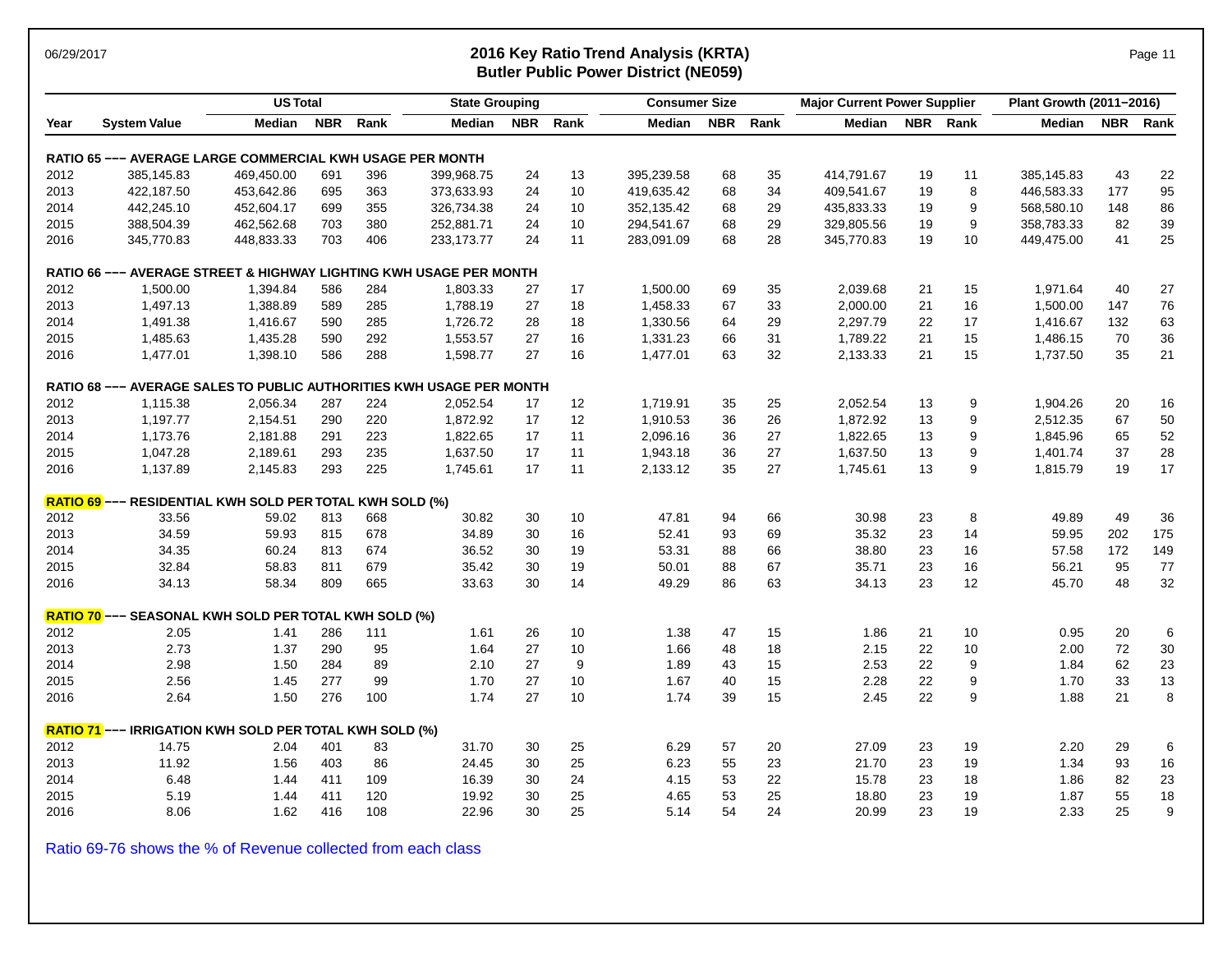### 06/29/2017 **2016 Key Ratio Trend Analysis (KRTA)** Page 12 **Butler Public Power District (NE059)**

| Median NBR<br>Rank<br>Median<br><b>NBR</b><br>Rank<br><b>NBR</b><br>Rank<br><b>Median</b><br>NBR Rank<br><b>NBR</b><br><b>System Value</b><br>Median<br>Median<br>Rank<br>Year<br><b>RATIO 72</b> --- SMALL COMMERCIAL KWH SOLD PER TOTAL KWH SOLD (%)<br>24<br>16.26<br>94<br>19<br>18.25<br>47<br>2012<br>6.23<br>17.65<br>812<br>763<br>10.68<br>30<br>83<br>13.63<br>23<br>49<br>768<br>23<br>82<br>23<br>17<br>201<br>189<br>2013<br>6.07<br>30<br>17.63<br>92<br>15.05<br>18.32<br>17.59<br>811<br>13.36<br>30<br>22<br>172<br>159<br>2014<br>6.31<br>17.71<br>811<br>760<br>12.79<br>16.64<br>88<br>76<br>16.22<br>23<br>16<br>17.81<br>89<br>2015<br>6.60<br>18.13<br>810<br>761<br>13.14<br>30<br>22<br>17.39<br>77<br>15.59<br>23<br>17.54<br>95<br>88<br>16<br>47<br>6.82<br>18.32<br>809<br>757<br>12.13<br>30<br>22<br>86<br>76<br>23<br>18.72<br>48<br>2016<br>18.48<br>14.49<br>16<br><b>RATIO 73</b> --- LARGE COMMERCIAL KWH SOLD PER TOTAL KWH SOLD (%)<br>6<br>2012<br>42.02<br>14.43<br>691<br>87<br>20.89<br>24<br>22.17<br>68<br>19.99<br>19<br>21.89<br>43<br>13<br>17<br>5<br>5<br>$\overline{4}$<br>13<br>2013<br>43.33<br>14.13<br>695<br>75<br>22.82<br>24<br>21.34<br>68<br>15<br>13.90<br>177<br>19.78<br>19<br>5<br>2014<br>48.53<br>699<br>62<br>27.20<br>24<br>20.90<br>25.67<br>148<br>9<br>14.49<br>68<br>13<br>19<br>$\overline{4}$<br>14.87<br>5<br>$\overline{\mathbf{4}}$<br>2015<br>51.49<br>703<br>60<br>25.62<br>24<br>21.17<br>68<br>24.32<br>19<br>$\overline{4}$<br>17.56<br>82<br>15.84<br>14<br>$\sqrt{5}$<br>5<br>2016<br>46.98<br>15.70<br>704<br>71<br>22.52<br>24<br>17.07<br>68<br>15<br>22.57<br>19<br>$\overline{4}$<br>24.39<br>41<br>RATIO 74 --- STREET & HIGHWAY LIGHTING KWH SOLD PER TOTAL KWH SOLD (%)<br>2012<br>21<br>0.17<br>0.30<br>0.13<br>593<br>137<br>0.24<br>27<br>11<br>0.12<br>70<br>19<br>0.30<br>11<br>40<br>10<br>0.25<br>27<br>41<br>2013<br>0.28<br>0.12<br>597<br>157<br>$12 \overline{ }$<br>0.14<br>68<br>21<br>0.34<br>21<br>12<br>0.12<br>150<br>13<br>133<br>33<br>2014<br>0.28<br>0.12<br>596<br>150<br>0.26<br>28<br>0.14<br>65<br>21<br>0.36<br>22<br>13<br>0.13<br>0.12<br>598<br>0.21<br>27<br>21<br>17<br>2015<br>0.30<br>141<br>11<br>0.19<br>67<br>21<br>0.30<br>11<br>0.17<br>72<br>27<br>12<br>23<br>21<br>9<br>0.29<br>0.12<br>592<br>147<br>0.21<br>0.18<br>64<br>0.29<br>11<br>0.14<br>35<br>2016<br>RATIO 76 --- SALES TO PUBLIC AUTHORITIES PER TOTAL KWH SOLD (%)<br>137<br>6<br>0.90<br>5<br>20<br>6<br>2012<br>1.09<br>0.97<br>289<br>0.78<br>17<br>35<br>13<br>0.78<br>13<br>0.49<br>5<br>33<br>2013<br>1.09<br>1.05<br>292<br>139<br>0.79<br>17<br>6<br>0.92<br>36<br>14<br>0.82<br>13<br>1.00<br>68<br>5<br>29<br>2014<br>1.07<br>0.99<br>294<br>141<br>0.83<br>17<br>6<br>0.90<br>15<br>0.82<br>67<br>36<br>0.85<br>13<br>5<br>17<br>6<br>37<br>17<br>2015<br>1.03<br>1.02<br>295<br>146<br>0.79<br>0.91<br>36<br>16<br>0.83<br>13<br>0.74<br>17<br>5<br>295<br>143<br>0.82<br>6<br>0.98<br>35<br>15<br>13<br>0.82<br>19<br>8<br>2016<br>1.07<br>1.03<br>0.83<br><b>CONTROLLABLE EXPENSES (RATIOS 77-87)</b><br>RATIO 77 --- O & M EXPENSES PER TOTAL KWH SOLD (MILLS)<br>8.49<br>30<br>16<br>11.79<br>72<br>13<br>10.44<br>49<br>32<br>2012<br>8.49<br>11.43<br>813<br>596<br>94<br>8.50<br>23<br>9.66<br>9.08<br>30<br>12.12<br>93<br>23<br>11.54<br>202<br>136<br>2013<br>11.38<br>815<br>538<br>14<br>67<br>9.09<br>11<br>132<br>2014<br>8.52<br>11.68<br>610<br>10.31<br>30<br>22<br>12.59<br>70<br>10.37<br>23<br>11.25<br>172<br>813<br>88<br>16<br>69<br>21<br>88<br>15<br>12.17<br>95<br>2015<br>9.44<br>12.17<br>811<br>575<br>11.63<br>30<br>12.71<br>67<br>11.31<br>23<br>30<br>23<br>31<br>2016<br>9.84<br>12.56<br>809<br>574<br>11.06<br>21<br>13.43<br>86<br>65<br>10.56<br>15<br>11.46<br>48<br>RATIO 78 --- O & M EXPENSES PER DOLLARS OF TUP (MILLS)<br>2012<br>618<br>32.04<br>30<br>8<br>38.53<br>32.40<br>37.26<br>49<br>30<br>35.02<br>43.55<br>813<br>94<br>23<br>5<br>64<br>100<br>44.26<br>378<br>3<br>33.17<br>$\mathbf{1}$<br>43.67<br>202<br>2013<br>42.94<br>815<br>33.31<br>30<br>39.30<br>93<br>36<br>23<br>134<br>2014<br>36.02<br>42.91<br>813<br>595<br>33.67<br>30<br>12<br>39.56<br>88<br>33.49<br>23<br>9<br>43.04<br>172<br>56<br>74<br>2015<br>33.04<br>42.23<br>811<br>652<br>30<br>15<br>88<br>33.02<br>23<br>11<br>38.98<br>95<br>33.03<br>38.08<br>66 |      |       | <b>US Total</b> |     |     | <b>State Grouping</b> |    |    | <b>Consumer Size</b> |    |    | <b>Major Current Power Supplier</b> |    |   | Plant Growth (2011-2016) |    |    |
|-----------------------------------------------------------------------------------------------------------------------------------------------------------------------------------------------------------------------------------------------------------------------------------------------------------------------------------------------------------------------------------------------------------------------------------------------------------------------------------------------------------------------------------------------------------------------------------------------------------------------------------------------------------------------------------------------------------------------------------------------------------------------------------------------------------------------------------------------------------------------------------------------------------------------------------------------------------------------------------------------------------------------------------------------------------------------------------------------------------------------------------------------------------------------------------------------------------------------------------------------------------------------------------------------------------------------------------------------------------------------------------------------------------------------------------------------------------------------------------------------------------------------------------------------------------------------------------------------------------------------------------------------------------------------------------------------------------------------------------------------------------------------------------------------------------------------------------------------------------------------------------------------------------------------------------------------------------------------------------------------------------------------------------------------------------------------------------------------------------------------------------------------------------------------------------------------------------------------------------------------------------------------------------------------------------------------------------------------------------------------------------------------------------------------------------------------------------------------------------------------------------------------------------------------------------------------------------------------------------------------------------------------------------------------------------------------------------------------------------------------------------------------------------------------------------------------------------------------------------------------------------------------------------------------------------------------------------------------------------------------------------------------------------------------------------------------------------------------------------------------------------------------------------------------------------------------------------------------------------------------------------------------------------------------------------------------------------------------------------------------------------------------------------------------------------------------------------------------------------------------------------------------------------------------------------------------------------------------------------------------------------------------------------------------------------------------------------------------------------------------------------------------------------------------------------------------------------------------------------------------------------------------------------------------------------------------------------------------------------------------------------------------------------------------------------------------------------------------------------------------------------------------------------------------------------------------------------------------------------------------------------------------------------------------------------------------------------------------------------------------------------------------------------|------|-------|-----------------|-----|-----|-----------------------|----|----|----------------------|----|----|-------------------------------------|----|---|--------------------------|----|----|
|                                                                                                                                                                                                                                                                                                                                                                                                                                                                                                                                                                                                                                                                                                                                                                                                                                                                                                                                                                                                                                                                                                                                                                                                                                                                                                                                                                                                                                                                                                                                                                                                                                                                                                                                                                                                                                                                                                                                                                                                                                                                                                                                                                                                                                                                                                                                                                                                                                                                                                                                                                                                                                                                                                                                                                                                                                                                                                                                                                                                                                                                                                                                                                                                                                                                                                                                                                                                                                                                                                                                                                                                                                                                                                                                                                                                                                                                                                                                                                                                                                                                                                                                                                                                                                                                                                                                                                                                           |      |       |                 |     |     |                       |    |    |                      |    |    |                                     |    |   |                          |    |    |
|                                                                                                                                                                                                                                                                                                                                                                                                                                                                                                                                                                                                                                                                                                                                                                                                                                                                                                                                                                                                                                                                                                                                                                                                                                                                                                                                                                                                                                                                                                                                                                                                                                                                                                                                                                                                                                                                                                                                                                                                                                                                                                                                                                                                                                                                                                                                                                                                                                                                                                                                                                                                                                                                                                                                                                                                                                                                                                                                                                                                                                                                                                                                                                                                                                                                                                                                                                                                                                                                                                                                                                                                                                                                                                                                                                                                                                                                                                                                                                                                                                                                                                                                                                                                                                                                                                                                                                                                           |      |       |                 |     |     |                       |    |    |                      |    |    |                                     |    |   |                          |    |    |
|                                                                                                                                                                                                                                                                                                                                                                                                                                                                                                                                                                                                                                                                                                                                                                                                                                                                                                                                                                                                                                                                                                                                                                                                                                                                                                                                                                                                                                                                                                                                                                                                                                                                                                                                                                                                                                                                                                                                                                                                                                                                                                                                                                                                                                                                                                                                                                                                                                                                                                                                                                                                                                                                                                                                                                                                                                                                                                                                                                                                                                                                                                                                                                                                                                                                                                                                                                                                                                                                                                                                                                                                                                                                                                                                                                                                                                                                                                                                                                                                                                                                                                                                                                                                                                                                                                                                                                                                           |      |       |                 |     |     |                       |    |    |                      |    |    |                                     |    |   |                          |    |    |
|                                                                                                                                                                                                                                                                                                                                                                                                                                                                                                                                                                                                                                                                                                                                                                                                                                                                                                                                                                                                                                                                                                                                                                                                                                                                                                                                                                                                                                                                                                                                                                                                                                                                                                                                                                                                                                                                                                                                                                                                                                                                                                                                                                                                                                                                                                                                                                                                                                                                                                                                                                                                                                                                                                                                                                                                                                                                                                                                                                                                                                                                                                                                                                                                                                                                                                                                                                                                                                                                                                                                                                                                                                                                                                                                                                                                                                                                                                                                                                                                                                                                                                                                                                                                                                                                                                                                                                                                           |      |       |                 |     |     |                       |    |    |                      |    |    |                                     |    |   |                          |    |    |
|                                                                                                                                                                                                                                                                                                                                                                                                                                                                                                                                                                                                                                                                                                                                                                                                                                                                                                                                                                                                                                                                                                                                                                                                                                                                                                                                                                                                                                                                                                                                                                                                                                                                                                                                                                                                                                                                                                                                                                                                                                                                                                                                                                                                                                                                                                                                                                                                                                                                                                                                                                                                                                                                                                                                                                                                                                                                                                                                                                                                                                                                                                                                                                                                                                                                                                                                                                                                                                                                                                                                                                                                                                                                                                                                                                                                                                                                                                                                                                                                                                                                                                                                                                                                                                                                                                                                                                                                           |      |       |                 |     |     |                       |    |    |                      |    |    |                                     |    |   |                          |    |    |
|                                                                                                                                                                                                                                                                                                                                                                                                                                                                                                                                                                                                                                                                                                                                                                                                                                                                                                                                                                                                                                                                                                                                                                                                                                                                                                                                                                                                                                                                                                                                                                                                                                                                                                                                                                                                                                                                                                                                                                                                                                                                                                                                                                                                                                                                                                                                                                                                                                                                                                                                                                                                                                                                                                                                                                                                                                                                                                                                                                                                                                                                                                                                                                                                                                                                                                                                                                                                                                                                                                                                                                                                                                                                                                                                                                                                                                                                                                                                                                                                                                                                                                                                                                                                                                                                                                                                                                                                           |      |       |                 |     |     |                       |    |    |                      |    |    |                                     |    |   |                          |    |    |
|                                                                                                                                                                                                                                                                                                                                                                                                                                                                                                                                                                                                                                                                                                                                                                                                                                                                                                                                                                                                                                                                                                                                                                                                                                                                                                                                                                                                                                                                                                                                                                                                                                                                                                                                                                                                                                                                                                                                                                                                                                                                                                                                                                                                                                                                                                                                                                                                                                                                                                                                                                                                                                                                                                                                                                                                                                                                                                                                                                                                                                                                                                                                                                                                                                                                                                                                                                                                                                                                                                                                                                                                                                                                                                                                                                                                                                                                                                                                                                                                                                                                                                                                                                                                                                                                                                                                                                                                           |      |       |                 |     |     |                       |    |    |                      |    |    |                                     |    |   |                          |    |    |
|                                                                                                                                                                                                                                                                                                                                                                                                                                                                                                                                                                                                                                                                                                                                                                                                                                                                                                                                                                                                                                                                                                                                                                                                                                                                                                                                                                                                                                                                                                                                                                                                                                                                                                                                                                                                                                                                                                                                                                                                                                                                                                                                                                                                                                                                                                                                                                                                                                                                                                                                                                                                                                                                                                                                                                                                                                                                                                                                                                                                                                                                                                                                                                                                                                                                                                                                                                                                                                                                                                                                                                                                                                                                                                                                                                                                                                                                                                                                                                                                                                                                                                                                                                                                                                                                                                                                                                                                           |      |       |                 |     |     |                       |    |    |                      |    |    |                                     |    |   |                          |    |    |
|                                                                                                                                                                                                                                                                                                                                                                                                                                                                                                                                                                                                                                                                                                                                                                                                                                                                                                                                                                                                                                                                                                                                                                                                                                                                                                                                                                                                                                                                                                                                                                                                                                                                                                                                                                                                                                                                                                                                                                                                                                                                                                                                                                                                                                                                                                                                                                                                                                                                                                                                                                                                                                                                                                                                                                                                                                                                                                                                                                                                                                                                                                                                                                                                                                                                                                                                                                                                                                                                                                                                                                                                                                                                                                                                                                                                                                                                                                                                                                                                                                                                                                                                                                                                                                                                                                                                                                                                           |      |       |                 |     |     |                       |    |    |                      |    |    |                                     |    |   |                          |    |    |
|                                                                                                                                                                                                                                                                                                                                                                                                                                                                                                                                                                                                                                                                                                                                                                                                                                                                                                                                                                                                                                                                                                                                                                                                                                                                                                                                                                                                                                                                                                                                                                                                                                                                                                                                                                                                                                                                                                                                                                                                                                                                                                                                                                                                                                                                                                                                                                                                                                                                                                                                                                                                                                                                                                                                                                                                                                                                                                                                                                                                                                                                                                                                                                                                                                                                                                                                                                                                                                                                                                                                                                                                                                                                                                                                                                                                                                                                                                                                                                                                                                                                                                                                                                                                                                                                                                                                                                                                           |      |       |                 |     |     |                       |    |    |                      |    |    |                                     |    |   |                          |    |    |
|                                                                                                                                                                                                                                                                                                                                                                                                                                                                                                                                                                                                                                                                                                                                                                                                                                                                                                                                                                                                                                                                                                                                                                                                                                                                                                                                                                                                                                                                                                                                                                                                                                                                                                                                                                                                                                                                                                                                                                                                                                                                                                                                                                                                                                                                                                                                                                                                                                                                                                                                                                                                                                                                                                                                                                                                                                                                                                                                                                                                                                                                                                                                                                                                                                                                                                                                                                                                                                                                                                                                                                                                                                                                                                                                                                                                                                                                                                                                                                                                                                                                                                                                                                                                                                                                                                                                                                                                           |      |       |                 |     |     |                       |    |    |                      |    |    |                                     |    |   |                          |    |    |
|                                                                                                                                                                                                                                                                                                                                                                                                                                                                                                                                                                                                                                                                                                                                                                                                                                                                                                                                                                                                                                                                                                                                                                                                                                                                                                                                                                                                                                                                                                                                                                                                                                                                                                                                                                                                                                                                                                                                                                                                                                                                                                                                                                                                                                                                                                                                                                                                                                                                                                                                                                                                                                                                                                                                                                                                                                                                                                                                                                                                                                                                                                                                                                                                                                                                                                                                                                                                                                                                                                                                                                                                                                                                                                                                                                                                                                                                                                                                                                                                                                                                                                                                                                                                                                                                                                                                                                                                           |      |       |                 |     |     |                       |    |    |                      |    |    |                                     |    |   |                          |    |    |
|                                                                                                                                                                                                                                                                                                                                                                                                                                                                                                                                                                                                                                                                                                                                                                                                                                                                                                                                                                                                                                                                                                                                                                                                                                                                                                                                                                                                                                                                                                                                                                                                                                                                                                                                                                                                                                                                                                                                                                                                                                                                                                                                                                                                                                                                                                                                                                                                                                                                                                                                                                                                                                                                                                                                                                                                                                                                                                                                                                                                                                                                                                                                                                                                                                                                                                                                                                                                                                                                                                                                                                                                                                                                                                                                                                                                                                                                                                                                                                                                                                                                                                                                                                                                                                                                                                                                                                                                           |      |       |                 |     |     |                       |    |    |                      |    |    |                                     |    |   |                          |    |    |
|                                                                                                                                                                                                                                                                                                                                                                                                                                                                                                                                                                                                                                                                                                                                                                                                                                                                                                                                                                                                                                                                                                                                                                                                                                                                                                                                                                                                                                                                                                                                                                                                                                                                                                                                                                                                                                                                                                                                                                                                                                                                                                                                                                                                                                                                                                                                                                                                                                                                                                                                                                                                                                                                                                                                                                                                                                                                                                                                                                                                                                                                                                                                                                                                                                                                                                                                                                                                                                                                                                                                                                                                                                                                                                                                                                                                                                                                                                                                                                                                                                                                                                                                                                                                                                                                                                                                                                                                           |      |       |                 |     |     |                       |    |    |                      |    |    |                                     |    |   |                          |    |    |
|                                                                                                                                                                                                                                                                                                                                                                                                                                                                                                                                                                                                                                                                                                                                                                                                                                                                                                                                                                                                                                                                                                                                                                                                                                                                                                                                                                                                                                                                                                                                                                                                                                                                                                                                                                                                                                                                                                                                                                                                                                                                                                                                                                                                                                                                                                                                                                                                                                                                                                                                                                                                                                                                                                                                                                                                                                                                                                                                                                                                                                                                                                                                                                                                                                                                                                                                                                                                                                                                                                                                                                                                                                                                                                                                                                                                                                                                                                                                                                                                                                                                                                                                                                                                                                                                                                                                                                                                           |      |       |                 |     |     |                       |    |    |                      |    |    |                                     |    |   |                          |    |    |
|                                                                                                                                                                                                                                                                                                                                                                                                                                                                                                                                                                                                                                                                                                                                                                                                                                                                                                                                                                                                                                                                                                                                                                                                                                                                                                                                                                                                                                                                                                                                                                                                                                                                                                                                                                                                                                                                                                                                                                                                                                                                                                                                                                                                                                                                                                                                                                                                                                                                                                                                                                                                                                                                                                                                                                                                                                                                                                                                                                                                                                                                                                                                                                                                                                                                                                                                                                                                                                                                                                                                                                                                                                                                                                                                                                                                                                                                                                                                                                                                                                                                                                                                                                                                                                                                                                                                                                                                           |      |       |                 |     |     |                       |    |    |                      |    |    |                                     |    |   |                          |    |    |
|                                                                                                                                                                                                                                                                                                                                                                                                                                                                                                                                                                                                                                                                                                                                                                                                                                                                                                                                                                                                                                                                                                                                                                                                                                                                                                                                                                                                                                                                                                                                                                                                                                                                                                                                                                                                                                                                                                                                                                                                                                                                                                                                                                                                                                                                                                                                                                                                                                                                                                                                                                                                                                                                                                                                                                                                                                                                                                                                                                                                                                                                                                                                                                                                                                                                                                                                                                                                                                                                                                                                                                                                                                                                                                                                                                                                                                                                                                                                                                                                                                                                                                                                                                                                                                                                                                                                                                                                           |      |       |                 |     |     |                       |    |    |                      |    |    |                                     |    |   |                          |    |    |
|                                                                                                                                                                                                                                                                                                                                                                                                                                                                                                                                                                                                                                                                                                                                                                                                                                                                                                                                                                                                                                                                                                                                                                                                                                                                                                                                                                                                                                                                                                                                                                                                                                                                                                                                                                                                                                                                                                                                                                                                                                                                                                                                                                                                                                                                                                                                                                                                                                                                                                                                                                                                                                                                                                                                                                                                                                                                                                                                                                                                                                                                                                                                                                                                                                                                                                                                                                                                                                                                                                                                                                                                                                                                                                                                                                                                                                                                                                                                                                                                                                                                                                                                                                                                                                                                                                                                                                                                           |      |       |                 |     |     |                       |    |    |                      |    |    |                                     |    |   |                          |    |    |
|                                                                                                                                                                                                                                                                                                                                                                                                                                                                                                                                                                                                                                                                                                                                                                                                                                                                                                                                                                                                                                                                                                                                                                                                                                                                                                                                                                                                                                                                                                                                                                                                                                                                                                                                                                                                                                                                                                                                                                                                                                                                                                                                                                                                                                                                                                                                                                                                                                                                                                                                                                                                                                                                                                                                                                                                                                                                                                                                                                                                                                                                                                                                                                                                                                                                                                                                                                                                                                                                                                                                                                                                                                                                                                                                                                                                                                                                                                                                                                                                                                                                                                                                                                                                                                                                                                                                                                                                           |      |       |                 |     |     |                       |    |    |                      |    |    |                                     |    |   |                          |    |    |
|                                                                                                                                                                                                                                                                                                                                                                                                                                                                                                                                                                                                                                                                                                                                                                                                                                                                                                                                                                                                                                                                                                                                                                                                                                                                                                                                                                                                                                                                                                                                                                                                                                                                                                                                                                                                                                                                                                                                                                                                                                                                                                                                                                                                                                                                                                                                                                                                                                                                                                                                                                                                                                                                                                                                                                                                                                                                                                                                                                                                                                                                                                                                                                                                                                                                                                                                                                                                                                                                                                                                                                                                                                                                                                                                                                                                                                                                                                                                                                                                                                                                                                                                                                                                                                                                                                                                                                                                           |      |       |                 |     |     |                       |    |    |                      |    |    |                                     |    |   |                          |    |    |
|                                                                                                                                                                                                                                                                                                                                                                                                                                                                                                                                                                                                                                                                                                                                                                                                                                                                                                                                                                                                                                                                                                                                                                                                                                                                                                                                                                                                                                                                                                                                                                                                                                                                                                                                                                                                                                                                                                                                                                                                                                                                                                                                                                                                                                                                                                                                                                                                                                                                                                                                                                                                                                                                                                                                                                                                                                                                                                                                                                                                                                                                                                                                                                                                                                                                                                                                                                                                                                                                                                                                                                                                                                                                                                                                                                                                                                                                                                                                                                                                                                                                                                                                                                                                                                                                                                                                                                                                           |      |       |                 |     |     |                       |    |    |                      |    |    |                                     |    |   |                          |    |    |
|                                                                                                                                                                                                                                                                                                                                                                                                                                                                                                                                                                                                                                                                                                                                                                                                                                                                                                                                                                                                                                                                                                                                                                                                                                                                                                                                                                                                                                                                                                                                                                                                                                                                                                                                                                                                                                                                                                                                                                                                                                                                                                                                                                                                                                                                                                                                                                                                                                                                                                                                                                                                                                                                                                                                                                                                                                                                                                                                                                                                                                                                                                                                                                                                                                                                                                                                                                                                                                                                                                                                                                                                                                                                                                                                                                                                                                                                                                                                                                                                                                                                                                                                                                                                                                                                                                                                                                                                           |      |       |                 |     |     |                       |    |    |                      |    |    |                                     |    |   |                          |    |    |
|                                                                                                                                                                                                                                                                                                                                                                                                                                                                                                                                                                                                                                                                                                                                                                                                                                                                                                                                                                                                                                                                                                                                                                                                                                                                                                                                                                                                                                                                                                                                                                                                                                                                                                                                                                                                                                                                                                                                                                                                                                                                                                                                                                                                                                                                                                                                                                                                                                                                                                                                                                                                                                                                                                                                                                                                                                                                                                                                                                                                                                                                                                                                                                                                                                                                                                                                                                                                                                                                                                                                                                                                                                                                                                                                                                                                                                                                                                                                                                                                                                                                                                                                                                                                                                                                                                                                                                                                           |      |       |                 |     |     |                       |    |    |                      |    |    |                                     |    |   |                          |    |    |
|                                                                                                                                                                                                                                                                                                                                                                                                                                                                                                                                                                                                                                                                                                                                                                                                                                                                                                                                                                                                                                                                                                                                                                                                                                                                                                                                                                                                                                                                                                                                                                                                                                                                                                                                                                                                                                                                                                                                                                                                                                                                                                                                                                                                                                                                                                                                                                                                                                                                                                                                                                                                                                                                                                                                                                                                                                                                                                                                                                                                                                                                                                                                                                                                                                                                                                                                                                                                                                                                                                                                                                                                                                                                                                                                                                                                                                                                                                                                                                                                                                                                                                                                                                                                                                                                                                                                                                                                           |      |       |                 |     |     |                       |    |    |                      |    |    |                                     |    |   |                          |    |    |
|                                                                                                                                                                                                                                                                                                                                                                                                                                                                                                                                                                                                                                                                                                                                                                                                                                                                                                                                                                                                                                                                                                                                                                                                                                                                                                                                                                                                                                                                                                                                                                                                                                                                                                                                                                                                                                                                                                                                                                                                                                                                                                                                                                                                                                                                                                                                                                                                                                                                                                                                                                                                                                                                                                                                                                                                                                                                                                                                                                                                                                                                                                                                                                                                                                                                                                                                                                                                                                                                                                                                                                                                                                                                                                                                                                                                                                                                                                                                                                                                                                                                                                                                                                                                                                                                                                                                                                                                           |      |       |                 |     |     |                       |    |    |                      |    |    |                                     |    |   |                          |    |    |
|                                                                                                                                                                                                                                                                                                                                                                                                                                                                                                                                                                                                                                                                                                                                                                                                                                                                                                                                                                                                                                                                                                                                                                                                                                                                                                                                                                                                                                                                                                                                                                                                                                                                                                                                                                                                                                                                                                                                                                                                                                                                                                                                                                                                                                                                                                                                                                                                                                                                                                                                                                                                                                                                                                                                                                                                                                                                                                                                                                                                                                                                                                                                                                                                                                                                                                                                                                                                                                                                                                                                                                                                                                                                                                                                                                                                                                                                                                                                                                                                                                                                                                                                                                                                                                                                                                                                                                                                           |      |       |                 |     |     |                       |    |    |                      |    |    |                                     |    |   |                          |    |    |
|                                                                                                                                                                                                                                                                                                                                                                                                                                                                                                                                                                                                                                                                                                                                                                                                                                                                                                                                                                                                                                                                                                                                                                                                                                                                                                                                                                                                                                                                                                                                                                                                                                                                                                                                                                                                                                                                                                                                                                                                                                                                                                                                                                                                                                                                                                                                                                                                                                                                                                                                                                                                                                                                                                                                                                                                                                                                                                                                                                                                                                                                                                                                                                                                                                                                                                                                                                                                                                                                                                                                                                                                                                                                                                                                                                                                                                                                                                                                                                                                                                                                                                                                                                                                                                                                                                                                                                                                           |      |       |                 |     |     |                       |    |    |                      |    |    |                                     |    |   |                          |    |    |
|                                                                                                                                                                                                                                                                                                                                                                                                                                                                                                                                                                                                                                                                                                                                                                                                                                                                                                                                                                                                                                                                                                                                                                                                                                                                                                                                                                                                                                                                                                                                                                                                                                                                                                                                                                                                                                                                                                                                                                                                                                                                                                                                                                                                                                                                                                                                                                                                                                                                                                                                                                                                                                                                                                                                                                                                                                                                                                                                                                                                                                                                                                                                                                                                                                                                                                                                                                                                                                                                                                                                                                                                                                                                                                                                                                                                                                                                                                                                                                                                                                                                                                                                                                                                                                                                                                                                                                                                           |      |       |                 |     |     |                       |    |    |                      |    |    |                                     |    |   |                          |    |    |
|                                                                                                                                                                                                                                                                                                                                                                                                                                                                                                                                                                                                                                                                                                                                                                                                                                                                                                                                                                                                                                                                                                                                                                                                                                                                                                                                                                                                                                                                                                                                                                                                                                                                                                                                                                                                                                                                                                                                                                                                                                                                                                                                                                                                                                                                                                                                                                                                                                                                                                                                                                                                                                                                                                                                                                                                                                                                                                                                                                                                                                                                                                                                                                                                                                                                                                                                                                                                                                                                                                                                                                                                                                                                                                                                                                                                                                                                                                                                                                                                                                                                                                                                                                                                                                                                                                                                                                                                           |      |       |                 |     |     |                       |    |    |                      |    |    |                                     |    |   |                          |    |    |
|                                                                                                                                                                                                                                                                                                                                                                                                                                                                                                                                                                                                                                                                                                                                                                                                                                                                                                                                                                                                                                                                                                                                                                                                                                                                                                                                                                                                                                                                                                                                                                                                                                                                                                                                                                                                                                                                                                                                                                                                                                                                                                                                                                                                                                                                                                                                                                                                                                                                                                                                                                                                                                                                                                                                                                                                                                                                                                                                                                                                                                                                                                                                                                                                                                                                                                                                                                                                                                                                                                                                                                                                                                                                                                                                                                                                                                                                                                                                                                                                                                                                                                                                                                                                                                                                                                                                                                                                           |      |       |                 |     |     |                       |    |    |                      |    |    |                                     |    |   |                          |    |    |
|                                                                                                                                                                                                                                                                                                                                                                                                                                                                                                                                                                                                                                                                                                                                                                                                                                                                                                                                                                                                                                                                                                                                                                                                                                                                                                                                                                                                                                                                                                                                                                                                                                                                                                                                                                                                                                                                                                                                                                                                                                                                                                                                                                                                                                                                                                                                                                                                                                                                                                                                                                                                                                                                                                                                                                                                                                                                                                                                                                                                                                                                                                                                                                                                                                                                                                                                                                                                                                                                                                                                                                                                                                                                                                                                                                                                                                                                                                                                                                                                                                                                                                                                                                                                                                                                                                                                                                                                           |      |       |                 |     |     |                       |    |    |                      |    |    |                                     |    |   |                          |    |    |
|                                                                                                                                                                                                                                                                                                                                                                                                                                                                                                                                                                                                                                                                                                                                                                                                                                                                                                                                                                                                                                                                                                                                                                                                                                                                                                                                                                                                                                                                                                                                                                                                                                                                                                                                                                                                                                                                                                                                                                                                                                                                                                                                                                                                                                                                                                                                                                                                                                                                                                                                                                                                                                                                                                                                                                                                                                                                                                                                                                                                                                                                                                                                                                                                                                                                                                                                                                                                                                                                                                                                                                                                                                                                                                                                                                                                                                                                                                                                                                                                                                                                                                                                                                                                                                                                                                                                                                                                           |      |       |                 |     |     |                       |    |    |                      |    |    |                                     |    |   |                          |    |    |
|                                                                                                                                                                                                                                                                                                                                                                                                                                                                                                                                                                                                                                                                                                                                                                                                                                                                                                                                                                                                                                                                                                                                                                                                                                                                                                                                                                                                                                                                                                                                                                                                                                                                                                                                                                                                                                                                                                                                                                                                                                                                                                                                                                                                                                                                                                                                                                                                                                                                                                                                                                                                                                                                                                                                                                                                                                                                                                                                                                                                                                                                                                                                                                                                                                                                                                                                                                                                                                                                                                                                                                                                                                                                                                                                                                                                                                                                                                                                                                                                                                                                                                                                                                                                                                                                                                                                                                                                           |      |       |                 |     |     |                       |    |    |                      |    |    |                                     |    |   |                          |    |    |
|                                                                                                                                                                                                                                                                                                                                                                                                                                                                                                                                                                                                                                                                                                                                                                                                                                                                                                                                                                                                                                                                                                                                                                                                                                                                                                                                                                                                                                                                                                                                                                                                                                                                                                                                                                                                                                                                                                                                                                                                                                                                                                                                                                                                                                                                                                                                                                                                                                                                                                                                                                                                                                                                                                                                                                                                                                                                                                                                                                                                                                                                                                                                                                                                                                                                                                                                                                                                                                                                                                                                                                                                                                                                                                                                                                                                                                                                                                                                                                                                                                                                                                                                                                                                                                                                                                                                                                                                           |      |       |                 |     |     |                       |    |    |                      |    |    |                                     |    |   |                          |    |    |
|                                                                                                                                                                                                                                                                                                                                                                                                                                                                                                                                                                                                                                                                                                                                                                                                                                                                                                                                                                                                                                                                                                                                                                                                                                                                                                                                                                                                                                                                                                                                                                                                                                                                                                                                                                                                                                                                                                                                                                                                                                                                                                                                                                                                                                                                                                                                                                                                                                                                                                                                                                                                                                                                                                                                                                                                                                                                                                                                                                                                                                                                                                                                                                                                                                                                                                                                                                                                                                                                                                                                                                                                                                                                                                                                                                                                                                                                                                                                                                                                                                                                                                                                                                                                                                                                                                                                                                                                           |      |       |                 |     |     |                       |    |    |                      |    |    |                                     |    |   |                          |    |    |
|                                                                                                                                                                                                                                                                                                                                                                                                                                                                                                                                                                                                                                                                                                                                                                                                                                                                                                                                                                                                                                                                                                                                                                                                                                                                                                                                                                                                                                                                                                                                                                                                                                                                                                                                                                                                                                                                                                                                                                                                                                                                                                                                                                                                                                                                                                                                                                                                                                                                                                                                                                                                                                                                                                                                                                                                                                                                                                                                                                                                                                                                                                                                                                                                                                                                                                                                                                                                                                                                                                                                                                                                                                                                                                                                                                                                                                                                                                                                                                                                                                                                                                                                                                                                                                                                                                                                                                                                           |      |       |                 |     |     |                       |    |    |                      |    |    |                                     |    |   |                          |    |    |
|                                                                                                                                                                                                                                                                                                                                                                                                                                                                                                                                                                                                                                                                                                                                                                                                                                                                                                                                                                                                                                                                                                                                                                                                                                                                                                                                                                                                                                                                                                                                                                                                                                                                                                                                                                                                                                                                                                                                                                                                                                                                                                                                                                                                                                                                                                                                                                                                                                                                                                                                                                                                                                                                                                                                                                                                                                                                                                                                                                                                                                                                                                                                                                                                                                                                                                                                                                                                                                                                                                                                                                                                                                                                                                                                                                                                                                                                                                                                                                                                                                                                                                                                                                                                                                                                                                                                                                                                           |      |       |                 |     |     |                       |    |    |                      |    |    |                                     |    |   |                          |    |    |
|                                                                                                                                                                                                                                                                                                                                                                                                                                                                                                                                                                                                                                                                                                                                                                                                                                                                                                                                                                                                                                                                                                                                                                                                                                                                                                                                                                                                                                                                                                                                                                                                                                                                                                                                                                                                                                                                                                                                                                                                                                                                                                                                                                                                                                                                                                                                                                                                                                                                                                                                                                                                                                                                                                                                                                                                                                                                                                                                                                                                                                                                                                                                                                                                                                                                                                                                                                                                                                                                                                                                                                                                                                                                                                                                                                                                                                                                                                                                                                                                                                                                                                                                                                                                                                                                                                                                                                                                           |      |       |                 |     |     |                       |    |    |                      |    |    |                                     |    |   |                          |    |    |
|                                                                                                                                                                                                                                                                                                                                                                                                                                                                                                                                                                                                                                                                                                                                                                                                                                                                                                                                                                                                                                                                                                                                                                                                                                                                                                                                                                                                                                                                                                                                                                                                                                                                                                                                                                                                                                                                                                                                                                                                                                                                                                                                                                                                                                                                                                                                                                                                                                                                                                                                                                                                                                                                                                                                                                                                                                                                                                                                                                                                                                                                                                                                                                                                                                                                                                                                                                                                                                                                                                                                                                                                                                                                                                                                                                                                                                                                                                                                                                                                                                                                                                                                                                                                                                                                                                                                                                                                           |      |       |                 |     |     |                       |    |    |                      |    |    |                                     |    |   |                          |    |    |
|                                                                                                                                                                                                                                                                                                                                                                                                                                                                                                                                                                                                                                                                                                                                                                                                                                                                                                                                                                                                                                                                                                                                                                                                                                                                                                                                                                                                                                                                                                                                                                                                                                                                                                                                                                                                                                                                                                                                                                                                                                                                                                                                                                                                                                                                                                                                                                                                                                                                                                                                                                                                                                                                                                                                                                                                                                                                                                                                                                                                                                                                                                                                                                                                                                                                                                                                                                                                                                                                                                                                                                                                                                                                                                                                                                                                                                                                                                                                                                                                                                                                                                                                                                                                                                                                                                                                                                                                           | 2016 | 31.69 | 42.14           | 809 | 662 | 30.60                 | 30 | 13 | 38.93                | 86 | 59 | 29.79                               | 23 | 9 | 41.71                    | 48 | 38 |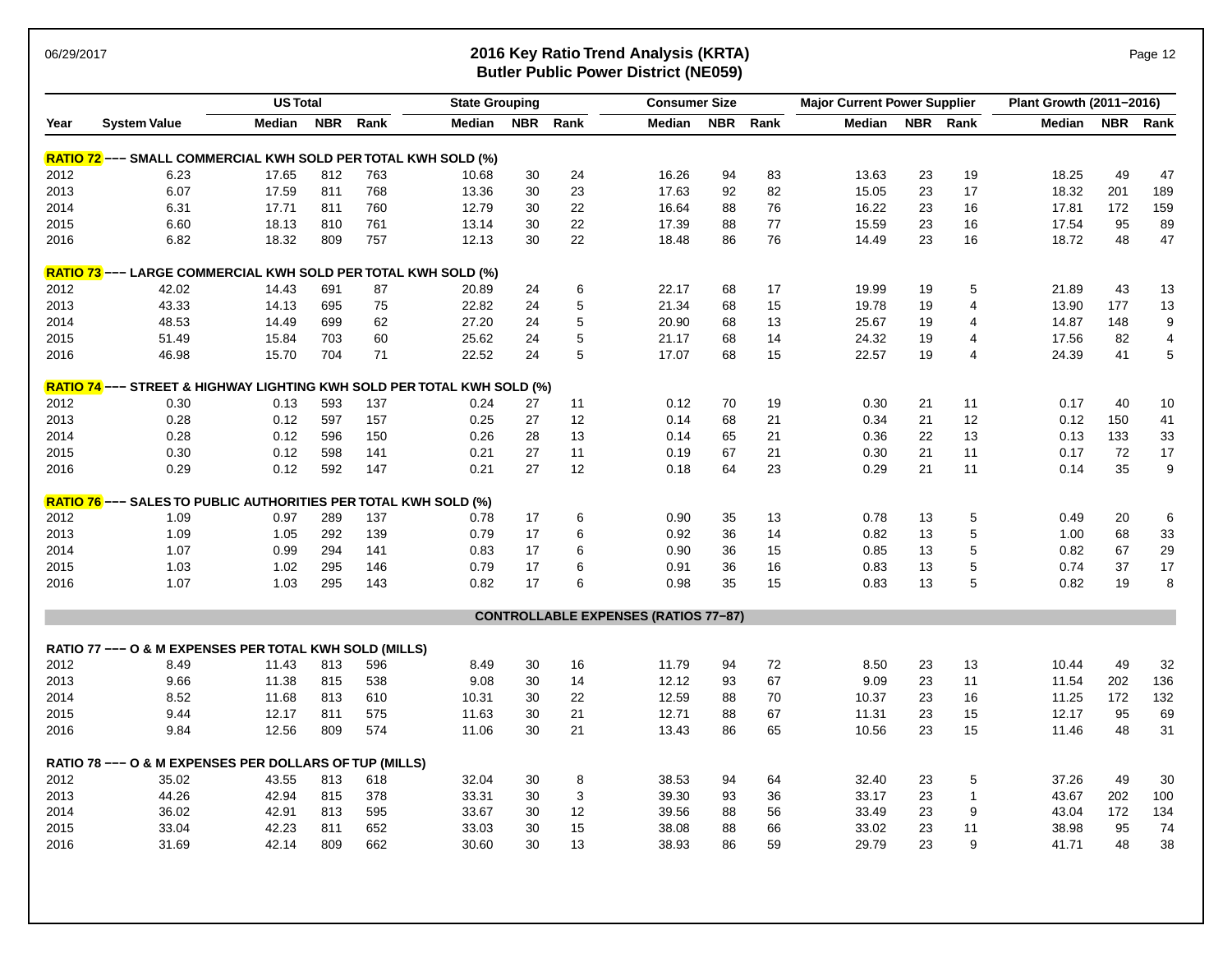### 06/29/2017 **2016 Key Ratio Trend Analysis (KRTA)** Page 13 **Butler Public Power District (NE059)**

| Page | ົ 1. |  |
|------|------|--|
|      |      |  |

| <b>NBR</b><br>Rank<br>NBR Rank<br><b>NBR</b><br>Rank<br>NBR Rank<br>NBR Rank<br><b>System Value</b><br>Median<br>Median<br>Median<br>Median<br>Median<br>Year<br>RATIO 79 --- O & M EXPENSES PER CONSUMER (\$)<br>2012<br>261.18<br>232.70<br>282<br>243.03<br>30<br>12<br>261.92<br>94<br>48<br>240.96<br>23<br>9<br>237.36<br>49<br>17<br>813<br>9<br>32<br>2013<br>242.30<br>260.71<br>30<br>275.65<br>36<br>253.00<br>23<br>5<br>242.27<br>202<br>314.06<br>815<br>155<br>93<br>2014<br>11<br>65<br>273.79<br>248.34<br>813<br>305<br>265.30<br>30<br>15<br>293.40<br>88<br>52<br>256.81<br>23<br>246.55<br>172<br>2015<br>278.88<br>811<br>300<br>273.97<br>30<br>14<br>287.91<br>88<br>23<br>10<br>95<br>33<br>253.22<br>50<br>272.08<br>245.95<br>23<br>274<br>30<br>300.20<br>86<br>23<br>8<br>48<br>2016<br>298.48<br>259.31<br>809<br>274.94<br>12<br>45<br>261.11<br>278.32<br><b>RATIO 80 --- CONSUMER ACCOUNTING EXPENSES PER TOTAL KWH SOLD (MILLS)</b><br>2012<br>2.55<br>49<br>39<br>1.85<br>2.91<br>813<br>642<br>15<br>94<br>69<br>1.95<br>23<br>13<br>2.82<br>1.83<br>30<br>15<br>23<br>12<br>2013<br>1.84<br>815<br>643<br>30<br>2.47<br>93<br>66<br>1.84<br>2.88<br>202<br>163<br>2.84<br>1.80<br>2014<br>1.69<br>66<br>23<br>14<br>172<br>2.87<br>813<br>666<br>1.97<br>30<br>18<br>2.55<br>88<br>1.98<br>2.58<br>144<br>2015<br>1.97<br>2.94<br>811<br>628<br>1.96<br>30<br>15<br>2.71<br>88<br>65<br>1.97<br>23<br>12<br>2.88<br>95<br>68<br>11<br>34<br>2.04<br>809<br>1.83<br>13<br>23<br>48<br>2016<br>2.88<br>603<br>30<br>2.70<br>86<br>59<br>1.88<br>2.62<br><b>RATIO 81</b> --- CONSUMER ACCOUNTING EXPENSES PER CONSUMER (\$)<br>49<br>2012<br>16<br>12<br>29<br>56.89<br>58.40<br>813<br>436<br>57.22<br>30<br>57.13<br>94<br>49<br>56.89<br>23<br>59.22<br>2013<br>59.68<br>815<br>399<br>30<br>13<br>56.78<br>93<br>38<br>57.51<br>23<br>8<br>58.68<br>202<br>95<br>59.17<br>58.88<br>99<br>2014<br>54.19<br>813<br>530<br>30<br>18<br>56.23<br>88<br>54.60<br>23<br>13<br>172<br>58.93<br>54.67<br>54<br>56.70<br>13<br>9<br>56<br>2015<br>58.08<br>58.92<br>45<br>53.20<br>23<br>95<br>60.02<br>811<br>434<br>55.79<br>30<br>88<br>60.66<br>2016<br>61.84<br>58.88<br>809<br>$\mathbf{7}$<br>23<br>19<br>351<br>53.97<br>30<br>59.38<br>86<br>36<br>49.88<br>5<br>59.42<br>48<br>No robo calls without form signed<br><b>RATIO 82</b> --- CUSTOMER SALES AND SERVICE PER TOTAL KWH SOLD (MILLS)<br>2012<br>497<br>9<br>47<br>27<br>0.69<br>0.91<br>800<br>0.52<br>30<br>12<br>1.13<br>94<br>65<br>0.50<br>23<br>0.76<br>137<br>2013<br>0.62<br>802<br>537<br>30<br>14<br>1.05<br>67<br>0.61<br>23<br>11<br>0.95<br>199<br>0.91<br>0.60<br>93<br>2014<br>0.45<br>800<br>618<br>30<br>74<br>23<br>17<br>171<br>133<br>0.88<br>0.61<br>21<br>1.05<br>88<br>0.61<br>0.86<br>$\overline{20}$<br>2015<br>0.49<br>0.92<br>798<br>592<br>0.66<br>30<br>1.17<br>88<br>69<br>0.67<br>23<br>16<br>0.92<br>93<br>70<br>13<br>0.64<br>798<br>527<br>30<br>85<br>59<br>23<br>10<br>47<br>33<br>2016<br>0.93<br>0.59<br>1.13<br>0.61<br>0.92<br><b>Open House Expenses</b><br>RATIO 83 --- CUSTOMER SALES AND SERVICE PER CONSUMER (\$)<br>47<br>2012<br>30<br>12<br>55<br>17.58<br>23<br>9<br>18.29<br>22<br>21.18<br>18.58<br>800<br>356<br>17.54<br>26.10<br>94<br>2013<br>394<br>30<br>57<br>18.69<br>23<br>10<br>199<br>105<br>20.03<br>19.59<br>802<br>18.66<br>13<br>26.03<br>93<br>21.15<br>2014<br>14.35<br>800<br>517<br>18.75<br>30<br>17<br>25.59<br>18.77<br>23<br>14<br>21.01<br>171<br>113<br>19.51<br>88<br>64<br>2015<br>14.61<br>798<br>516<br>30<br>18<br>27.20<br>63<br>18.06<br>23<br>15<br>20.62<br>93<br>61<br>19.60<br>17.89<br>88<br>19.46<br>30<br>23<br>47<br>26<br>2016<br>19.82<br>798<br>403<br>15.61<br>13<br>27.06<br>85<br>51<br>16.33<br>10<br>20.90<br>RATIO 84 --- A & G EXPENSES PER TOTAL KWH SOLD (MILLS)<br>2012<br>7.34<br>49<br>3.68<br>6.20<br>813<br>669<br>5.62<br>30<br>26<br>94<br>86<br>4.48<br>23<br>20<br>6.58<br>42<br>2013<br>23<br>22<br>3.68<br>6.22<br>815<br>681<br>6.14<br>30<br>28<br>7.30<br>86<br>5.04<br>6.15<br>202<br>167<br>93<br>2014<br>3.72<br>673<br>27<br>82<br>23<br>21<br>172<br>142<br>6.27<br>813<br>6.07<br>30<br>7.50<br>88<br>5.06<br>6.07<br>23<br>21<br>2015<br>4.23<br>811<br>646<br>30<br>27<br>7.97<br>88<br>78<br>95<br>82<br>6.66<br>5.45<br>5.42<br>6.39<br>2016<br>809<br>670<br>6.08<br>30<br>26<br>8.07<br>86<br>80<br>5.57<br>23<br>20<br>6.34<br>48<br>41<br>4.06<br>6.84 |  | <b>US Total</b> |  | <b>State Grouping</b> |  | <b>Consumer Size</b> |  | <b>Major Current Power Supplier</b> |  | Plant Growth (2011-2016) |  |
|------------------------------------------------------------------------------------------------------------------------------------------------------------------------------------------------------------------------------------------------------------------------------------------------------------------------------------------------------------------------------------------------------------------------------------------------------------------------------------------------------------------------------------------------------------------------------------------------------------------------------------------------------------------------------------------------------------------------------------------------------------------------------------------------------------------------------------------------------------------------------------------------------------------------------------------------------------------------------------------------------------------------------------------------------------------------------------------------------------------------------------------------------------------------------------------------------------------------------------------------------------------------------------------------------------------------------------------------------------------------------------------------------------------------------------------------------------------------------------------------------------------------------------------------------------------------------------------------------------------------------------------------------------------------------------------------------------------------------------------------------------------------------------------------------------------------------------------------------------------------------------------------------------------------------------------------------------------------------------------------------------------------------------------------------------------------------------------------------------------------------------------------------------------------------------------------------------------------------------------------------------------------------------------------------------------------------------------------------------------------------------------------------------------------------------------------------------------------------------------------------------------------------------------------------------------------------------------------------------------------------------------------------------------------------------------------------------------------------------------------------------------------------------------------------------------------------------------------------------------------------------------------------------------------------------------------------------------------------------------------------------------------------------------------------------------------------------------------------------------------------------------------------------------------------------------------------------------------------------------------------------------------------------------------------------------------------------------------------------------------------------------------------------------------------------------------------------------------------------------------------------------------------------------------------------------------------------------------------------------------------------------------------------------------------------------------------------------------------------------------------------------------------------------------------------------------------------------------------------------------------------------------------------------------------------------------------------------------------------------------------------------------------------------------------------------------------------------------------------------------------------------------------------------------------------------------------------------------------------------------------------------------------------------------------------------------------------------------------------------------------------------------------------------------------------------------------------------------------------------|--|-----------------|--|-----------------------|--|----------------------|--|-------------------------------------|--|--------------------------|--|
|                                                                                                                                                                                                                                                                                                                                                                                                                                                                                                                                                                                                                                                                                                                                                                                                                                                                                                                                                                                                                                                                                                                                                                                                                                                                                                                                                                                                                                                                                                                                                                                                                                                                                                                                                                                                                                                                                                                                                                                                                                                                                                                                                                                                                                                                                                                                                                                                                                                                                                                                                                                                                                                                                                                                                                                                                                                                                                                                                                                                                                                                                                                                                                                                                                                                                                                                                                                                                                                                                                                                                                                                                                                                                                                                                                                                                                                                                                                                                                                                                                                                                                                                                                                                                                                                                                                                                                                                                                                                                          |  |                 |  |                       |  |                      |  |                                     |  |                          |  |
|                                                                                                                                                                                                                                                                                                                                                                                                                                                                                                                                                                                                                                                                                                                                                                                                                                                                                                                                                                                                                                                                                                                                                                                                                                                                                                                                                                                                                                                                                                                                                                                                                                                                                                                                                                                                                                                                                                                                                                                                                                                                                                                                                                                                                                                                                                                                                                                                                                                                                                                                                                                                                                                                                                                                                                                                                                                                                                                                                                                                                                                                                                                                                                                                                                                                                                                                                                                                                                                                                                                                                                                                                                                                                                                                                                                                                                                                                                                                                                                                                                                                                                                                                                                                                                                                                                                                                                                                                                                                                          |  |                 |  |                       |  |                      |  |                                     |  |                          |  |
|                                                                                                                                                                                                                                                                                                                                                                                                                                                                                                                                                                                                                                                                                                                                                                                                                                                                                                                                                                                                                                                                                                                                                                                                                                                                                                                                                                                                                                                                                                                                                                                                                                                                                                                                                                                                                                                                                                                                                                                                                                                                                                                                                                                                                                                                                                                                                                                                                                                                                                                                                                                                                                                                                                                                                                                                                                                                                                                                                                                                                                                                                                                                                                                                                                                                                                                                                                                                                                                                                                                                                                                                                                                                                                                                                                                                                                                                                                                                                                                                                                                                                                                                                                                                                                                                                                                                                                                                                                                                                          |  |                 |  |                       |  |                      |  |                                     |  |                          |  |
|                                                                                                                                                                                                                                                                                                                                                                                                                                                                                                                                                                                                                                                                                                                                                                                                                                                                                                                                                                                                                                                                                                                                                                                                                                                                                                                                                                                                                                                                                                                                                                                                                                                                                                                                                                                                                                                                                                                                                                                                                                                                                                                                                                                                                                                                                                                                                                                                                                                                                                                                                                                                                                                                                                                                                                                                                                                                                                                                                                                                                                                                                                                                                                                                                                                                                                                                                                                                                                                                                                                                                                                                                                                                                                                                                                                                                                                                                                                                                                                                                                                                                                                                                                                                                                                                                                                                                                                                                                                                                          |  |                 |  |                       |  |                      |  |                                     |  |                          |  |
|                                                                                                                                                                                                                                                                                                                                                                                                                                                                                                                                                                                                                                                                                                                                                                                                                                                                                                                                                                                                                                                                                                                                                                                                                                                                                                                                                                                                                                                                                                                                                                                                                                                                                                                                                                                                                                                                                                                                                                                                                                                                                                                                                                                                                                                                                                                                                                                                                                                                                                                                                                                                                                                                                                                                                                                                                                                                                                                                                                                                                                                                                                                                                                                                                                                                                                                                                                                                                                                                                                                                                                                                                                                                                                                                                                                                                                                                                                                                                                                                                                                                                                                                                                                                                                                                                                                                                                                                                                                                                          |  |                 |  |                       |  |                      |  |                                     |  |                          |  |
|                                                                                                                                                                                                                                                                                                                                                                                                                                                                                                                                                                                                                                                                                                                                                                                                                                                                                                                                                                                                                                                                                                                                                                                                                                                                                                                                                                                                                                                                                                                                                                                                                                                                                                                                                                                                                                                                                                                                                                                                                                                                                                                                                                                                                                                                                                                                                                                                                                                                                                                                                                                                                                                                                                                                                                                                                                                                                                                                                                                                                                                                                                                                                                                                                                                                                                                                                                                                                                                                                                                                                                                                                                                                                                                                                                                                                                                                                                                                                                                                                                                                                                                                                                                                                                                                                                                                                                                                                                                                                          |  |                 |  |                       |  |                      |  |                                     |  |                          |  |
|                                                                                                                                                                                                                                                                                                                                                                                                                                                                                                                                                                                                                                                                                                                                                                                                                                                                                                                                                                                                                                                                                                                                                                                                                                                                                                                                                                                                                                                                                                                                                                                                                                                                                                                                                                                                                                                                                                                                                                                                                                                                                                                                                                                                                                                                                                                                                                                                                                                                                                                                                                                                                                                                                                                                                                                                                                                                                                                                                                                                                                                                                                                                                                                                                                                                                                                                                                                                                                                                                                                                                                                                                                                                                                                                                                                                                                                                                                                                                                                                                                                                                                                                                                                                                                                                                                                                                                                                                                                                                          |  |                 |  |                       |  |                      |  |                                     |  |                          |  |
|                                                                                                                                                                                                                                                                                                                                                                                                                                                                                                                                                                                                                                                                                                                                                                                                                                                                                                                                                                                                                                                                                                                                                                                                                                                                                                                                                                                                                                                                                                                                                                                                                                                                                                                                                                                                                                                                                                                                                                                                                                                                                                                                                                                                                                                                                                                                                                                                                                                                                                                                                                                                                                                                                                                                                                                                                                                                                                                                                                                                                                                                                                                                                                                                                                                                                                                                                                                                                                                                                                                                                                                                                                                                                                                                                                                                                                                                                                                                                                                                                                                                                                                                                                                                                                                                                                                                                                                                                                                                                          |  |                 |  |                       |  |                      |  |                                     |  |                          |  |
|                                                                                                                                                                                                                                                                                                                                                                                                                                                                                                                                                                                                                                                                                                                                                                                                                                                                                                                                                                                                                                                                                                                                                                                                                                                                                                                                                                                                                                                                                                                                                                                                                                                                                                                                                                                                                                                                                                                                                                                                                                                                                                                                                                                                                                                                                                                                                                                                                                                                                                                                                                                                                                                                                                                                                                                                                                                                                                                                                                                                                                                                                                                                                                                                                                                                                                                                                                                                                                                                                                                                                                                                                                                                                                                                                                                                                                                                                                                                                                                                                                                                                                                                                                                                                                                                                                                                                                                                                                                                                          |  |                 |  |                       |  |                      |  |                                     |  |                          |  |
|                                                                                                                                                                                                                                                                                                                                                                                                                                                                                                                                                                                                                                                                                                                                                                                                                                                                                                                                                                                                                                                                                                                                                                                                                                                                                                                                                                                                                                                                                                                                                                                                                                                                                                                                                                                                                                                                                                                                                                                                                                                                                                                                                                                                                                                                                                                                                                                                                                                                                                                                                                                                                                                                                                                                                                                                                                                                                                                                                                                                                                                                                                                                                                                                                                                                                                                                                                                                                                                                                                                                                                                                                                                                                                                                                                                                                                                                                                                                                                                                                                                                                                                                                                                                                                                                                                                                                                                                                                                                                          |  |                 |  |                       |  |                      |  |                                     |  |                          |  |
|                                                                                                                                                                                                                                                                                                                                                                                                                                                                                                                                                                                                                                                                                                                                                                                                                                                                                                                                                                                                                                                                                                                                                                                                                                                                                                                                                                                                                                                                                                                                                                                                                                                                                                                                                                                                                                                                                                                                                                                                                                                                                                                                                                                                                                                                                                                                                                                                                                                                                                                                                                                                                                                                                                                                                                                                                                                                                                                                                                                                                                                                                                                                                                                                                                                                                                                                                                                                                                                                                                                                                                                                                                                                                                                                                                                                                                                                                                                                                                                                                                                                                                                                                                                                                                                                                                                                                                                                                                                                                          |  |                 |  |                       |  |                      |  |                                     |  |                          |  |
|                                                                                                                                                                                                                                                                                                                                                                                                                                                                                                                                                                                                                                                                                                                                                                                                                                                                                                                                                                                                                                                                                                                                                                                                                                                                                                                                                                                                                                                                                                                                                                                                                                                                                                                                                                                                                                                                                                                                                                                                                                                                                                                                                                                                                                                                                                                                                                                                                                                                                                                                                                                                                                                                                                                                                                                                                                                                                                                                                                                                                                                                                                                                                                                                                                                                                                                                                                                                                                                                                                                                                                                                                                                                                                                                                                                                                                                                                                                                                                                                                                                                                                                                                                                                                                                                                                                                                                                                                                                                                          |  |                 |  |                       |  |                      |  |                                     |  |                          |  |
|                                                                                                                                                                                                                                                                                                                                                                                                                                                                                                                                                                                                                                                                                                                                                                                                                                                                                                                                                                                                                                                                                                                                                                                                                                                                                                                                                                                                                                                                                                                                                                                                                                                                                                                                                                                                                                                                                                                                                                                                                                                                                                                                                                                                                                                                                                                                                                                                                                                                                                                                                                                                                                                                                                                                                                                                                                                                                                                                                                                                                                                                                                                                                                                                                                                                                                                                                                                                                                                                                                                                                                                                                                                                                                                                                                                                                                                                                                                                                                                                                                                                                                                                                                                                                                                                                                                                                                                                                                                                                          |  |                 |  |                       |  |                      |  |                                     |  |                          |  |
|                                                                                                                                                                                                                                                                                                                                                                                                                                                                                                                                                                                                                                                                                                                                                                                                                                                                                                                                                                                                                                                                                                                                                                                                                                                                                                                                                                                                                                                                                                                                                                                                                                                                                                                                                                                                                                                                                                                                                                                                                                                                                                                                                                                                                                                                                                                                                                                                                                                                                                                                                                                                                                                                                                                                                                                                                                                                                                                                                                                                                                                                                                                                                                                                                                                                                                                                                                                                                                                                                                                                                                                                                                                                                                                                                                                                                                                                                                                                                                                                                                                                                                                                                                                                                                                                                                                                                                                                                                                                                          |  |                 |  |                       |  |                      |  |                                     |  |                          |  |
|                                                                                                                                                                                                                                                                                                                                                                                                                                                                                                                                                                                                                                                                                                                                                                                                                                                                                                                                                                                                                                                                                                                                                                                                                                                                                                                                                                                                                                                                                                                                                                                                                                                                                                                                                                                                                                                                                                                                                                                                                                                                                                                                                                                                                                                                                                                                                                                                                                                                                                                                                                                                                                                                                                                                                                                                                                                                                                                                                                                                                                                                                                                                                                                                                                                                                                                                                                                                                                                                                                                                                                                                                                                                                                                                                                                                                                                                                                                                                                                                                                                                                                                                                                                                                                                                                                                                                                                                                                                                                          |  |                 |  |                       |  |                      |  |                                     |  |                          |  |
|                                                                                                                                                                                                                                                                                                                                                                                                                                                                                                                                                                                                                                                                                                                                                                                                                                                                                                                                                                                                                                                                                                                                                                                                                                                                                                                                                                                                                                                                                                                                                                                                                                                                                                                                                                                                                                                                                                                                                                                                                                                                                                                                                                                                                                                                                                                                                                                                                                                                                                                                                                                                                                                                                                                                                                                                                                                                                                                                                                                                                                                                                                                                                                                                                                                                                                                                                                                                                                                                                                                                                                                                                                                                                                                                                                                                                                                                                                                                                                                                                                                                                                                                                                                                                                                                                                                                                                                                                                                                                          |  |                 |  |                       |  |                      |  |                                     |  |                          |  |
|                                                                                                                                                                                                                                                                                                                                                                                                                                                                                                                                                                                                                                                                                                                                                                                                                                                                                                                                                                                                                                                                                                                                                                                                                                                                                                                                                                                                                                                                                                                                                                                                                                                                                                                                                                                                                                                                                                                                                                                                                                                                                                                                                                                                                                                                                                                                                                                                                                                                                                                                                                                                                                                                                                                                                                                                                                                                                                                                                                                                                                                                                                                                                                                                                                                                                                                                                                                                                                                                                                                                                                                                                                                                                                                                                                                                                                                                                                                                                                                                                                                                                                                                                                                                                                                                                                                                                                                                                                                                                          |  |                 |  |                       |  |                      |  |                                     |  |                          |  |
|                                                                                                                                                                                                                                                                                                                                                                                                                                                                                                                                                                                                                                                                                                                                                                                                                                                                                                                                                                                                                                                                                                                                                                                                                                                                                                                                                                                                                                                                                                                                                                                                                                                                                                                                                                                                                                                                                                                                                                                                                                                                                                                                                                                                                                                                                                                                                                                                                                                                                                                                                                                                                                                                                                                                                                                                                                                                                                                                                                                                                                                                                                                                                                                                                                                                                                                                                                                                                                                                                                                                                                                                                                                                                                                                                                                                                                                                                                                                                                                                                                                                                                                                                                                                                                                                                                                                                                                                                                                                                          |  |                 |  |                       |  |                      |  |                                     |  |                          |  |
|                                                                                                                                                                                                                                                                                                                                                                                                                                                                                                                                                                                                                                                                                                                                                                                                                                                                                                                                                                                                                                                                                                                                                                                                                                                                                                                                                                                                                                                                                                                                                                                                                                                                                                                                                                                                                                                                                                                                                                                                                                                                                                                                                                                                                                                                                                                                                                                                                                                                                                                                                                                                                                                                                                                                                                                                                                                                                                                                                                                                                                                                                                                                                                                                                                                                                                                                                                                                                                                                                                                                                                                                                                                                                                                                                                                                                                                                                                                                                                                                                                                                                                                                                                                                                                                                                                                                                                                                                                                                                          |  |                 |  |                       |  |                      |  |                                     |  |                          |  |
|                                                                                                                                                                                                                                                                                                                                                                                                                                                                                                                                                                                                                                                                                                                                                                                                                                                                                                                                                                                                                                                                                                                                                                                                                                                                                                                                                                                                                                                                                                                                                                                                                                                                                                                                                                                                                                                                                                                                                                                                                                                                                                                                                                                                                                                                                                                                                                                                                                                                                                                                                                                                                                                                                                                                                                                                                                                                                                                                                                                                                                                                                                                                                                                                                                                                                                                                                                                                                                                                                                                                                                                                                                                                                                                                                                                                                                                                                                                                                                                                                                                                                                                                                                                                                                                                                                                                                                                                                                                                                          |  |                 |  |                       |  |                      |  |                                     |  |                          |  |
|                                                                                                                                                                                                                                                                                                                                                                                                                                                                                                                                                                                                                                                                                                                                                                                                                                                                                                                                                                                                                                                                                                                                                                                                                                                                                                                                                                                                                                                                                                                                                                                                                                                                                                                                                                                                                                                                                                                                                                                                                                                                                                                                                                                                                                                                                                                                                                                                                                                                                                                                                                                                                                                                                                                                                                                                                                                                                                                                                                                                                                                                                                                                                                                                                                                                                                                                                                                                                                                                                                                                                                                                                                                                                                                                                                                                                                                                                                                                                                                                                                                                                                                                                                                                                                                                                                                                                                                                                                                                                          |  |                 |  |                       |  |                      |  |                                     |  |                          |  |
|                                                                                                                                                                                                                                                                                                                                                                                                                                                                                                                                                                                                                                                                                                                                                                                                                                                                                                                                                                                                                                                                                                                                                                                                                                                                                                                                                                                                                                                                                                                                                                                                                                                                                                                                                                                                                                                                                                                                                                                                                                                                                                                                                                                                                                                                                                                                                                                                                                                                                                                                                                                                                                                                                                                                                                                                                                                                                                                                                                                                                                                                                                                                                                                                                                                                                                                                                                                                                                                                                                                                                                                                                                                                                                                                                                                                                                                                                                                                                                                                                                                                                                                                                                                                                                                                                                                                                                                                                                                                                          |  |                 |  |                       |  |                      |  |                                     |  |                          |  |
|                                                                                                                                                                                                                                                                                                                                                                                                                                                                                                                                                                                                                                                                                                                                                                                                                                                                                                                                                                                                                                                                                                                                                                                                                                                                                                                                                                                                                                                                                                                                                                                                                                                                                                                                                                                                                                                                                                                                                                                                                                                                                                                                                                                                                                                                                                                                                                                                                                                                                                                                                                                                                                                                                                                                                                                                                                                                                                                                                                                                                                                                                                                                                                                                                                                                                                                                                                                                                                                                                                                                                                                                                                                                                                                                                                                                                                                                                                                                                                                                                                                                                                                                                                                                                                                                                                                                                                                                                                                                                          |  |                 |  |                       |  |                      |  |                                     |  |                          |  |
|                                                                                                                                                                                                                                                                                                                                                                                                                                                                                                                                                                                                                                                                                                                                                                                                                                                                                                                                                                                                                                                                                                                                                                                                                                                                                                                                                                                                                                                                                                                                                                                                                                                                                                                                                                                                                                                                                                                                                                                                                                                                                                                                                                                                                                                                                                                                                                                                                                                                                                                                                                                                                                                                                                                                                                                                                                                                                                                                                                                                                                                                                                                                                                                                                                                                                                                                                                                                                                                                                                                                                                                                                                                                                                                                                                                                                                                                                                                                                                                                                                                                                                                                                                                                                                                                                                                                                                                                                                                                                          |  |                 |  |                       |  |                      |  |                                     |  |                          |  |
|                                                                                                                                                                                                                                                                                                                                                                                                                                                                                                                                                                                                                                                                                                                                                                                                                                                                                                                                                                                                                                                                                                                                                                                                                                                                                                                                                                                                                                                                                                                                                                                                                                                                                                                                                                                                                                                                                                                                                                                                                                                                                                                                                                                                                                                                                                                                                                                                                                                                                                                                                                                                                                                                                                                                                                                                                                                                                                                                                                                                                                                                                                                                                                                                                                                                                                                                                                                                                                                                                                                                                                                                                                                                                                                                                                                                                                                                                                                                                                                                                                                                                                                                                                                                                                                                                                                                                                                                                                                                                          |  |                 |  |                       |  |                      |  |                                     |  |                          |  |
|                                                                                                                                                                                                                                                                                                                                                                                                                                                                                                                                                                                                                                                                                                                                                                                                                                                                                                                                                                                                                                                                                                                                                                                                                                                                                                                                                                                                                                                                                                                                                                                                                                                                                                                                                                                                                                                                                                                                                                                                                                                                                                                                                                                                                                                                                                                                                                                                                                                                                                                                                                                                                                                                                                                                                                                                                                                                                                                                                                                                                                                                                                                                                                                                                                                                                                                                                                                                                                                                                                                                                                                                                                                                                                                                                                                                                                                                                                                                                                                                                                                                                                                                                                                                                                                                                                                                                                                                                                                                                          |  |                 |  |                       |  |                      |  |                                     |  |                          |  |
|                                                                                                                                                                                                                                                                                                                                                                                                                                                                                                                                                                                                                                                                                                                                                                                                                                                                                                                                                                                                                                                                                                                                                                                                                                                                                                                                                                                                                                                                                                                                                                                                                                                                                                                                                                                                                                                                                                                                                                                                                                                                                                                                                                                                                                                                                                                                                                                                                                                                                                                                                                                                                                                                                                                                                                                                                                                                                                                                                                                                                                                                                                                                                                                                                                                                                                                                                                                                                                                                                                                                                                                                                                                                                                                                                                                                                                                                                                                                                                                                                                                                                                                                                                                                                                                                                                                                                                                                                                                                                          |  |                 |  |                       |  |                      |  |                                     |  |                          |  |
|                                                                                                                                                                                                                                                                                                                                                                                                                                                                                                                                                                                                                                                                                                                                                                                                                                                                                                                                                                                                                                                                                                                                                                                                                                                                                                                                                                                                                                                                                                                                                                                                                                                                                                                                                                                                                                                                                                                                                                                                                                                                                                                                                                                                                                                                                                                                                                                                                                                                                                                                                                                                                                                                                                                                                                                                                                                                                                                                                                                                                                                                                                                                                                                                                                                                                                                                                                                                                                                                                                                                                                                                                                                                                                                                                                                                                                                                                                                                                                                                                                                                                                                                                                                                                                                                                                                                                                                                                                                                                          |  |                 |  |                       |  |                      |  |                                     |  |                          |  |
|                                                                                                                                                                                                                                                                                                                                                                                                                                                                                                                                                                                                                                                                                                                                                                                                                                                                                                                                                                                                                                                                                                                                                                                                                                                                                                                                                                                                                                                                                                                                                                                                                                                                                                                                                                                                                                                                                                                                                                                                                                                                                                                                                                                                                                                                                                                                                                                                                                                                                                                                                                                                                                                                                                                                                                                                                                                                                                                                                                                                                                                                                                                                                                                                                                                                                                                                                                                                                                                                                                                                                                                                                                                                                                                                                                                                                                                                                                                                                                                                                                                                                                                                                                                                                                                                                                                                                                                                                                                                                          |  |                 |  |                       |  |                      |  |                                     |  |                          |  |
|                                                                                                                                                                                                                                                                                                                                                                                                                                                                                                                                                                                                                                                                                                                                                                                                                                                                                                                                                                                                                                                                                                                                                                                                                                                                                                                                                                                                                                                                                                                                                                                                                                                                                                                                                                                                                                                                                                                                                                                                                                                                                                                                                                                                                                                                                                                                                                                                                                                                                                                                                                                                                                                                                                                                                                                                                                                                                                                                                                                                                                                                                                                                                                                                                                                                                                                                                                                                                                                                                                                                                                                                                                                                                                                                                                                                                                                                                                                                                                                                                                                                                                                                                                                                                                                                                                                                                                                                                                                                                          |  |                 |  |                       |  |                      |  |                                     |  |                          |  |
|                                                                                                                                                                                                                                                                                                                                                                                                                                                                                                                                                                                                                                                                                                                                                                                                                                                                                                                                                                                                                                                                                                                                                                                                                                                                                                                                                                                                                                                                                                                                                                                                                                                                                                                                                                                                                                                                                                                                                                                                                                                                                                                                                                                                                                                                                                                                                                                                                                                                                                                                                                                                                                                                                                                                                                                                                                                                                                                                                                                                                                                                                                                                                                                                                                                                                                                                                                                                                                                                                                                                                                                                                                                                                                                                                                                                                                                                                                                                                                                                                                                                                                                                                                                                                                                                                                                                                                                                                                                                                          |  |                 |  |                       |  |                      |  |                                     |  |                          |  |
|                                                                                                                                                                                                                                                                                                                                                                                                                                                                                                                                                                                                                                                                                                                                                                                                                                                                                                                                                                                                                                                                                                                                                                                                                                                                                                                                                                                                                                                                                                                                                                                                                                                                                                                                                                                                                                                                                                                                                                                                                                                                                                                                                                                                                                                                                                                                                                                                                                                                                                                                                                                                                                                                                                                                                                                                                                                                                                                                                                                                                                                                                                                                                                                                                                                                                                                                                                                                                                                                                                                                                                                                                                                                                                                                                                                                                                                                                                                                                                                                                                                                                                                                                                                                                                                                                                                                                                                                                                                                                          |  |                 |  |                       |  |                      |  |                                     |  |                          |  |
|                                                                                                                                                                                                                                                                                                                                                                                                                                                                                                                                                                                                                                                                                                                                                                                                                                                                                                                                                                                                                                                                                                                                                                                                                                                                                                                                                                                                                                                                                                                                                                                                                                                                                                                                                                                                                                                                                                                                                                                                                                                                                                                                                                                                                                                                                                                                                                                                                                                                                                                                                                                                                                                                                                                                                                                                                                                                                                                                                                                                                                                                                                                                                                                                                                                                                                                                                                                                                                                                                                                                                                                                                                                                                                                                                                                                                                                                                                                                                                                                                                                                                                                                                                                                                                                                                                                                                                                                                                                                                          |  |                 |  |                       |  |                      |  |                                     |  |                          |  |
|                                                                                                                                                                                                                                                                                                                                                                                                                                                                                                                                                                                                                                                                                                                                                                                                                                                                                                                                                                                                                                                                                                                                                                                                                                                                                                                                                                                                                                                                                                                                                                                                                                                                                                                                                                                                                                                                                                                                                                                                                                                                                                                                                                                                                                                                                                                                                                                                                                                                                                                                                                                                                                                                                                                                                                                                                                                                                                                                                                                                                                                                                                                                                                                                                                                                                                                                                                                                                                                                                                                                                                                                                                                                                                                                                                                                                                                                                                                                                                                                                                                                                                                                                                                                                                                                                                                                                                                                                                                                                          |  |                 |  |                       |  |                      |  |                                     |  |                          |  |
|                                                                                                                                                                                                                                                                                                                                                                                                                                                                                                                                                                                                                                                                                                                                                                                                                                                                                                                                                                                                                                                                                                                                                                                                                                                                                                                                                                                                                                                                                                                                                                                                                                                                                                                                                                                                                                                                                                                                                                                                                                                                                                                                                                                                                                                                                                                                                                                                                                                                                                                                                                                                                                                                                                                                                                                                                                                                                                                                                                                                                                                                                                                                                                                                                                                                                                                                                                                                                                                                                                                                                                                                                                                                                                                                                                                                                                                                                                                                                                                                                                                                                                                                                                                                                                                                                                                                                                                                                                                                                          |  |                 |  |                       |  |                      |  |                                     |  |                          |  |
|                                                                                                                                                                                                                                                                                                                                                                                                                                                                                                                                                                                                                                                                                                                                                                                                                                                                                                                                                                                                                                                                                                                                                                                                                                                                                                                                                                                                                                                                                                                                                                                                                                                                                                                                                                                                                                                                                                                                                                                                                                                                                                                                                                                                                                                                                                                                                                                                                                                                                                                                                                                                                                                                                                                                                                                                                                                                                                                                                                                                                                                                                                                                                                                                                                                                                                                                                                                                                                                                                                                                                                                                                                                                                                                                                                                                                                                                                                                                                                                                                                                                                                                                                                                                                                                                                                                                                                                                                                                                                          |  |                 |  |                       |  |                      |  |                                     |  |                          |  |
|                                                                                                                                                                                                                                                                                                                                                                                                                                                                                                                                                                                                                                                                                                                                                                                                                                                                                                                                                                                                                                                                                                                                                                                                                                                                                                                                                                                                                                                                                                                                                                                                                                                                                                                                                                                                                                                                                                                                                                                                                                                                                                                                                                                                                                                                                                                                                                                                                                                                                                                                                                                                                                                                                                                                                                                                                                                                                                                                                                                                                                                                                                                                                                                                                                                                                                                                                                                                                                                                                                                                                                                                                                                                                                                                                                                                                                                                                                                                                                                                                                                                                                                                                                                                                                                                                                                                                                                                                                                                                          |  |                 |  |                       |  |                      |  |                                     |  |                          |  |
|                                                                                                                                                                                                                                                                                                                                                                                                                                                                                                                                                                                                                                                                                                                                                                                                                                                                                                                                                                                                                                                                                                                                                                                                                                                                                                                                                                                                                                                                                                                                                                                                                                                                                                                                                                                                                                                                                                                                                                                                                                                                                                                                                                                                                                                                                                                                                                                                                                                                                                                                                                                                                                                                                                                                                                                                                                                                                                                                                                                                                                                                                                                                                                                                                                                                                                                                                                                                                                                                                                                                                                                                                                                                                                                                                                                                                                                                                                                                                                                                                                                                                                                                                                                                                                                                                                                                                                                                                                                                                          |  |                 |  |                       |  |                      |  |                                     |  |                          |  |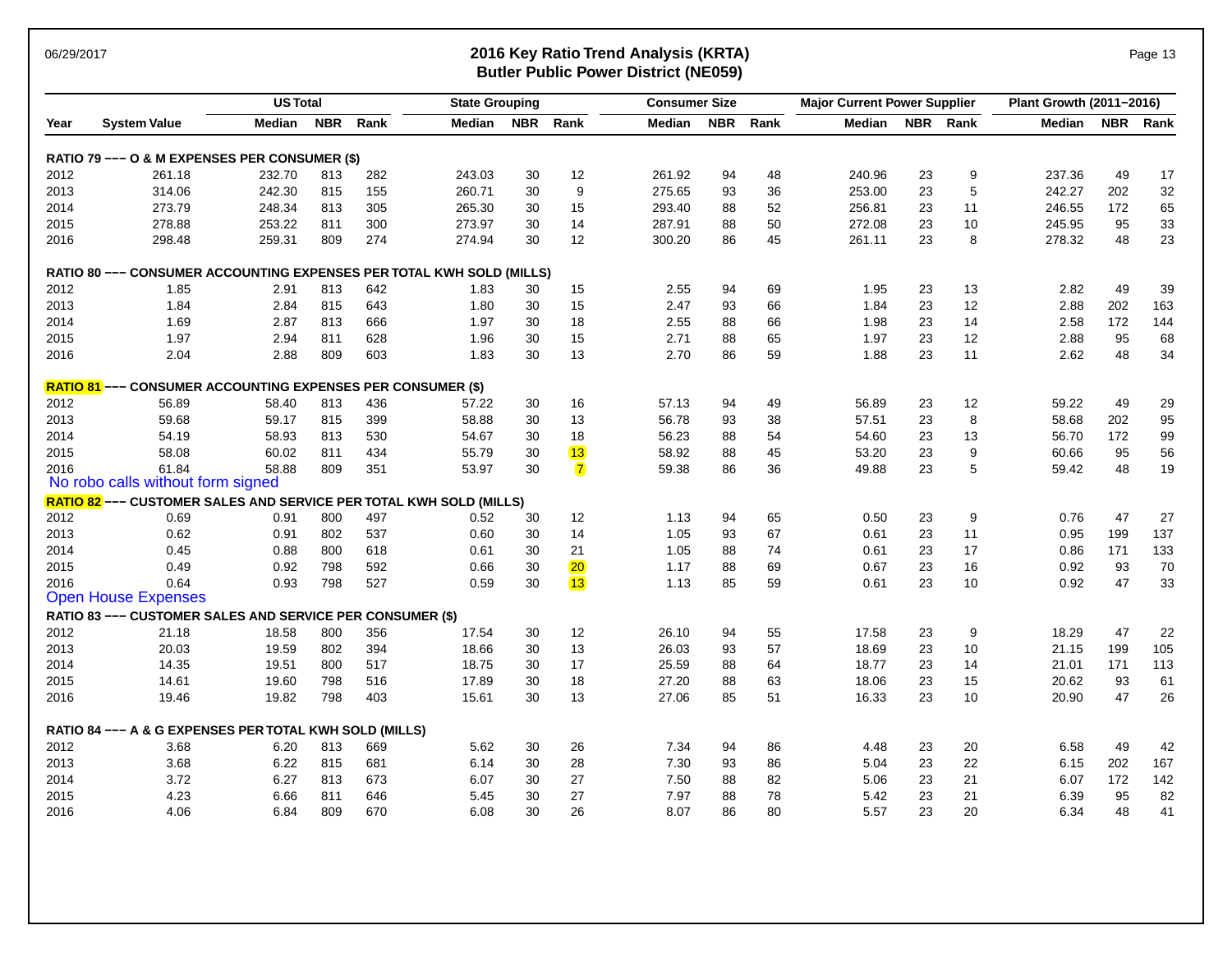### 06/29/2017 **2016 Key Ratio Trend Analysis (KRTA)** Page 14 **Butler Public Power District (NE059)**

| Page 14 |  |  |
|---------|--|--|
|         |  |  |

|      |                                                                                          | <b>US Total</b><br><b>Consumer Size</b><br><b>State Grouping</b> |            |      |        |            | <b>Major Current Power Supplier</b> |                                       |            | Plant Growth (2011-2016) |        |    |          |        |     |          |
|------|------------------------------------------------------------------------------------------|------------------------------------------------------------------|------------|------|--------|------------|-------------------------------------|---------------------------------------|------------|--------------------------|--------|----|----------|--------|-----|----------|
| Year | <b>System Value</b>                                                                      | <b>Median</b>                                                    | <b>NBR</b> | Rank | Median | <b>NBR</b> | Rank                                | Median                                | <b>NBR</b> | Rank                     | Median |    | NBR Rank | Median |     | NBR Rank |
|      | <b>RATIO 85</b> --- A & G EXPENSES PER CONSUMER (\$)                                     |                                                                  |            |      |        |            |                                     |                                       |            |                          |        |    |          |        |     |          |
| 2012 | 113.11                                                                                   | 127.96                                                           | 813        | 485  | 148.77 | 30         | 25                                  | 167.76                                | 94         | 83                       | 142.83 | 23 | 18       | 133.69 | 49  | 33       |
| 2013 | 119.81                                                                                   | 131.56                                                           | 815        | 474  | 159.73 | 30         | 24                                  | 177.44                                | 93         | 81                       | 146.27 | 23 | 19       | 126.92 | 202 | 113      |
| 2014 | 119.61                                                                                   | 133.50                                                           | 813        | 493  | 145.74 | 30         | 24                                  | 180.96                                | 88         | 76                       | 137.94 | 23 | 18       | 126.10 | 172 | 101      |
| 2015 | 124.89                                                                                   | 137.23                                                           | 811        | 466  | 153.96 | 30         | 23                                  | 184.08                                | 88         | 74                       | 143.26 | 23 | 17       | 144.86 | 95  | 59       |
| 2016 | 123.28                                                                                   | 140.41                                                           | 809        | 498  | 154.24 | 30         | 25                                  | 194.66                                | 86         | 74                       | 145.82 | 23 | 19       | 149.05 | 48  | 32       |
|      |                                                                                          |                                                                  |            |      |        |            | 6th lowest in state                 |                                       |            |                          |        |    |          |        |     |          |
|      | RATIO 86 --- TOTAL CONTROLLABLE EXPENSES PER TOTAL KWH SOLD (MILLS) (SAME AS RATIO #103) |                                                                  |            |      |        |            |                                     |                                       |            |                          |        |    |          |        |     |          |
| 2012 | 14.70                                                                                    | 21.98                                                            | 813        | 679  | 16.27  | 30         | 20                                  | 23.90                                 | 94         | 80                       | 15.26  | 23 | 15       | 20.04  | 49  | 39       |
| 2013 | 15.79                                                                                    | 21.76                                                            | 815        | 657  | 18.26  | 30         | 24                                  | 23.65                                 | 93         | 79                       | 17.29  | 23 | 18       | 21.35  | 202 | 167      |
| 2014 | 14.37                                                                                    | 22.20                                                            | 813        | 683  | 19.70  | 30         | 23                                  | 24.42                                 | 88         | 77                       | 19.37  | 23 | 17       | 21.78  | 172 | 146      |
| 2015 | 16.13                                                                                    | 23.16                                                            | 811        | 654  | 20.64  | 30         | 23                                  | 25.49                                 | 88         | 76                       | 19.76  | 23 | 17       | 22.41  | 95  | 80       |
| 2016 | 16.58                                                                                    | 23.56                                                            | 809        | 654  | 21.49  | 30         | 23                                  | 26.66                                 | 86         | 73                       | 20.80  | 23 | 17       | 21.57  | 48  | 35       |
|      | RATIO 87 --- TOTAL CONTROLLABLE EXPENSES PER CONSUMER (\$) (SAME AS RATIO #104)          |                                                                  |            |      |        |            |                                     |                                       |            |                          |        |    |          |        |     |          |
| 2012 | 452.35                                                                                   | 441.40                                                           | 813        | 385  | 444.89 | 30         | 15                                  | 522.97                                | 94         | 65                       | 436.00 | 23 | 10       | 452.35 | 49  | 25       |
| 2013 | 513.59                                                                                   | 459.84                                                           | 815        | 285  | 489.70 | 30         | 12                                  | 545.43                                | 93         | 58                       | 473.61 | 23 | 8        | 448.02 | 202 | 66       |
| 2014 | 461.94                                                                                   | 471.98                                                           | 813        | 430  | 472.98 | 30         | 16                                  | 550.82                                | 88         | 67                       | 461.94 | 23 | 12       | 461.55 | 172 | 86       |
| 2015 | 476.46                                                                                   | 482.46                                                           | 811        | 419  | 475.08 | 30         | 15                                  | 552.79                                | 88         | 64                       | 473.70 | 23 | 11       | 476.46 | 95  | 48       |
| 2016 | 503.06                                                                                   | 494.06                                                           | 809        | 377  | 482.92 | 30         | 13                                  | 572.51                                | 86         | 62                       | 481.56 | 23 | 9        | 505.42 | 48  | 26       |
|      |                                                                                          |                                                                  |            |      |        |            |                                     | <b>FIXED EXPENSES (RATIOS 88-102)</b> |            |                          |        |    |          |        |     |          |
|      | <b>RATIO 88 --- POWER COST PER KWH PURCHASED (MILLS)</b>                                 |                                                                  |            |      |        |            |                                     |                                       |            |                          |        |    |          |        |     |          |
| 2012 | 56.84                                                                                    | 66.51                                                            | 812        | 555  | 56.27  | 30         | 15                                  | 62.05                                 | 94         | 59                       | 55.61  | 23 | 9        | 57.80  | 49  | 28       |
| 2013 | 57.15                                                                                    | 67.70                                                            | 814        | 594  | 61.26  | 30         | 26                                  | 64.24                                 | 93         | 64                       | 59.25  | 23 | 20       | 66.13  | 202 | 140      |
| 2014 | 58.72                                                                                    | 69.78                                                            | 812        | 605  | 63.19  | 30         | 26                                  | 66.28                                 | 88         | 59                       | 61.90  | 23 | 20       | 68.66  | 172 | 132      |
| 2015 | 58.79                                                                                    | 68.38                                                            | 809        | 573  | 61.38  | 30         | 23                                  | 63.62                                 | 88         | 57                       | 60.37  | 23 | 17       | 66.47  | 95  | 65       |
| 2016 | 60.08                                                                                    | 66.91                                                            | 807        | 546  | 60.75  | 30         | 17                                  | 62.20                                 | 86         | 48                       | 60.04  | 23 | 11       | 66.72  | 47  | 34       |
|      | Paid premium through July 31st                                                           |                                                                  |            |      |        |            |                                     |                                       |            |                          |        |    |          |        |     |          |
|      | <b>RATIO 89 --- POWER COST PER TOTAL KWH SOLD (MILLS)</b>                                |                                                                  |            |      |        |            |                                     |                                       |            |                          |        |    |          |        |     |          |
| 2012 | 60.14                                                                                    | 70.44                                                            | 813        | 566  | 60.43  | 30         | 17                                  | 66.07                                 | 94         | 59                       | 60.11  | 23 | 11       | 62.09  | 49  | 30       |
| 2013 | 59.83                                                                                    | 71.68                                                            | 815        | 615  | 67.62  | 30         | 28                                  | 68.70                                 | 93         | 66                       | 63.89  | 23 | 22       | 69.60  | 202 | 150      |
| 2014 | 60.97                                                                                    | 73.68                                                            | 813        | 616  | 69.10  | 30         | 26                                  | 69.97                                 | 88         | 60                       | 67.84  | 23 | 20       | 72.78  | 172 | 133      |
| 2015 | 63.10                                                                                    | 71.48                                                            | 811        | 546  | 65.77  | 30         | 22                                  | 67.93                                 | 88         | 57                       | 64.87  | 23 | 16       | 71.40  | 95  | 62       |
| 2016 | 63.45                                                                                    | 70.43                                                            | 809        | 558  | 66.13  | 30         | 22                                  | 67.14                                 | 86         | 51                       | 65.38  | 23 | 16       | 69.48  | 48  | 36       |
|      | Includes line loss                                                                       |                                                                  |            |      |        |            |                                     |                                       |            |                          |        |    |          |        |     |          |
|      | <b>RATIO 90 --- POWER COST AS A % OF REVENUE</b>                                         |                                                                  |            |      |        |            |                                     |                                       |            |                          |        |    |          |        |     |          |
| 2012 | 60.05                                                                                    | 63.02                                                            | 813        | 518  | 63.88  | 30         | 22                                  | 60.03                                 | 94         | 47                       | 62.77  | 23 | 16       | 62.11  | 49  | 28       |
| 2013 | 59.44                                                                                    | 63.05                                                            | 815        | 530  | 64.82  | 30         | 24                                  | 60.02                                 | 93         | 50                       | 62.76  | 23 | 19       | 61.76  | 202 | 127      |
| 2014 | 62.27                                                                                    | 63.65                                                            | 813        | 456  | 65.38  | 30         | 20                                  | 60.60                                 | 88         | 39                       | 65.12  | 23 | 16       | 64.63  | 172 | 102      |
| 2015 | 61.55                                                                                    | 62.11                                                            | 811        | 428  | 61.97  | 30         | 17                                  | 58.45                                 | 88         | 34                       | 61.96  | 23 | 13       | 62.19  | 95  | 52       |
| 2016 | 59.58                                                                                    | 61.48                                                            | 809        | 470  | 61.86  | 30         | 20                                  | 57.90                                 | 86         | 38                       | 60.37  | 23 | 14       | 62.40  | 48  | 31       |

Typically 60% 10th lowest in state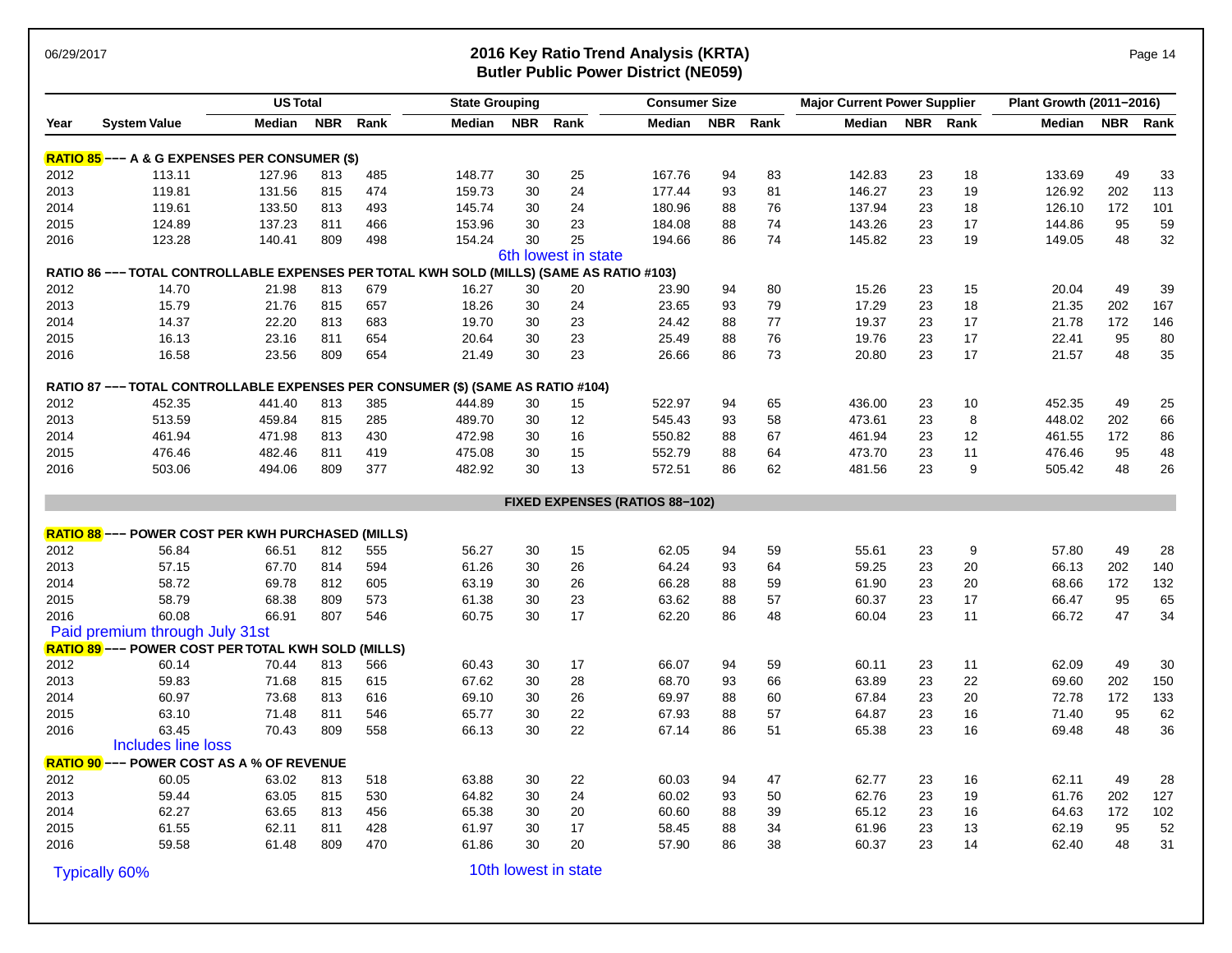### 06/29/2017 **2016 Key Ratio Trend Analysis (KRTA)** Page 15 **Butler Public Power District (NE059)**

|      |                                                                     | <b>US Total</b>      |            |      | <b>State Grouping</b> |            |                | <b>Consumer Size</b> |            |      | <b>Major Current Power Supplier</b> |    |                         | Plant Growth (2011-2016) |            |      |
|------|---------------------------------------------------------------------|----------------------|------------|------|-----------------------|------------|----------------|----------------------|------------|------|-------------------------------------|----|-------------------------|--------------------------|------------|------|
| Year | <b>System Value</b>                                                 | Median               | <b>NBR</b> | Rank | Median                | <b>NBR</b> | Rank           | Median               | <b>NBR</b> | Rank | Median                              |    | NBR Rank                | Median                   | <b>NBR</b> | Rank |
|      | RATIO 91 --- LONG-TERM INTEREST COST PER TOTAL KWH SOLD (MILLS)     |                      |            |      |                       |            |                |                      |            |      |                                     |    |                         |                          |            |      |
| 2012 | 3.73                                                                | 5.09                 | 806        | 545  | 2.11                  | 28         | 6              | 5.40                 | 94         | 60   | 2.18                                | 22 | 4                       | 5.17                     | 49         | 34   |
| 2013 | 3.04                                                                | 4.93                 | 808        | 596  | 2.18                  | 29         | 8              | 5.12                 | 93         | 64   | 2.20                                | 22 | 5                       | 5.16                     | 200        | 144  |
| 2014 | 2.93                                                                | 4.86                 | 806        | 596  | 2.07                  | 29         | 8              | 5.10                 | 88         | 63   | 2.08                                | 22 | 5                       | 4.49                     | 169        | 120  |
| 2015 | 2.85                                                                | 4.97                 | 805        | 603  | 1.63                  | 30         | 8              | 5.51                 | 88         | 65   | 1.65                                | 23 | 5                       | 5.33                     | 94         | 73   |
| 2016 | 2.79                                                                | 5.00                 | 801        | 605  | 1.62                  | 28         | $\overline{7}$ | 5.79                 | 86         | 62   | 1.70                                | 21 | 5                       | 4.28                     | 48         | 33   |
|      | <b>RATIO 92 --- LONG-TERM INTEREST COST AS A % OF TUP</b>           |                      |            |      |                       |            |                |                      |            |      |                                     |    |                         |                          |            |      |
| 2012 | 1.54                                                                | 1.93                 | 806        | 580  | 0.83                  | 28         | 4              | 1.82                 | 94         | 62   | 0.86                                | 22 | 2                       | 2.04                     | 49         | 40   |
| 2013 | 1.39                                                                | 1.88                 | 808        | 603  | 0.73                  | 29         | 4              | 1.73                 | 93         | 61   | 0.74                                | 22 | $\overline{\mathbf{c}}$ | 1.91                     | 200        | 146  |
| 2014 | 1.24                                                                | 1.81                 | 806        | 634  | 0.64                  | 29         | 4              | 1.75                 | 88         | 62   | 0.66                                | 22 | $\overline{c}$          | 1.79                     | 169        | 129  |
| 2015 | 1.00                                                                | 1.74                 | 805        | 676  | 0.55                  | 30         | 5              | 1.69                 | 88         | 69   | 0.56                                | 23 | 3                       | 1.78                     | 94         | 81   |
| 2016 | 0.90                                                                | 1.69                 | 801        | 686  | 0.48                  | 28         | $\overline{7}$ | 1.63                 | 86         | 70   | 0.49                                | 21 | 5                       | 1.63                     | 48         | 42   |
|      | RATIO 93 --- LONG-TERM INTEREST COST PER CONSUMER (\$)              |                      |            |      |                       |            |                |                      |            |      |                                     |    |                         |                          |            |      |
| 2012 | 114.82                                                              | 100.83               | 806        | 318  | 61.03                 | 28         | 5              | 118.24               | 94         | 53   | 61.03                               | 22 | 3                       | 133.32                   | 49         | 31   |
| 2013 | 98.94                                                               | 100.68               | 808        | 421  | 59.88                 | 29         | $\overline{7}$ | 119.24               | 93         | 57   | 63.85                               | 22 | 5                       | 97.47                    | 200        | 97   |
| 2014 | 94.02                                                               | 102.18               | 806        | 452  | 51.51                 | 29         | $\overline{7}$ | 124.44               | 88         | 59   | 51.60                               | 22 | 4                       | 102.91                   | 169        | 94   |
| 2015 | 84.14                                                               | 101.01               | 805        | 502  | 45.52                 | 30         | 6              | 122.02               | 88         | 65   | 50.86                               | 23 | 4                       | 110.76                   | 94         | 61   |
| 2016 | 84.58                                                               | 101.43               | 801        | 491  | 51.14                 | 28         | $\overline{7}$ | 128.44               | 86         | 65   | 53.00                               | 21 | 5                       | 101.49                   | 48         | 28   |
|      | <b>RATIO 94 --- DEPRECIATION EXPENSE PER TOTAL KWH SOLD (MILLS)</b> |                      |            |      |                       |            |                |                      |            |      |                                     |    |                         |                          |            |      |
| 2012 | 5.47                                                                | 7.62                 | 813        | 653  | 6.95                  | 30         | 26             | 7.96                 | 94         | 78   | 6.97                                | 23 | 20                      | 7.51                     | 49         | 35   |
| 2013 | 5.23                                                                | 7.79                 | 815        | 679  | 7.64                  | 30         | 28             | 7.85                 | 93         | 78   | 7.63                                | 23 | 22                      | 7.95                     | 202        | 174  |
| 2014 | 5.12                                                                | 7.97                 | 813        | 690  | 8.70                  | 30         | 30             | 8.78                 | 88         | 76   | 8.63                                | 23 | 23                      | 7.57                     | 172        | 143  |
| 2015 | 6.16                                                                | 8.46                 | 811        | 632  | 9.44                  | 30         | 29             | 9.59                 | 88         | 74   | 9.42                                | 23 | 23                      | 8.77                     | 95         | 81   |
| 2016 | 6.27                                                                | 8.82                 | 809        | 646  | 9.52                  | 30         | 28             | 10.06                | 86         | 73   | 8.87                                | 23 | 22                      | 8.64                     | 48         | 39   |
|      | RATIO 95 --- DEPRECIATION EXPENSE AS A % OF TUP                     |                      |            |      |                       |            |                |                      |            |      |                                     |    |                         |                          |            |      |
| 2012 | 2.26                                                                | 2.90                 | 813        | 783  | 2.84                  | 30         | 29             | 2.75                 | 94         | 92   | 2.89                                | 23 | 22                      | 2.72                     | 49         | 45   |
| 2013 | 2.40                                                                | 2.91                 | 815        | 761  | 2.77                  | 30         | 25             | 2.74                 | 93         | 85   | 2.84                                | 23 | 20                      | 2.92                     | 202        | 194  |
| 2014 | 2.16                                                                | 2.93                 | 813        | 795  | 2.85                  | 30         | 30             | 2.78                 | 88         | 88   | 2.89                                | 23 | 23                      | 2.92                     | 172        | 169  |
| 2015 | 2.16                                                                | 2.94                 | 811        | 795  | 2.89                  | 30         | 30             | 2.78                 | 88         | 88   | 2.91                                | 23 | 23                      | 2.90                     | 95         | 95   |
| 2016 | 2.02                                                                | 2.96                 | 809        | 803  | 2.92                  | 30         | 30             | 2.80                 | 86         | 86   | 3.01                                | 23 | 23                      | 3.01                     | 48         | 47   |
|      |                                                                     | Aggressive work plan |            |      |                       |            |                |                      |            |      |                                     |    |                         |                          |            |      |
|      | RATIO 96 --- DEPRECIATION EXPENSE PER CONSUMER (\$)                 |                      |            |      |                       |            |                |                      |            |      |                                     |    |                         |                          |            |      |
| 2012 | 168.41                                                              | 153.60               | 813        | 314  | 217.51                | 30         | 25             | 179.95               | 94         | 57   | 190.76                              | 23 | 20                      | 173.23                   | 49         | 26   |
| 2013 | 169.97                                                              | 159.09               | 815        | 335  | 225.70                | 30         | 25             | 189.50               | 93         | 59   | 214.58                              | 23 | 20                      | 157.94                   | 202        | 81   |
| 2014 | 164.47                                                              | 165.61               | 813        | 412  | 234.87                | 30         | 28             | 196.67               | 88         | 64   | 228.32                              | 23 | 22                      | 160.77                   | 172        | 80   |
| 2015 | 182.01                                                              | 172.04               | 811        | 353  | 247.85                | 30         | 26             | 199.92               | 88         | 60   | 242.24                              | 23 | 20                      | 179.68                   | 95         | 47   |
| 2016 | 190.09                                                              | 178.28               | 809        | 338  | 258.29                | 30         | 26             | 215.00               | 86         | 57   | 250.67                              | 23 | 20                      | 185.36                   | 48         | 21   |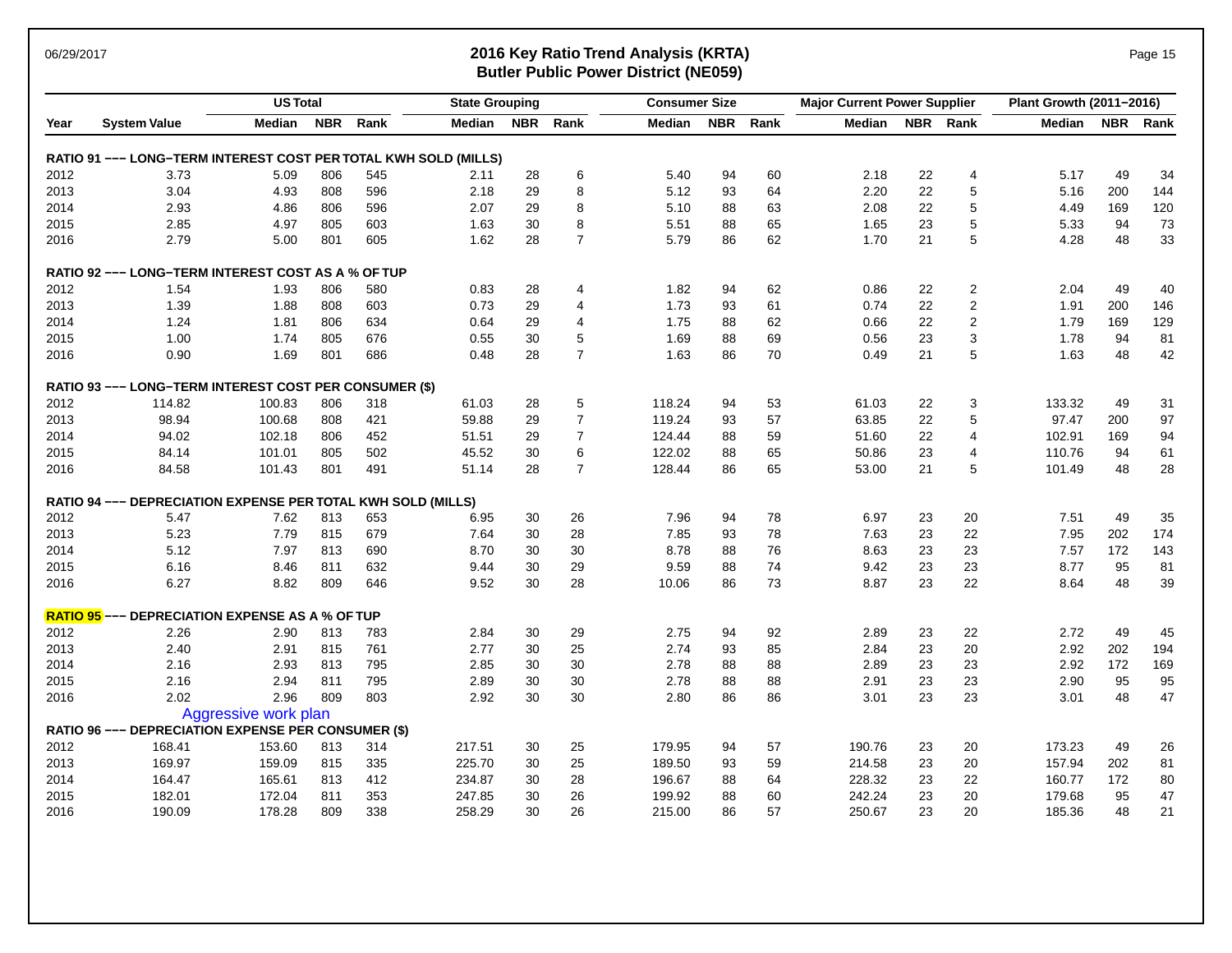### 06/29/2017 **2016 Key Ratio Trend Analysis (KRTA)** Page 16 **Butler Public Power District (NE059)**

|      |                                                                   | <b>US Total</b> |            |      | <b>State Grouping</b> |            |      | <b>Consumer Size</b> |            |      | <b>Major Current Power Supplier</b> |            |      | Plant Growth (2011-2016) |            |      |
|------|-------------------------------------------------------------------|-----------------|------------|------|-----------------------|------------|------|----------------------|------------|------|-------------------------------------|------------|------|--------------------------|------------|------|
| Year | <b>System Value</b>                                               | <b>Median</b>   | <b>NBR</b> | Rank | Median                | <b>NBR</b> | Rank | Median               | <b>NBR</b> | Rank | Median                              | <b>NBR</b> | Rank | <b>Median</b>            | <b>NBR</b> | Rank |
|      | RATIO 97 --- ACCUMULATIVE DEPRECIATION AS A % OF PLANT IN SERVICE |                 |            |      |                       |            |      |                      |            |      |                                     |            |      |                          |            |      |
| 2012 | 26.00                                                             | 31.48           | 813        | 625  | 32.71                 | 30         | 28   | 33.23                | 94         | 81   | 32.04                               | 23         | 21   | 27.11                    | 49         | 30   |
| 2013 | 14.81                                                             | 31.62           | 815        | 809  | 32.61                 | 30         | 30   | 33.29                | 93         | 93   | 31.12                               | 23         | 23   | 31.49                    | 202        | 201  |
| 2014 | 17.84                                                             | 31.97           | 813        | 788  | 33.05                 | 30         | 30   | 34.07                | 88         | 86   | 32.09                               | 23         | 23   | 31.36                    | 172        | 166  |
| 2015 | 18.71                                                             | 32.25           | 811        | 776  | 33.16                 | 30         | 29   | 33.95                | 88         | 85   | 32.04                               | 23         | 22   | 29.14                    | 95         | 90   |
| 2016 | 18.07                                                             | 32.49           | 809        | 780  | 32.99                 | 30         | 29   | 34.06                | 86         | 84   | 31.23                               | 23         | 22   | 29.19                    | 48         | 47   |
|      | <b>RATIO 98 --- TOTAL TAX EXPENSE PER TOTAL KWH SOLD (MILLS)</b>  |                 |            |      |                       |            |      |                      |            |      |                                     |            |      |                          |            |      |
| 2012 | 0.00                                                              | 1.02            | 588        | 542  | 0.38                  | 27         | 24   | 0.94                 | 59         | 58   | 0.41                                | 22         | 21   | 0.93                     | 35         | 33   |
| 2013 | 0.01                                                              | 1.03            | 587        | 528  | 0.40                  | 26         | 22   | 0.98                 | 58         | 56   | 0.40                                | 21         | 19   | 1.23                     | 152        | 140  |
| 2014 | 0.03                                                              | 1.01            | 591        | 501  | 0.43                  | 27         | 20   | 1.01                 | 56         | 51   | 0.44                                | 22         | 18   | 1.47                     | 128        | 111  |
| 2015 | 0.01                                                              | 0.94            | 576        | 514  | 0.42                  | 27         | 23   | 0.78                 | 57         | 51   | 0.43                                | 22         | 20   | 1.08                     | 72         | 67   |
| 2016 | 0.01                                                              | 0.87            | 572        | 511  | 0.41                  | 27         | 23   | 0.60                 | 58         | 52   | 0.42                                | 22         | 20   | 1.57                     | 37         | 36   |
|      | RATIO 99 --- TOTAL TAX EXPENSE AS A % OF TUP                      |                 |            |      |                       |            |      |                      |            |      |                                     |            |      |                          |            |      |
| 2012 | 0.00                                                              | 0.41            | 588        | 539  | 0.14                  | 27         | 24   | 0.35                 | 59         | 58   | 0.14                                | 22         | 21   | 0.37                     | 35         | 33   |
| 2013 | 0.00                                                              | 0.43            | 587        | 523  | 0.13                  | 26         | 22   | 0.41                 | 58         | 56   | 0.14                                | 21         | 19   | 0.45                     | 152        | 140  |
| 2014 | 0.01                                                              | 0.42            | 591        | 494  | 0.11                  | 27         | 19   | 0.37                 | 56         | 50   | 0.12                                | 22         | 17   | 0.49                     | 128        | 110  |
| 2015 | 0.00                                                              | 0.35            | 576        | 515  | 0.10                  | 27         | 23   | 0.31                 | 57         | 51   | 0.11                                | 22         | 20   | 0.37                     | 72         | 67   |
| 2016 | 0.00                                                              | 0.32            | 572        | 510  | 0.10                  | 27         | 23   | 0.21                 | 58         | 52   | 0.11                                | 22         | 20   | 0.55                     | 37         | 36   |
|      | <b>RATIO 100 --- TOTAL TAX EXPENSE PER CONSUMER</b>               |                 |            |      |                       |            |      |                      |            |      |                                     |            |      |                          |            |      |
| 2012 | 0.12                                                              | 22.70           | 588        | 528  | 11.26                 | 27         | 25   | 23.49                | 59         | 58   | 11.36                               | 22         | 22   | 16.55                    | 35         | 32   |
| 2013 | 0.17                                                              | 23.52           | 587        | 519  | 11.12                 | 26         | 22   | 26.33                | 58         | 56   | 11.18                               | 21         | 19   | 23.27                    | 152        | 138  |
| 2014 | 0.99                                                              | 24.22           | 591        | 492  | 10.44                 | 27         | 19   | 25.22                | 56         | 50   | 10.96                               | 22         | 17   | 30.01                    | 128        | 110  |
| 2015 | 0.17                                                              | 21.54           | 576        | 504  | 10.77                 | 27         | 23   | 23.07                | 57         | 51   | 11.03                               | 22         | 20   | 23.30                    | 72         | 65   |
| 2016 | 0.17                                                              | 21.03           | 572        | 502  | 11.16                 | 27         | 23   | 18.34                | 58         | 52   | 11.22                               | 22         | 20   | 28.84                    | 37         | 36   |
|      | RATIO 101 --- TOTAL FIXED EXPENSES PER TOTAL KWH SOLD (MILLS)     |                 |            |      |                       |            |      |                      |            |      |                                     |            |      |                          |            |      |
| 2012 | 69.35                                                             | 83.84           | 813        | 639  | 71.96                 | 30         | 19   | 79.13                | 94         | 66   | 69.38                               | 23         | 13   | 75.77                    | 49         | 36   |
| 2013 | 68.10                                                             | 84.61           | 815        | 685  | 77.93                 | 30         | 26   | 82.06                | 93         | 72   | 75.55                               | 23         | 20   | 84.30                    | 202        | 171  |
| 2014 | 69.04                                                             | 86.86           | 813        | 694  | 81.33                 | 30         | 27   | 83.40                | 88         | 70   | 80.17                               | 23         | 21   | 85.27                    | 172        | 148  |
| 2015 | 72.11                                                             | 85.70           | 811        | 643  | 78.01                 | 30         | 24   | 85.22                | 88         | 64   | 76.10                               | 23         | 18   | 85.68                    | 95         | 76   |
| 2016 | 72.51                                                             | 85.40           | 809        | 651  | 79.66                 | 30         | 23   | 83.06                | 86         | 63   | 79.06                               | 23         | 17   | 84.68                    | 48         | 41   |
|      | RATIO 102 --- TOTAL FIXED EXPENSES PER CONSUMER (\$)              |                 |            |      |                       |            |      |                      |            |      |                                     |            |      |                          |            |      |
| 2012 | 2,134.18                                                          | 1,637.96        | 813        | 181  | 2,041.78              | 30         | 14   | 1,843.67             | 94         | 29   | 1,886.62                            | 23         | 9    | 1,689.98                 | 49         | 16   |
| 2013 | 2,214.75                                                          | 1,693.85        | 815        | 181  | 2,130.42              | 30         | 15   | 1,925.15             | 93         | 30   | 2,040.07                            | 23         | 10   | 1,671.42                 | 202        | 37   |
| 2014 | 2,218.98                                                          | 1,766.17        | 813        | 208  | 2,102.01              | 30         | 13   | 1,889.94             | 88         | 29   | 1,968.43                            | 23         | 8    | 1,796.85                 | 172        | 44   |
| 2015 | 2,129.61                                                          | 1,713.92        | 811        | 204  | 1,992.43              | 30         | 14   | 1,852.41             | 88         | 31   | 1,954.73                            | 23         | 9    | 1,750.49                 | 95         | 29   |
| 2016 | 2,199.82                                                          | 1,695.63        | 809        | 185  | 2,016.56              | 30         | 14   | 1,869.83             | 86         | 28   | 2,006.68                            | 23         | 9    | 1,848.92                 | 48         | 16   |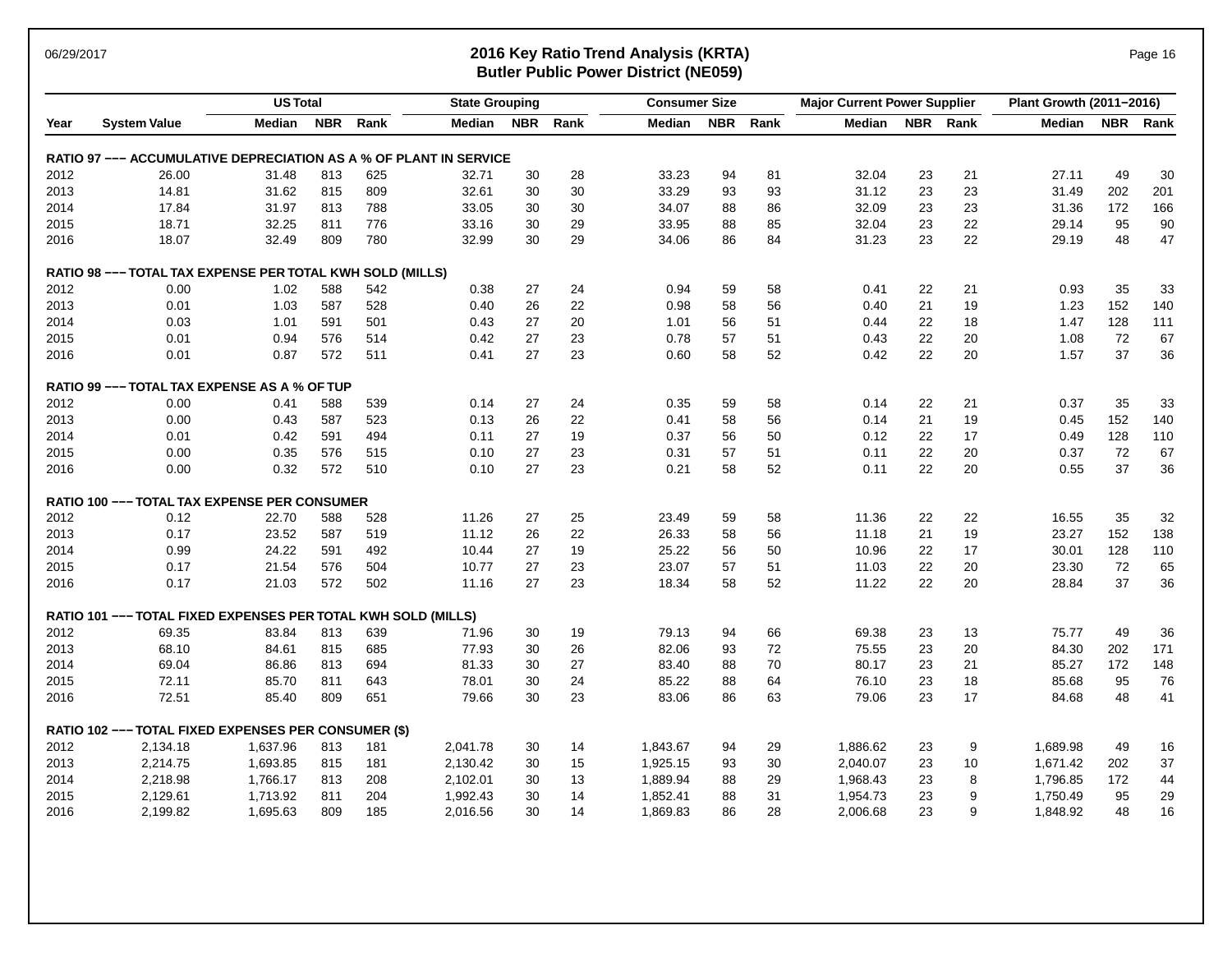### 06/29/2017 **2016 Key Ratio Trend Analysis (KRTA)** Page 17 **Butler Public Power District (NE059)**

|      |                                                                          | <b>US Total</b> |            |      | <b>State Grouping</b> |            |                         | <b>Consumer Size</b>                   |            |      | <b>Major Current Power Supplier</b> |            |      | Plant Growth (2011-2016) |            |      |
|------|--------------------------------------------------------------------------|-----------------|------------|------|-----------------------|------------|-------------------------|----------------------------------------|------------|------|-------------------------------------|------------|------|--------------------------|------------|------|
| Year | <b>System Value</b>                                                      | Median          | <b>NBR</b> | Rank | Median                | <b>NBR</b> | Rank                    | Median                                 | <b>NBR</b> | Rank | Median                              | <b>NBR</b> | Rank | <b>Median</b>            | <b>NBR</b> | Rank |
|      |                                                                          |                 |            |      |                       |            |                         | <b>TOTAL EXPENSES (RATIOS 103-107)</b> |            |      |                                     |            |      |                          |            |      |
|      | <b>RATIO 103</b> --- TOTAL OPERATING EXPENSES PER TOTAL KWH SOLD (MILLS) |                 |            |      |                       |            |                         |                                        |            |      |                                     |            |      |                          |            |      |
| 2012 | 14.70                                                                    | 21.98           | 813        | 679  | 16.27                 | 30         | 20                      | 23.90                                  | 94         | 80   | 15.26                               | 23         | 15   | 20.04                    | 49         | 39   |
| 2013 | 15.79                                                                    | 21.76           | 815        | 657  | 18.26                 | 30         | 24                      | 23.65                                  | 93         | 79   | 17.29                               | 23         | 18   | 21.35                    | 202        | 167  |
| 2014 | 14.37                                                                    | 22.20           | 813        | 683  | 19.70                 | 30         | 23                      | 24.42                                  | 88         | 77   | 19.37                               | 23         | 17   | 21.78                    | 172        | 146  |
| 2015 | 16.13                                                                    | 23.16           | 811        | 654  | 20.64                 | 30         | 23                      | 25.49                                  | 88         | 76   | 19.76                               | 23         | 17   | 22.41                    | 95         | 80   |
| 2016 | 16.58                                                                    | 23.56           | 809        | 654  | 21.49                 | 30         | 23                      | 26.66                                  | 86         | 73   | 20.80                               | 23         | 17   | 21.57                    | 48         | 35   |
|      |                                                                          |                 |            |      |                       |            | Lowest 1/3 in state     |                                        |            |      |                                     |            |      |                          |            |      |
|      | RATIO 104 --- TOTAL OPERATING EXPENSES PER CONSUMER (\$)                 |                 |            |      |                       |            |                         |                                        |            |      |                                     |            |      |                          |            |      |
| 2012 | 452.35                                                                   | 441.40          | 813        | 385  | 444.89                | 30         | 15                      | 522.97                                 | 94         | 65   | 436.00                              | 23         | 10   | 452.35                   | 49         | 25   |
| 2013 | 513.59                                                                   | 459.84          | 815        | 285  | 489.70                | 30         | 12                      | 545.43                                 | 93         | 58   | 473.61                              | 23         | 8    | 448.02                   | 202        | 66   |
| 2014 | 461.94                                                                   | 471.98          | 813        | 430  | 472.98                | 30         | 16                      | 550.82                                 | 88         | 67   | 461.94                              | 23         | 12   | 461.55                   | 172        | 86   |
| 2015 | 476.46                                                                   | 482.46          | 811        | 419  | 475.08                | 30         | 15                      | 552.79                                 | 88         | 64   | 473.70                              | 23         | 11   | 476.46                   | 95         | 48   |
| 2016 | 503.06                                                                   | 494.06          | 809        | 377  | 482.92                | 30         | 13                      | 572.51                                 | 86         | 62   | 481.56                              | 23         | 9    | 505.42                   | 48         | 26   |
|      | RATIO 105 --- TOTAL COST OF SERVICE (MINUS POWER COSTS) PER TOTAL        |                 |            |      |                       |            | <b>KWH SOLD (MILLS)</b> |                                        |            |      |                                     |            |      |                          |            |      |
| 2012 | 23.91                                                                    | 36.21           | 813        | 678  | 25.61                 | 30         | 20                      | 37.83                                  | 94         | 77   | 24.59                               | 23         | 14   | 36.41                    | 49         | 38   |
| 2013 | 24.07                                                                    | 36.15           | 815        | 685  | 29.11                 | 30         | 24                      | 37.67                                  | 93         | 79   | 28.69                               | 23         | 18   | 35.27                    | 202        | 175  |
| 2014 | 22.45                                                                    | 36.57           | 813        | 711  | 32.53                 | 30         | 24                      | 38.13                                  | 88         | 80   | 31.64                               | 23         | 18   | 35.60                    | 172        | 148  |
| 2015 | 25.15                                                                    | 37.95           | 811        | 681  | 33.10                 | 30         | 23                      | 41.94                                  | 88         | 77   | 31.90                               | 23         | 17   | 37.62                    | 95         | 85   |
| 2016 | 25.64                                                                    | 38.50           | 809        | 683  | 33.52                 | 30         | 24                      | 44.29                                  | 86         | 75   | 31.53                               | 23         | 18   | 34.46                    | 48         | 41   |
|      | RATIO 106 --- TOTAL COST OF ELECTRIC SERVICE PER TOTAL KWH SOLD (MILLS)  |                 |            |      |                       |            |                         |                                        |            |      |                                     |            |      |                          |            |      |
| 2012 | 84.05                                                                    | 104.95          | 813        | 679  | 87.65                 | 30         | 19                      | 104.28                                 | 94         | 75   | 84.36                               | 23         | 13   | 99.73                    | 49         | 37   |
| 2013 | 83.90                                                                    | 105.90          | 815        | 709  | 95.68                 | 30         | 25                      | 109.27                                 | 93         | 79   | 93.45                               | 23         | 19   | 104.33                   | 202        | 174  |
| 2014 | 83.41                                                                    | 108.72          | 813        | 720  | 102.49                | 30         | 25                      | 111.86                                 | 88         | 74   | 99.47                               | 23         | 19   | 106.66                   | 172        | 152  |
| 2015 | 88.25                                                                    | 109.04          | 811        | 675  | 98.02                 | 30         | 24                      | 111.28                                 | 88         | 73   | 95.49                               | 23         | 18   | 108.13                   | 95         | 83   |
| 2016 | 89.09                                                                    | 108.55          | 809        | 682  | 102.55                | 30         | 23                      | 110.49                                 | 86         | 70   | 97.55                               | 23         | 17   | 101.78                   | 48         | 42   |
|      | <b>RATIO 107 --- TOTAL COST OF ELECTRIC SERVICE PER CONSUMER (\$)</b>    |                 |            |      |                       |            |                         |                                        |            |      |                                     |            |      |                          |            |      |
| 2012 | 2,586.54                                                                 | 2,063.59        | 813        | 190  | 2,509.33              | 30         | 14                      | 2,305.74                               | 94         | 33   | 2,421.18                            | 23         | 9    | 2,152.40                 | 49         | 16   |
| 2013 | 2,728.34                                                                 | 2,135.19        | 815        | 183  | 2,689.55              | 30         | 15                      | 2,413.19                               | 93         | 31   | 2,599.86                            | 23         | 10   | 2,100.03                 | 202        | 35   |
| 2014 | 2,680.91                                                                 | 2,223.22        | 813        | 222  | 2,641.89              | 30         | 15                      | 2,384.17                               | 88         | 32   | 2,573.26                            | 23         | 10   | 2,258.00                 | 172        | 48   |
| 2015 | 2,606.07                                                                 | 2,188.72        | 811        | 220  | 2,544.85              | 30         | 14                      | 2,389.39                               | 88         | 34   | 2,499.09                            | 23         | 9    | 2,248.68                 | 95         | 29   |
| 2016 | 2,702.87                                                                 | 2,188.66        | 809        | 196  | 2,618.07              | 30         | 13                      | 2,455.86                               | 86         | 30   | 2,499.09                            | 23         | 8    | 2,349.86                 | 48         | 17   |
|      |                                                                          |                 |            |      |                       |            |                         | <b>EMPLOYEES (RATIOS 108-113)</b>      |            |      |                                     |            |      |                          |            |      |
|      |                                                                          |                 |            |      |                       |            |                         |                                        |            |      |                                     |            |      |                          |            |      |
|      | RATIO 108 --- AVERAGE WAGE RATE PER HOUR (\$)                            |                 |            |      |                       |            |                         |                                        |            |      |                                     |            |      |                          |            |      |
| 2012 | 31.21                                                                    | 31.51           | 812        | 432  | 31.07                 | 30         | 14                      | 32.60                                  | 93         | 51   | 31.05                               | 23         | 11   | 31.95                    | 49         | 29   |
| 2013 | 32.69                                                                    | 32.41           | 814        | 386  | 32.58                 | 30         | 14                      | 32.87                                  | 92         | 47   | 32.69                               | 23         | 13   | 32.02                    | 202        | 87   |
| 2014 | 32.15                                                                    | 33.16           | 812        | 475  | 32.14                 | 30         | 15                      | 32.59                                  | 87         | 48   | 32.43                               | 23         | 13   | 33.01                    | 172        | 99   |
| 2015 | 33.70                                                                    | 34.35           | 810        | 438  | 33.62                 | 30         | 15                      | 34.57                                  | 87         | 50   | 34.91                               | 23         | 13   | 34.78                    | 95         | 56   |
| 2016 | 35.97                                                                    | 35.19           | 808        | 356  | 35.35                 | 30         | 13                      | 35.10                                  | 85         | 37   | 35.80                               | 23         | 11   | 35.18                    | 48         | 20   |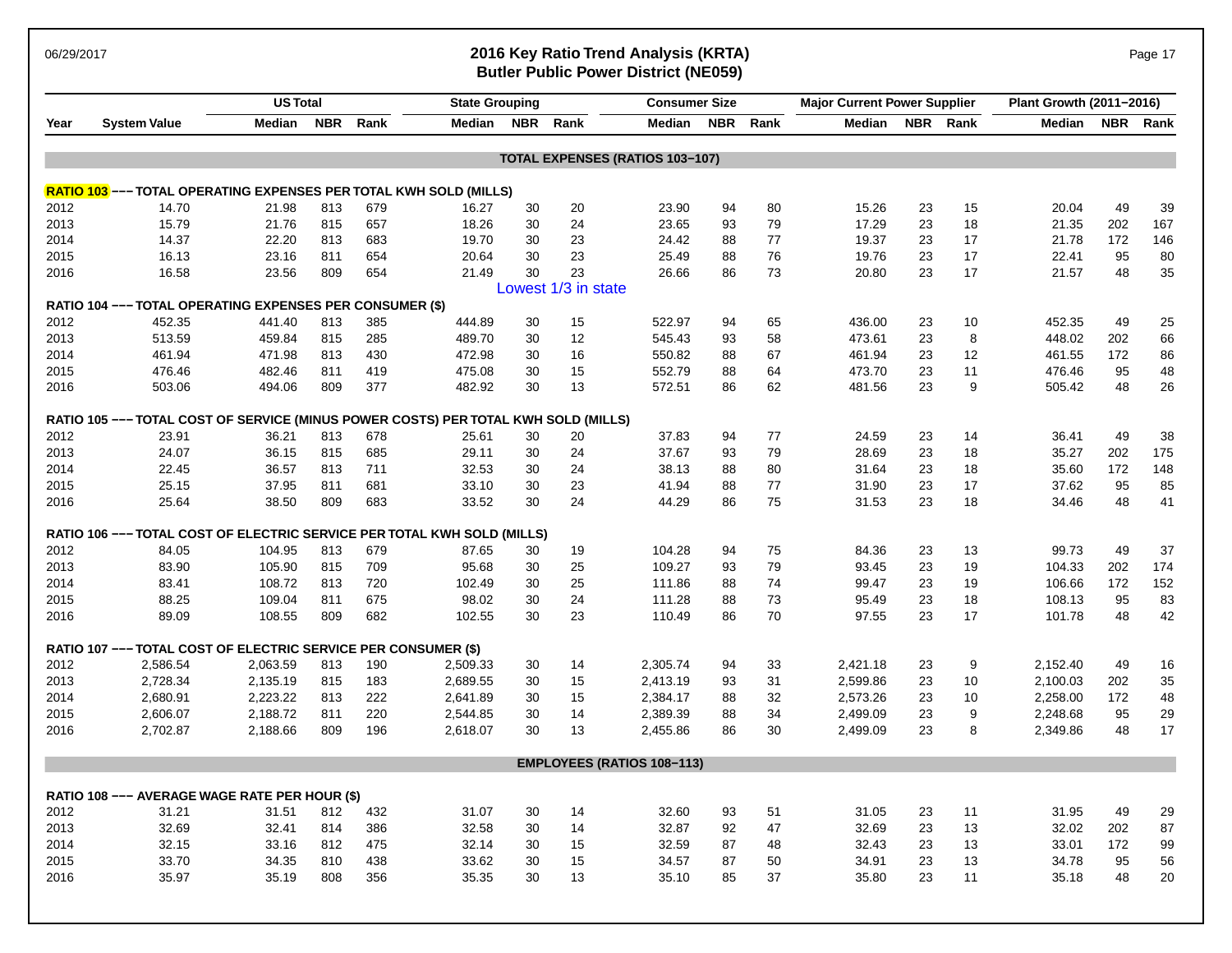### 06/29/2017 **2016 Key Ratio Trend Analysis (KRTA)** Page 18 **Butler Public Power District (NE059)**

|      | <b>US Total</b><br><b>Consumer Size</b><br><b>State Grouping</b> |         |     |      |         | <b>Major Current Power Supplier</b> |                |                                | Plant Growth (2011-2016) |          |         |    |                |         |     |                |
|------|------------------------------------------------------------------|---------|-----|------|---------|-------------------------------------|----------------|--------------------------------|--------------------------|----------|---------|----|----------------|---------|-----|----------------|
| Year | <b>System Value</b>                                              | Median  | NBR | Rank | Median  | <b>NBR</b>                          | Rank           | Median                         |                          | NBR Rank | Median  |    | NBR Rank       | Median  |     | NBR Rank       |
|      | RATIO 109 --- TOTAL WAGES PER TOTAL KWH SOLD (MILLS)             |         |     |      |         |                                     |                |                                |                          |          |         |    |                |         |     |                |
| 2012 | 9.17                                                             | 11.42   | 812 | 552  | 10.06   | 30                                  | 18             | 12.72                          | 93                       | 75       | 10.00   | 23 | 14             | 12.63   | 49  | 36             |
| 2013 | 9.25                                                             | 11.33   | 814 | 546  | 10.55   | 30                                  | 20             | 12.55                          | 92                       | 74       | 10.18   | 23 | 15             | 11.23   | 202 | 132            |
| 2014 | 9.13                                                             | 11.24   | 812 | 555  | 12.05   | 30                                  | 24             | 13.19                          | 87                       | 71       | 11.75   | 23 | 18             | 10.72   | 172 | 119            |
| 2015 | 10.16                                                            | 11.95   | 810 | 528  | 12.45   | 30                                  | 21             | 14.28                          | 87                       | 70       | 11.23   | 23 | 16             | 11.94   | 95  | 66             |
| 2016 | 10.87                                                            | 12.17   | 808 | 491  | 13.08   | 30                                  | 20             | 13.96                          | 85                       | 66       | 12.00   | 23 | 15             | 11.86   | 48  | 28             |
|      | RATIO 110 --- TOTAL WAGES PER CONSUMER (\$)                      |         |     |      |         |                                     |                |                                |                          |          |         |    |                |         |     |                |
| 2012 | 282.05                                                           | 233.03  | 812 | 255  | 286.38  | 30                                  | 16             | 282.05                         | 93                       | 47       | 280.80  | 23 | 11             | 266.26  | 49  | 19             |
| 2013 | 300.86                                                           | 236.93  | 814 | 220  | 298.80  | 30                                  | 14             | 286.66                         | 92                       | 40       | 297.03  | 23 | 10             | 225.88  | 202 | 48             |
| 2014 | 293.46                                                           | 237.15  | 812 | 244  | 306.95  | 30                                  | 18             | 292.30                         | 87                       | 43       | 294.45  | 23 | 13             | 228.87  | 172 | 46             |
| 2015 | 299.98                                                           | 243.75  | 810 | 242  | 304.51  | 30                                  | 18             | 299.98                         | 87                       | 44       | 302.62  | 23 | 13             | 259.72  | 95  | 33             |
| 2016 | 329.66                                                           | 252.62  | 808 | 191  | 312.48  | 30                                  | 12             | 316.79                         | 85                       | 36       | 301.85  | 23 | 8              | 270.64  | 48  | 11             |
|      | RATIO 111 --- OVERTIME HOURS/TOTAL HOURS (%)                     |         |     |      |         |                                     |                |                                |                          |          |         |    |                |         |     |                |
| 2012 | 3.61                                                             | 4.47    | 812 | 537  | 2.86    | 30                                  | 9              | 3.52                           | 94                       | 45       | 2.68    | 23 | 5              | 4.42    | 49  | 33             |
| 2013 | 2.92                                                             | 4.45    | 814 | 652  | 3.12    | 30                                  | 17             | 3.44                           | 93                       | 62       | 2.92    | 23 | 12             | 4.39    | 202 | 166            |
| 2014 | 4.48                                                             | 4.40    | 812 | 393  | 3.63    | 30                                  | $\overline{7}$ | 3.33                           | 88                       | 21       | 3.87    | 23 | 6              | 4.48    | 171 | 86             |
| 2015 | 3.36                                                             | 4.52    | 810 | 586  | 2.42    | 30                                  | 9              | 3.41                           | 88                       | 47       | 2.11    | 23 | 6              | 4.51    | 95  | 69             |
| 2016 | 3.85                                                             | 4.56    | 808 | 520  | 2.95    | 30                                  | 8              | 3.32                           | 86                       | 34       | 2.72    | 23 | $\overline{4}$ | 4.84    | 48  | 30             |
|      | RATIO 112 --- CAPITALIZED PAYROLL / TOTAL PAYROLL (%)            |         |     |      |         |                                     |                |                                |                          |          |         |    |                |         |     |                |
| 2012 | 23.42                                                            | 22.54   | 810 | 361  | 26.68   | 30                                  | 23             | 23.16                          | 93                       | 43       | 26.60   | 23 | 18             | 23.23   | 49  | 23             |
| 2013 | 14.59                                                            | 21.93   | 811 | 699  | 25.12   | 30                                  | 28             | 21.98                          | 91                       | 80       | 25.89   | 23 | 23             | 22.25   | 202 | 180            |
| 2014 | 22.25                                                            | 21.70   | 810 | 382  | 24.91   | 30                                  | 19             | 21.46                          | 86                       | 39       | 25.55   | 23 | 18             | 22.13   | 171 | 82             |
| 2015 | 26.07                                                            | 21.58   | 808 | 193  | 23.31   | 30                                  | $\overline{7}$ | 22.22                          | 86                       | 17       | 24.03   | 23 | 6              | 22.94   | 95  | 30             |
| 2016 | 21.94                                                            | 21.93   | 805 | 401  | 21.74   | 30                                  | 15             | 22.27                          | 84                       | 46       | 23.64   | 23 | 14             | 20.99   | 48  | 19             |
|      | <b>RATIO 113 --- AVERAGE CONSUMERS PER EMPLOYEE</b>              |         |     |      |         |                                     |                |                                |                          |          |         |    |                |         |     |                |
| 2012 | 238.25                                                           | 299.13  | 813 | 577  | 236.54  | 30                                  | 15             | 240.97                         | 94                       | 51       | 238.25  | 23 | 12             | 254.40  | 49  | 33             |
| 2013 | 230.12                                                           | 303.83  | 815 | 612  | 238.03  | 30                                  | 19             | 243.50                         | 93                       | 58       | 247.82  | 23 | 16             | 307.43  | 202 | 163            |
| 2014 | 241.00                                                           | 308.27  | 813 | 592  | 250.97  | 30                                  | 17             | 251.56                         | 88                       | 49       | 252.50  | 23 | 14             | 314.40  | 172 | 132            |
| 2015 | 242.75                                                           | 306.46  | 811 | 586  | 251.44  | 30                                  | 17             | 247.58                         | 88                       | 49       | 256.55  | 23 | 14             | 294.76  | 95  | 70             |
| 2016 | 242.58                                                           | 305.62  | 809 | 595  | 253.77  | 30                                  | 17             | 247.49                         | 86                       | 46       | 261.25  | 23 | 14             | 280.44  | 48  | 33             |
|      |                                                                  |         |     |      |         |                                     |                | <b>GROWTH (RATIOS 114-121)</b> |                          |          |         |    |                |         |     |                |
|      | RATIO 114 --- ANNUAL GROWTH IN KWH SOLD (%)                      |         |     |      |         |                                     |                |                                |                          |          |         |    |                |         |     |                |
| 2012 | 21.71                                                            | $-2.02$ | 811 | 23   | 20.77   | 30                                  | 15             | $-0.37$                        | 93                       | 8        | 19.73   | 23 | 10             | $-0.44$ | 49  | $\overline{2}$ |
| 2013 | 6.32                                                             | 3.13    | 811 | 165  | $-3.36$ | 30                                  | $\overline{2}$ | 3.38                           | 92                       | 26       | $-2.19$ | 23 | $\sqrt{2}$     | 3.23    | 202 | 42             |
| 2014 | $-0.64$                                                          | 2.49    | 811 | 643  | $-4.63$ | 30                                  | 3              | 1.30                           | 88                       | 61       | $-3.78$ | 23 | 3              | 2.35    | 172 | 137            |
| 2015 | $-7.45$                                                          | $-1.91$ | 811 | 750  | $-3.75$ | 30                                  | 27             | $-3.24$                        | 88                       | 73       | $-0.72$ | 23 | 22             | $-2.06$ | 95  | 88             |
| 2016 | 2.67                                                             | 0.48    | 806 | 193  | 3.14    | 30                                  | 19             | 0.41                           | 85                       | 26       | 2.91    | 23 | 13             | 0.83    | 48  | 17             |
|      |                                                                  |         |     |      |         |                                     |                |                                |                          |          |         |    |                |         |     |                |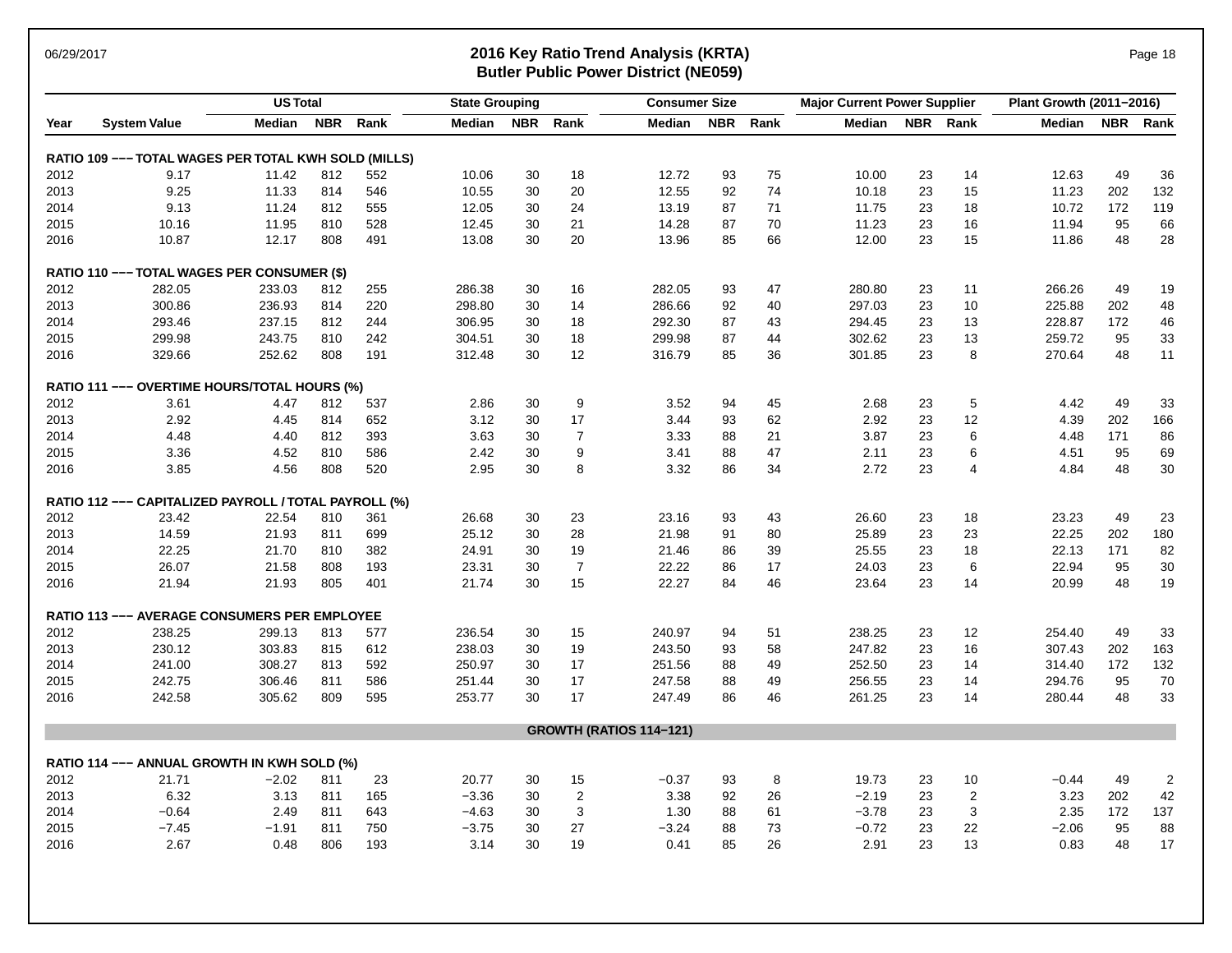## 06/29/2017 **2016 Key Ratio Trend Analysis (KRTA)** Page 19 **Butler Public Power District (NE059)**

| <b>US Total</b> |                                                                 |        | <b>State Grouping</b> |      |        | <b>Consumer Size</b> |                              |        | <b>Major Current Power Supplier</b> |                |        | Plant Growth (2011-2016) |                |        |     |                |
|-----------------|-----------------------------------------------------------------|--------|-----------------------|------|--------|----------------------|------------------------------|--------|-------------------------------------|----------------|--------|--------------------------|----------------|--------|-----|----------------|
| Year            | <b>System Value</b>                                             | Median | <b>NBR</b>            | Rank | Median |                      | NBR Rank                     | Median | <b>NBR</b>                          | Rank           | Median |                          | NBR Rank       | Median |     | NBR Rank       |
|                 | RATIO 115 --- ANNUAL GROWTH IN NUMBER OF CONSUMERS (%)          |        |                       |      |        |                      |                              |        |                                     |                |        |                          |                |        |     |                |
| 2012            | 0.32                                                            | 0.43   | 811                   | 474  | 0.72   | 30                   | 25                           | 0.32   | 93                                  | 47             | 0.73   | 23                       | 18             | 0.39   | 49  | 29             |
| 2013            | 0.61                                                            | 0.50   | 811                   | 367  | 1.03   | 30                   | 24                           | 0.38   | 92                                  | 38             | 1.05   | 23                       | 20             | 0.48   | 202 | 85             |
| 2014            | 0.54                                                            | 0.52   | 811                   | 398  | 0.87   | 30                   | 22                           | 0.51   | 88                                  | 43             | 0.76   | 23                       | 17             | 0.54   | 172 | 86             |
| 2015            | 0.73                                                            | 0.56   | 811                   | 325  | 0.65   | 30                   | 13                           | 0.54   | 88                                  | 34             | 0.70   | 23                       | 11             | 0.70   | 95  | 47             |
| 2016            | $-0.07$                                                         | 0.62   | 806                   | 707  | 0.41   | 30                   | 29                           | 0.31   | 85                                  | 66             | 0.41   | 23                       | 23             | 0.55   | 48  | 39             |
|                 | <b>RATIO 116</b> --- ANNUAL GROWTH IN TUP DOLLARS (%)           |        |                       |      |        |                      |                              |        |                                     |                |        |                          |                |        |     |                |
| 2012            | 7.13                                                            | 3.85   | 811                   | 104  | 4.27   | 30                   | 5                            | 4.06   | 93                                  | 16             | 4.28   | 23                       | 4              | 6.11   | 49  | 17             |
| 2013            | $-4.26$                                                         | 3.76   | 811                   | 804  | 5.84   | 30                   | 30                           | 3.77   | 92                                  | 90             | 5.59   | 23                       | 23             | 3.91   | 202 | 199            |
| 2014            | 7.69                                                            | 3.77   | 811                   | 78   | 4.78   | 30                   | 4                            | 3.92   | 88                                  | 9              | 5.29   | 23                       | 4              | 4.27   | 172 | 12             |
| 2015            | 11.86                                                           | 3.76   | 811                   | 36   | 4.14   | 30                   | $\overline{2}$               | 4.09   | 88                                  | 6              | 4.28   | 23                       | $\overline{c}$ | 5.31   | 95  | 4              |
| 2016            | 11.50                                                           | 3.57   | 806                   | 22   | 3.90   | 30                   | $\mathbf{1}$                 | 3.54   | 85                                  | $\overline{4}$ | 3.67   | 23                       | $\mathbf{1}$   | 6.16   | 48  | 4              |
|                 |                                                                 |        |                       |      |        |                      | Aggressive capital additions |        |                                     |                |        |                          |                |        |     |                |
|                 | RATIO 117 --- CONST. W.I.P. TO PLANT ADDITIONS (%)              |        |                       |      |        |                      |                              |        |                                     |                |        |                          |                |        |     |                |
| 2012            | 73.60                                                           | 27.43  | 808                   | 159  | 23.41  | 30                   | 3                            | 20.45  | 93                                  | 19             | 23.06  | 23                       | $\overline{c}$ | 46.65  | 49  | 18             |
| 2013            | 51.95                                                           | 26.91  | 807                   | 223  | 30.08  | 30                   | 8                            | 19.85  | 91                                  | 26             | 25.81  | 23                       | $\overline{7}$ | 31.31  | 201 | 64             |
| 2014            | 17.75                                                           | 27.55  | 807                   | 499  | 24.75  | 30                   | 20                           | 22.63  | 86                                  | 53             | 26.18  | 23                       | 16             | 27.70  | 171 | 105            |
| 2015            | 115.99                                                          | 23.34  | 803                   | 89   | 15.05  | 30                   | $\overline{\mathbf{4}}$      | 20.49  | 86                                  | 10             | 16.28  | 23                       | 4              | 22.04  | 94  | 6              |
| 2016            | 191.88                                                          | 23.76  | 805                   | 40   | 14.39  | 30                   | $\overline{2}$               | 21.12  | 84                                  | 6              | 14.53  | 23                       | $\overline{1}$ | 24.60  | 47  | 3              |
|                 | RATIO 118 --- NET NEW SERVICES TO TOTAL SERVICES (%)            |        |                       |      |        |                      |                              |        |                                     |                |        |                          |                |        |     |                |
| 2012            | 0.10                                                            | 0.60   | 806                   | 651  | 0.92   | 30                   | 26                           | 0.47   | 93                                  | 65             | 0.91   | 23                       | 20             | 0.62   | 49  | 37             |
| 2013            | 0.81                                                            | 0.61   | 810                   | 300  | 1.05   | 30                   | 21                           | 0.53   | 91                                  | 30             | 1.10   | 23                       | 16             | 0.59   | 202 | 78             |
| 2014            | 0.53                                                            | 0.60   | 800                   | 427  | 0.81   | 30                   | 21                           | 0.49   | 85                                  | 39             | 0.87   | 23                       | 17             | 0.65   | 171 | 95             |
| 2015            | 0.32                                                            | 0.60   | 806                   | 558  | 0.37   | 30                   | 19                           | 0.36   | 86                                  | 48             | 0.40   | 23                       | 15             | 0.61   | 95  | 65             |
| 2016            | 0.34                                                            | 0.60   | 801                   | 561  | 0.31   | 30                   | 15                           | 0.35   | 82                                  | 42             | 0.36   | 23                       | 13             | 0.75   | 48  | 34             |
|                 | <b>RATIO 119</b> --- ANNUAL GROWTH IN TOTAL CAPITALIZATION (%)  |        |                       |      |        |                      |                              |        |                                     |                |        |                          |                |        |     |                |
| 2012            | 6.09                                                            | 3.68   | 811                   | 225  | 5.74   | 30                   | 11                           | 4.44   | 93                                  | 32             | 5.92   | 23                       | 10             | 6.09   | 49  | 25             |
| 2013            | 7.27                                                            | 5.51   | 811                   | 272  | 6.72   | 30                   | 13                           | 5.94   | 92                                  | 39             | 6.85   | 23                       | 10             | 5.28   | 202 | 63             |
| 2014            | 3.64                                                            | 3.26   | 811                   | 372  | 3.20   | 30                   | 13                           | 2.95   | 88                                  | 37             | 3.20   | 23                       | 9              | 3.27   | 172 | 75             |
| 2015            | 3.43                                                            | 3.19   | 811                   | 388  | 3.22   | 30                   | 15                           | 3.18   | 88                                  | 41             | 3.43   | 23                       | 12             | 4.42   | 95  | 58             |
| 2016            | 15.27                                                           | 3.06   | 806                   | 29   | 3.96   | 30                   | $\overline{2}$               | 3.63   | 85                                  | 5              | 4.31   | 23                       | 2              | 5.02   | 48  | $\overline{c}$ |
|                 | RATIO 120 --- 2 YR. COMPOUND GROWTH IN TOTAL CAPITALIZATION (%) |        |                       |      |        |                      |                              |        |                                     |                |        |                          |                |        |     |                |
| 2012            | 11.14                                                           | 3.90   | 811                   | 52   | 3.91   | 30                   | 4                            | 4.50   | 93                                  | 10             | 3.94   | 23                       | 4              | 6.73   | 49  | 9              |
| 2013            | 6.68                                                            | 4.82   | 810                   | 247  | 5.59   | 30                   | 12                           | 5.03   | 91                                  | 33             | 5.65   | 23                       | 10             | 4.84   | 202 | 59             |
| 2014            | 5.44                                                            | 4.65   | 808                   | 317  | 5.22   | 30                   | 14                           | 4.43   | 87                                  | 36             | 5.44   | 23                       | 12             | 4.95   | 171 | 73             |
| 2015            | 3.53                                                            | 3.54   | 809                   | 407  | 3.38   | 30                   | 15                           | 3.48   | 88                                  | 44             | 3.53   | 23                       | 12             | 4.67   | 95  | 68             |
| 2016            | 9.19                                                            | 3.31   | 805                   | 65   | 3.03   | 30                   | $\overline{2}$               | 3.48   | 85                                  | $\overline{7}$ | 3.48   | 23                       | $\overline{2}$ | 5.47   | 48  | $\overline{7}$ |

Ratios 117, 119, 120 New Headquarters Driven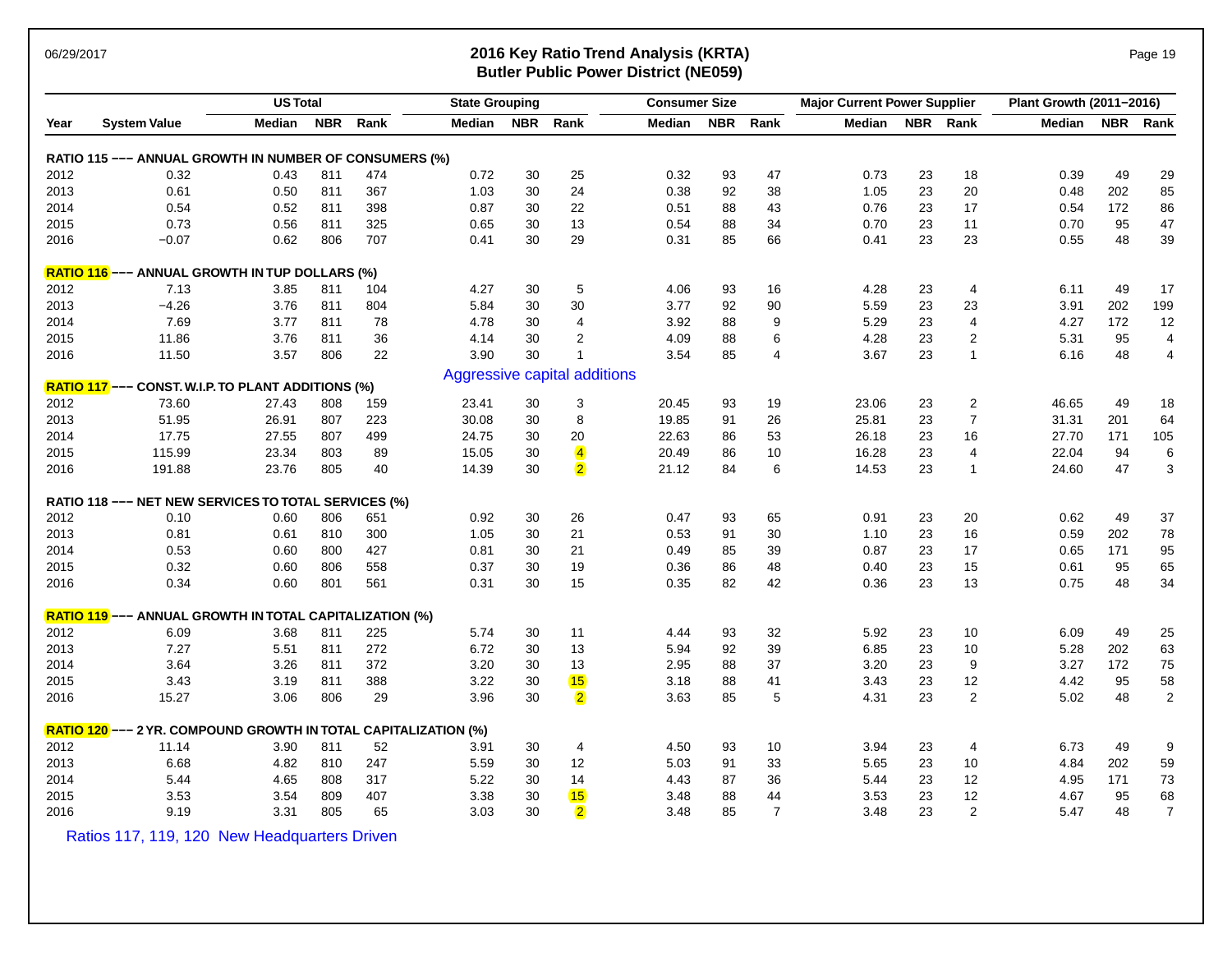TUP (Total Utility Plant)

### 06/29/2017 **2016 Key Ratio Trend Analysis (KRTA)** Page 20 **Butler Public Power District (NE059)**

|      |                                                                 | <b>US Total</b> |            |      | <b>State Grouping</b> |            |                         | <b>Consumer Size</b>          |            |      | <b>Major Current Power Supplier</b> |            |                | Plant Growth (2011-2016) |            |                         |
|------|-----------------------------------------------------------------|-----------------|------------|------|-----------------------|------------|-------------------------|-------------------------------|------------|------|-------------------------------------|------------|----------------|--------------------------|------------|-------------------------|
| Year | <b>System Value</b>                                             | Median          | <b>NBR</b> | Rank | Median                | <b>NBR</b> | Rank                    | Median                        | <b>NBR</b> | Rank | Median                              | <b>NBR</b> | Rank           | <b>Median</b>            | <b>NBR</b> | Rank                    |
|      | RATIO 121 --- 5 YR. COMPOUND GROWTH IN TOTAL CAPITALIZATION (%) |                 |            |      |                       |            |                         |                               |            |      |                                     |            |                |                          |            |                         |
| 2012 | 10.74                                                           | 4.67            | 808        | 44   | 4.58                  | 30         | $\overline{\mathbf{2}}$ | 5.30                          | 93         | 9    | 4.87                                | 23         | $\overline{2}$ | 8.33                     | 49         | 5                       |
| 2013 | 10.44                                                           | 4.84            | 809        | 46   | 5.06                  | 30         | $\overline{2}$          | 5.15                          | 91         | 6    | 5.15                                | 23         | $\overline{2}$ | 4.86                     | 202        | $\overline{\mathbf{4}}$ |
| 2014 | 7.22                                                            | 4.49            | 805        | 132  | 4.91                  | 30         | $\sqrt{5}$              | 4.59                          | 86         | 14   | 5.06                                | 23         | $\overline{4}$ | 4.50                     | 172        | 15                      |
| 2015 | 7.27                                                            | 4.33            | 805        | 122  | 4.78                  | 30         |                         | 4.67                          | 86         | 14   | 4.89                                | 23         | $\overline{4}$ | 5.36                     | 95         | 20                      |
| 2016 | 7.06                                                            | 4.07            | 799        | 108  | 4.72                  | 30         |                         | 4.31                          | 83         | 16   | 4.77                                | 23         | 3              | 6.55                     | 48         | 17                      |
|      |                                                                 |                 |            |      |                       |            |                         | Lots of Investments in TUP    |            |      |                                     |            |                |                          |            |                         |
|      |                                                                 |                 |            |      |                       |            |                         | <b>PLANT (RATIOS 122-145)</b> |            |      |                                     |            |                |                          |            |                         |
|      | RATIO 122 --- TUP INVESTMENTS PER TOTAL KWH SOLD (CENTS)        |                 |            |      |                       |            |                         |                               |            |      |                                     |            |                |                          |            |                         |
| 2012 | 24.23                                                           | 26.26           | 813        | 479  | 25.04                 | 30         | 17                      | 28.36                         | 94         | 68   | 25.21                               | 23         | 14             | 26.81                    | 49         | 30                      |
| 2013 | 21.82                                                           | 26.69           | 815        | 555  | 27.98                 | 30         | 23                      | 30.36                         | 93         | 70   | 26.89                               | 23         | 17             | 26.50                    | 202        | 139                     |
| 2014 | 23.65                                                           | 27.12           | 813        | 513  | 32.29                 | 30         | 23                      | 30.69                         | 88         | 63   | 32.20                               | 23         | 17             | 26.32                    | 172        | 101                     |
| 2015 | 28.58                                                           | 28.78           | 811        | 414  | 34.43                 | 30         | 23                      | 34.99                         | 88         | 59   | 34.25                               | 23         | 17             | 29.83                    | 95         | 52                      |
| 2016 | 31.04                                                           | 29.97           | 809        | 373  | 34.37                 | 30         | 22                      | 36.40                         | 86         | 55   | 33.85                               | 23         | 16             | 27.72                    | 48         | 21                      |
|      | <b>RATIO 123 --- TUP INVESTMENT PER CONSUMER (\$)</b>           |                 |            |      |                       |            |                         |                               |            |      |                                     |            |                |                          |            |                         |
| 2012 | 7,457.40                                                        | 5,190.76        | 813        | 143  | 7,638.42              | 30         | 17                      | 6,706.72                      | 94         | 32   | 7,457.40                            | 23         | 12             | 6,374.00                 | 49         | 15                      |
| 2013 | 7,096.20                                                        | 5,388.50        | 815        | 205  | 7,899.17              | 30         | 18                      | 7,047.92                      | 93         | 43   | 7,759.56                            | 23         | 13             | 5,414.60                 | 202        | 35                      |
| 2014 | 7,600.81                                                        | 5,550.92        | 813        | 182  | 8,126.96              | 30         | 19                      | 7,083.78                      | 88         | 34   | 8,018.89                            | 23         | 14             | 5,385.04                 | 172        | 32                      |
| 2015 | 8,441.31                                                        | 5,720.11        | 811        | 143  | 8,477.42              | 30         | 17                      | 7,377.37                      | 88         | 29   | 8,441.31                            | 23         | 12             | 6,022.74                 | 95         | 19                      |
| 2016 | 9,418.35                                                        | 5,883.31        | 809        | 110  | 8,980.64              | 30         | 13                      | 7,717.33                      | 86         | 24   | 8,894.54                            | 23         | 9              | 6,020.67                 | 48         | $\overline{7}$          |
|      | RATIO 124 --- TUP INVESTMENT PER MILE OF LINE (\$)              |                 |            |      |                       |            |                         |                               |            |      |                                     |            |                |                          |            |                         |
| 2012 | 25,818.26                                                       | 29,417.94       | 813        | 499  | 20,777.98             | 30         | $\overline{7}$          | 21,183.15                     | 94         | 28   | 21,129.78                           | 23         | 6              | 34,806.78                | 49         | 32                      |
| 2013 | 24,560.50                                                       | 30,849.84       | 814        | 554  | 22,347.44             | 30         | 11                      | 22,068.95                     | 92         | 36   | 22,556.63                           | 23         | 9              | 30,357.40                | 202        | 136                     |
| 2014 | 26,377.31                                                       | 32,243.89       | 812        | 533  | 23,796.60             | 30         | 11                      | 22,674.74                     | 87         | 27   | 24,146.82                           | 23         | 9              | 31,529.36                | 172        | 107                     |
| 2015 | 29,416.85                                                       | 33,467.28       | 810        | 492  | 25,106.25             | 30         | 9                       | 24,160.54                     | 87         | 24   | 25,383.87                           | 23         | 8              | 30,942.00                | 95         | 56                      |
| 2016 | 32,613.82                                                       | 34,264.35       | 808        | 447  | 25,758.65             | 30         | $\overline{7}$          | 24,887.43                     | 85         | 21   | 25,893.03                           | 23         | 6              | 32,070.93                | 48         | 24                      |
|      | <b>RATIO 125 --- AVERAGE CONSUMERS PER MILE</b>                 |                 |            |      |                       |            |                         |                               |            |      |                                     |            |                |                          |            |                         |
| 2012 | 3.46                                                            | 5.97            | 813        | 618  | 3.02                  | 30         | 10                      | 3.23                          | 94         | 45   | 3.09                                | 23         | 8              | 6.01                     | 49         | 39                      |
| 2013 | 3.46                                                            | 6.01            | 814        | 621  | 3.03                  | 30         | 10                      | 3.09                          | 92         | 42   | 3.10                                | 23         | 8              | 6.10                     | 202        | 159                     |
| 2014 | 3.47                                                            | 6.02            | 812        | 620  | 3.03                  | 30         | 10                      | 2.99                          | 87         | 39   | 3.11                                | 23         | 8              | 5.97                     | 172        | 131                     |
| 2015 | 3.48                                                            | 6.00            | 810        | 618  | 3.04                  | 30         | 10                      | 2.96                          | 87         | 38   | 3.12                                | 23         | 8              | 5.64                     | 95         | 70                      |
| 2016 | 3.46                                                            | 6.03            | 808        | 620  | 3.05                  | 30         | 11                      | 2.99                          | 85         | 37   | 3.13                                | 23         | 9              | 4.83                     | 48         | 31                      |
|      | RATIO 126 --- DISTRIBUTION PLANT PER TOTAL KWH SOLD (MILLS)     |                 |            |      |                       |            |                         |                               |            |      |                                     |            |                |                          |            |                         |
| 2012 | 171.57                                                          | 220.48          | 813        | 582  | 189.79                | 30         | 21                      | 238.94                        | 94         | 77   | 184.18                              | 23         | 15             | 209.31                   | 49         | 31                      |
| 2013 | 148.52                                                          | 222.19          | 814        | 681  | 210.99                | 30         | 26                      | 243.06                        | 93         | 78   | 197.52                              | 23         | 20             | 224.00                   | 202        | 178                     |
| 2014 | 168.75                                                          | 227.53          | 812        | 611  | 242.76                | 30         | 25                      | 257.20                        | 88         | 70   | 230.33                              | 23         | 19             | 223.04                   | 172        | 128                     |
| 2015 | 192.05                                                          | 239.74          | 811        | 561  | 258.56                | 30         | 24                      | 282.84                        | 88         | 72   | 248.28                              | 23         | 18             | 244.52                   | 95         | 77                      |
| 2016 | 199.49                                                          | 246.72          | 808        | 553  | 261.60                | 30         | 24                      | 291.35                        | 86         | 68   | 259.43                              | 23         | 18             | 235.03                   | 48         | 32                      |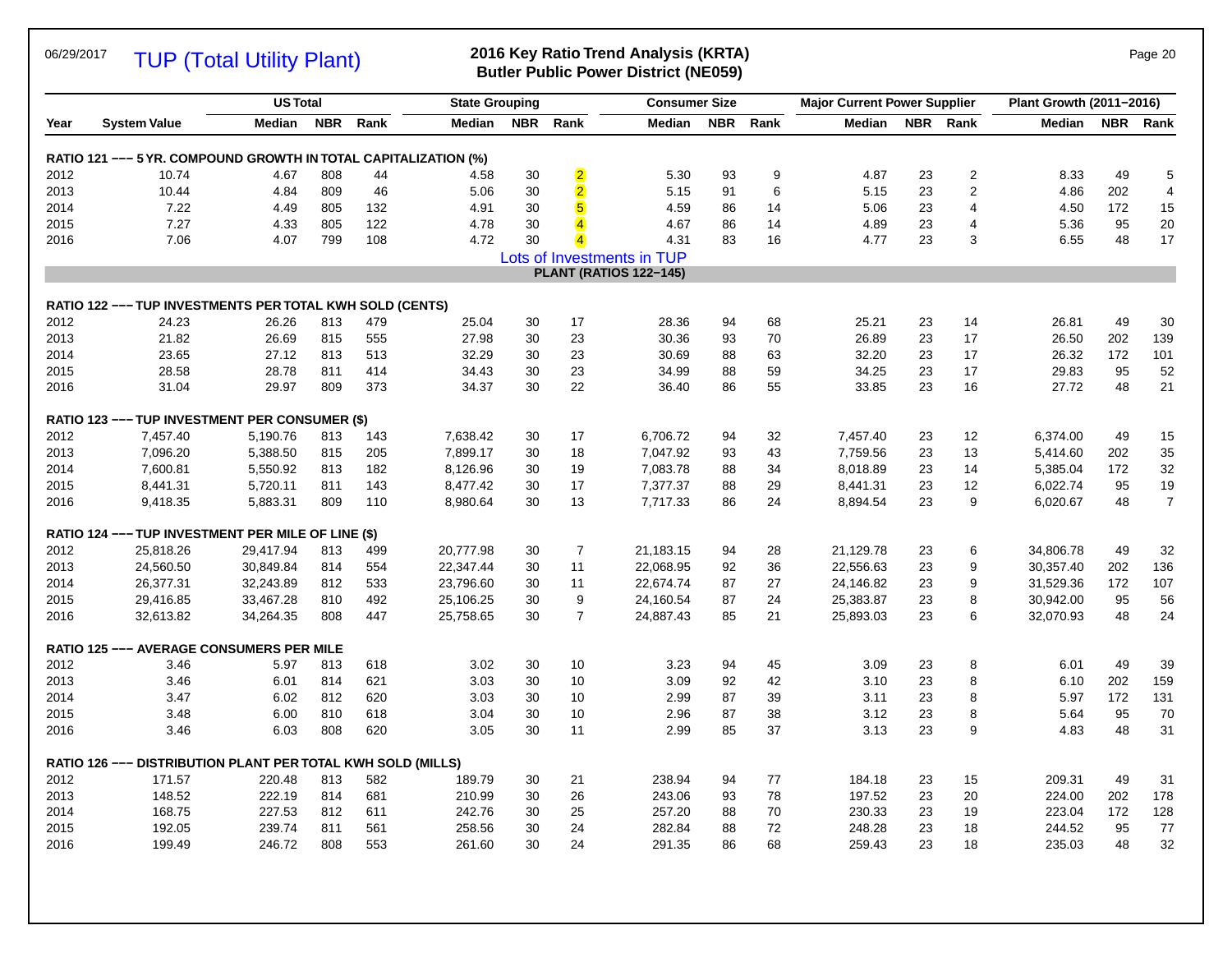### 06/29/2017 **2016 Key Ratio Trend Analysis (KRTA)** Page 21 **Butler Public Power District (NE059)**

|      |                                                             | <b>US Total</b> |            |      | <b>State Grouping</b> |    |                | <b>Consumer Size</b> |    | <b>Major Current Power Supplier</b> |              |    | Plant Growth (2011-2016) |              |     |                  |
|------|-------------------------------------------------------------|-----------------|------------|------|-----------------------|----|----------------|----------------------|----|-------------------------------------|--------------|----|--------------------------|--------------|-----|------------------|
| Year | <b>System Value</b>                                         | Median          | <b>NBR</b> | Rank | Median                |    | NBR Rank       | Median               |    | NBR Rank                            | Median       |    | NBR Rank                 | Median       |     | NBR Rank         |
|      | RATIO 127 --- DISTRIBUTION PLANT PER CONSUMER (\$)          |                 |            |      |                       |    |                |                      |    |                                     |              |    |                          |              |     |                  |
| 2012 | 5,280.04                                                    | 4,344.49        | 813        | 220  | 5,585.97              | 30 | 19             | 5,445.39             | 94 | 53                                  | 5,507.17     | 23 | 13                       | 4,450.51     | 49  | 18               |
| 2013 | 4,829.99                                                    | 4,497.59        | 814        | 318  | 5,725.83              | 30 | 25             | 5,681.18             | 93 | 65                                  | 5,573.93     | 23 | 19                       | 4,446.31     | 202 | 72               |
| 2014 | 5,423.87                                                    | 4,623.89        | 812        | 252  | 5,948.20              | 30 | 20             | 5,805.92             | 88 | 54                                  | 5,753.08     | 23 | 14                       | 4,604.03     | 172 | 50               |
| 2015 | 5,671.41                                                    | 4,747.36        | 811        | 236  | 6,194.59              | 30 | 21             | 5,982.81             | 88 | 50                                  | 6,028.44     | 23 | 15                       | 4,935.05     | 95  | 34               |
| 2016 | 6,052.40                                                    | 4,898.87        | 808        | 212  | 6,327.33              | 30 | 19             | 6,239.42             | 86 | 47                                  | 6,293.91     | 23 | 15                       | 4,894.46     | 48  | 17               |
|      | RATIO 128 --- DISTRIBUTION PLANT PER EMPLOYEE (\$)          |                 |            |      |                       |    |                |                      |    |                                     |              |    |                          |              |     |                  |
| 2012 | 1,257,968.38                                                | 1,313,328.99    | 813        | 460  | 1,364,918.56          | 30 | 21             | 1,288,074.82         | 94 | 55                                  | 1,360,335.61 | 23 | 16                       | 1,186,682.21 | 49  | 20               |
| 2013 | 1,111,477.28                                                | 1,366,714.35    | 814        | 646  | 1,427,977.96          | 30 | 27             | 1,348,502.83         | 93 | 79                                  | 1,424,740.84 | 23 | 21                       | 1,388,845.72 | 202 | 166              |
| 2014 | 1,307,151.71                                                | 1,423,872.86    | 812        | 527  | 1,496,569.23          | 30 | 27             | 1,403,074.69         | 88 | 57                                  | 1,494,022.41 | 23 | 20                       | 1,459,189.04 | 172 | 119              |
| 2015 | 1,376,734.88                                                | 1,478,032.25    | 811        | 510  | 1,529,322.57          | 30 | 27             | 1,462,935.35         | 88 | 57                                  | 1,535,848.32 | 23 | 21                       | 1,525,343.84 | 95  | 68               |
| 2016 | 1,468,210.38                                                | 1,524,640.94    | 808        | 453  | 1,599,388.00          | 30 | 25             | 1,488,745.40         | 86 | 46                                  | 1,596,882.29 | 23 | 19                       | 1,522,635.17 | 48  | 28               |
|      | RATIO 129 --- GENERAL PLANT PER TOTAL KWH SOLD (MILLS)      |                 |            |      |                       |    |                |                      |    |                                     |              |    |                          |              |     |                  |
| 2012 | 23.33                                                       | 17.17           | 812        | 215  | 18.91                 | 30 | 10             | 19.02                | 94 | 35                                  | 19.01        | 23 | $\overline{7}$           | 17.88        | 49  | 13               |
| 2013 | 21.82                                                       | 17.42           | 813        | 263  | 21.51                 | 30 | 14             | 20.66                | 92 | 41                                  | 21.73        | 23 | 11                       | 18.02        | 202 | 62               |
| 2014 | 23.45                                                       | 17.77           | 811        | 228  | 23.43                 | 30 | 15             | 21.17                | 87 | 34                                  | 23.40        | 23 | 11                       | 18.18        | 172 | 45               |
| 2015 | 27.68                                                       | 19.25           | 807        | 184  | 25.42                 | 30 | 13             | 23.53                | 87 | 31                                  | 23.62        | 23 | 8                        | 20.47        | 95  | 24               |
| 2016 | 25.85                                                       | 19.57           | 805        | 234  | 24.16                 | 30 | 13             | 24.06                | 85 | 37                                  | 24.01        | 23 | 9                        | 18.63        | 48  | 8                |
|      | RATIO 130 --- GENERAL PLANT PER CONSUMER (\$)               |                 |            |      |                       |    |                |                      |    |                                     |              |    |                          |              |     |                  |
| 2012 | 717.86                                                      | 354.59          | 812        | 68   | 608.60                | 30 | 9              | 477.01               | 94 | 11                                  | 610.54       | 23 | 6                        | 402.90       | 49  | 3                |
| 2013 | 709.70                                                      | 366.46          | 813        | 79   | 632.02                | 30 | 11             | 507.84               | 92 | 15                                  | 628.88       | 23 | 8                        | 342.38       | 202 | 13               |
| 2014 | 753.75                                                      | 380.29          | 811        | 79   | 649.91                | 30 | 11             | 508.40               | 87 | 12                                  | 657.63       | 23 | 8                        | 373.06       | 172 | 16               |
| 2015 | 817.38                                                      | 394.85          | 807        | 73   | 685.57                | 30 | 10             | 531.78               | 87 | 12                                  | 629.27       | 23 | 6                        | 420.18       | 95  | 14               |
| 2016 | 784.24                                                      | 418.53          | 805        | 92   | 659.36                | 30 | 11             | 565.68               | 85 | 16                                  | 633.65       | 23 | 8                        | 441.20       | 48  | 5                |
|      | RATIO 131 --- GENERAL PLANT PER EMPLOYEE (\$)               |                 |            |      |                       |    |                |                      |    |                                     |              |    |                          |              |     |                  |
| 2012 | 171,029.54                                                  | 100,971.68      | 812        | 50   | 126,357.65            | 30 | $\overline{7}$ | 109,330.14           | 94 | $\overline{7}$                      | 127,651.30   | 23 | 5                        | 98,961.25    | 49  | 3                |
| 2013 | 163,315.48                                                  | 105,885.40      | 813        | 82   | 136,682.00            | 30 | 9              | 116,653.30           | 92 | 14                                  | 136,427.93   | 23 | $\overline{7}$           | 106,812.86   | 202 | 19               |
| 2014 | 181,653.67                                                  | 108,511.30      | 811        | 61   | 139,509.43            | 30 | 9              | 118,500.41           | 87 | 12                                  | 141,060.22   | 23 | $\overline{7}$           | 111,274.91   | 172 | 16               |
| 2015 | 198,418.25                                                  | 114,097.02      | 807        | 52   | 160,919.36            | 30 | 9              | 132,370.42           | 87 | 6                                   | 161,435.86   | 23 | 6                        | 122,830.50   | 95  | $\boldsymbol{9}$ |
| 2016 | 190,244.17                                                  | 119,026.00      | 805        | 70   | 161,859.14            | 30 | 10             | 137,121.58           | 85 | 12                                  | 164,202.00   | 23 | 8                        | 114,717.28   | 48  | 5                |
|      | RATIO 132 --- HEADQUARTERS PLANT PER TOTAL KWH SOLD (MILLS) |                 |            |      |                       |    |                |                      |    |                                     |              |    |                          |              |     |                  |
| 2012 | 3.32                                                        | 8.76            | 763        | 707  | 6.68                  | 27 | 26             | 8.99                 | 87 | 83                                  | 6.95         | 21 | 20                       | 9.89         | 48  | 43               |
| 2013 | 3.12                                                        | 8.94            | 763        | 716  | 7.29                  | 25 | 24             | 9.23                 | 84 | 81                                  | 7.90         | 19 | 18                       | 9.60         | 192 | 181              |
| 2014 | 3.14                                                        | 9.31            | 763        | 722  | 8.17                  | 25 | 24             | 9.44                 | 79 | 76                                  | 9.11         | 19 | 18                       | 9.24         | 157 | 150              |
| 2015 | 3.40                                                        | 10.00           | 761        | 716  | 8.55                  | 26 | 26             | 9.42                 | 81 | 77                                  | 9.09         | 20 | 20                       | 10.88        | 88  | 85               |
| 2016 | 1.51                                                        | 10.52           | 758        | 747  | 9.15                  | 28 | 28             | 10.01                | 77 | 76                                  | 9.02         | 21 | 21                       | 10.41        | 48  | 47               |

Ratios 132-134 Ranking will change in 2017 because of building w.o. will be clsoed.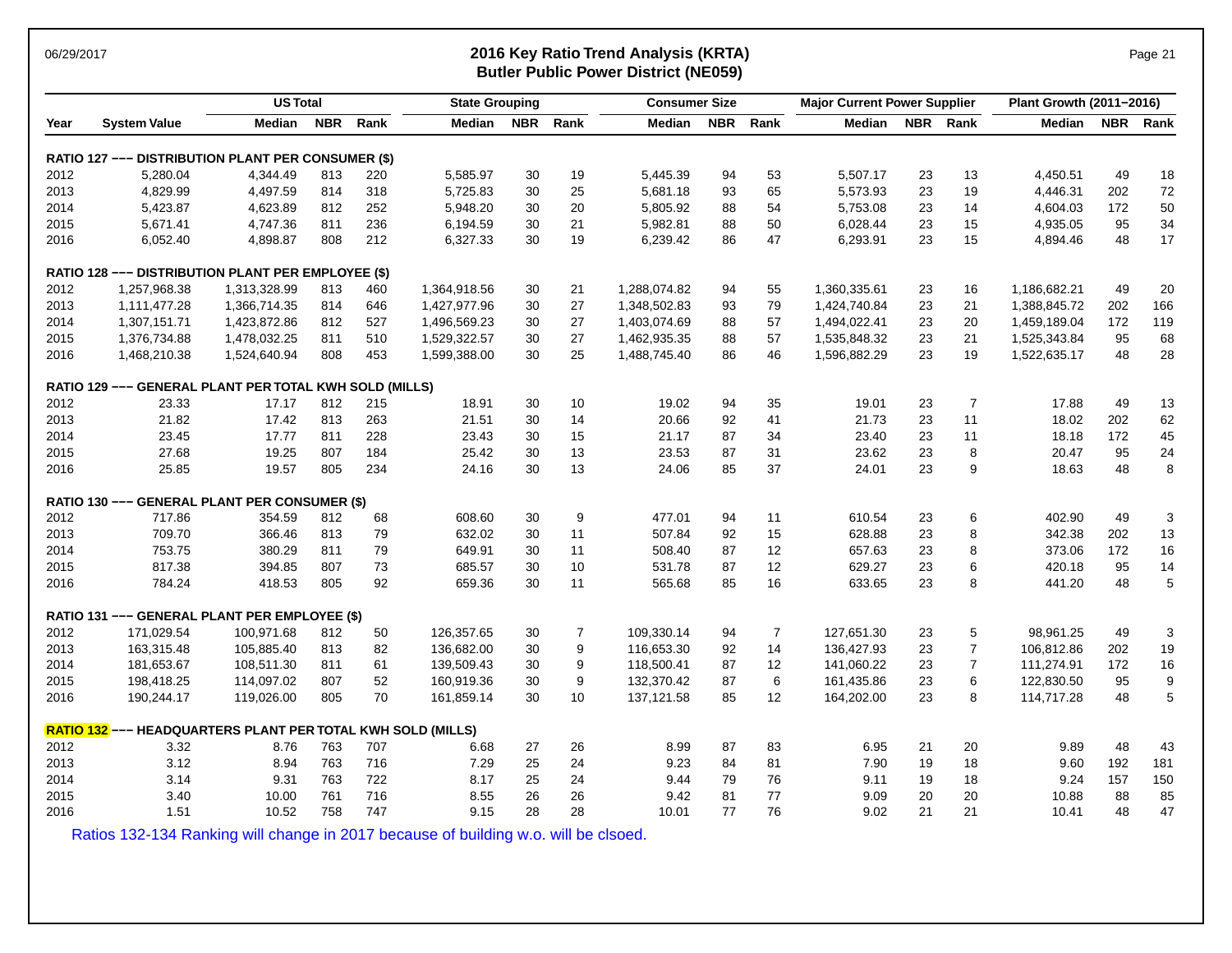### 06/29/2017 **2016 Key Ratio Trend Analysis (KRTA)** Page 22 **Butler Public Power District (NE059)**

| але |  |
|-----|--|
|     |  |

|      |                                                             | <b>US Total</b> |            |      | <b>State Grouping</b> |            |                   | <b>Consumer Size</b> |            |      | <b>Major Current Power Supplier</b> |    |                | Plant Growth (2011-2016) |     |                  |
|------|-------------------------------------------------------------|-----------------|------------|------|-----------------------|------------|-------------------|----------------------|------------|------|-------------------------------------|----|----------------|--------------------------|-----|------------------|
| Year | <b>System Value</b>                                         | Median          | <b>NBR</b> | Rank | Median                | <b>NBR</b> | Rank              | Median               | <b>NBR</b> | Rank | Median                              |    | NBR Rank       | <b>Median</b>            |     | NBR Rank         |
|      | <b>RATIO 133</b> --- HEADQUARTERS PLANT PER CONSUMER (\$)   |                 |            |      |                       |            |                   |                      |            |      |                                     |    |                |                          |     |                  |
| 2012 | 102.23                                                      | 186.15          | 763        | 619  | 210.19                | 27         | 27                | 196.08               | 87         | 74   | 210.19                              | 21 | 21             | 253.32                   | 48  | 40               |
| 2013 | 101.61                                                      | 197.56          | 763        | 645  | 207.58                | 25         | 25                | 201.61               | 84         | 72   | 207.58                              | 19 | 19             | 194.92                   | 192 | 163              |
| 2014 | 101.06                                                      | 207.60          | 763        | 655  | 204.73                | 25         | 25                | 203.04               | 79         | 68   | 204.73                              | 19 | 19             | 215.04                   | 157 | 139              |
| 2015 | 100.33                                                      | 217.97          | 761        | 668  | 212.27                | 26         | 26                | 200.49               | 81         | 70   | 205.11                              | 20 | 20             | 244.73                   | 88  | 81               |
| 2016 | 45.95                                                       | 231.25          | 758        | 743  | 232.35                | 28         | 28                | 215.52               | 77         | 76   | 215.52                              | 21 | 21             | 248.60                   | 48  | 48               |
|      | RATIO 134 --- HEADQUARTERS PLANT PER EMPLOYEE (\$)          |                 |            |      |                       |            |                   |                      |            |      |                                     |    |                |                          |     |                  |
| 2012 | 24,355.92                                                   | 52,037.56       | 763        | 688  | 46,709.03             | 27         | 27                | 45,437.06            | 87         | 79   | 49,034.97                           | 21 | 21             | 69,255.07                | 48  | 42               |
| 2013 | 23,381.68                                                   | 56,399.50       | 763        | 710  | 46,966.19             | 25         | 25                | 45,175.21            | 84         | 77   | 46,966.19                           | 19 | 19             | 56,736.98                | 192 | 184              |
| 2014 | 24,355.92                                                   | 59,149.23       | 763        | 709  | 48,551.75             | 25         | 25                | 46,218.35            | 79         | 73   | 48,551.75                           | 19 | 19             | 60,407.69                | 157 | 149              |
| 2015 | 24,355.92                                                   | 62,853.94       | 761        | 711  | 51,533.75             | 26         | 26                | 46,295.67            | 81         | 74   | 53,883.48                           | 20 | 20             | 65,143.91                | 88  | 85               |
| 2016 | 11,145.63                                                   | 68,114.77       | 758        | 748  | 57,363.55             | 28         | 28                | 48,622.57            | 77         | 77   | 58,879.10                           | 21 | 21             | 71,680.22                | 48  | 48               |
|      | RATIO 135 --- TRANSMISSION PLANT PER TOTAL KWH SOLD (MILLS) |                 |            |      |                       |            |                   |                      |            |      |                                     |    |                |                          |     |                  |
| 2012 | 32.22                                                       | 13.20           | 410        | 75   | 24.49                 | 30         | 8                 | 15.19                | 51         | 16   | 25.84                               | 23 | 8              | 22.02                    | 28  | $\overline{7}$   |
| 2013 | 33.23                                                       | 13.35           | 412        | 78   | 26.89                 | 30         | 10                | 16.49                | 53         | 18   | 31.04                               | 23 | 10             | 15.34                    | 105 | 28               |
| 2014 | 34.43                                                       | 13.25           | 410        | 77   | 32.05                 | 30         | 12                | 16.84                | 48         | 18   | 34.43                               | 23 | 12             | 11.89                    | 82  | 16               |
| 2015 | 40.21                                                       | 14.16           | 409        | 64   | 31.82                 | 30         | 8                 | 20.83                | 46         | 16   | 35.33                               | 23 | 8              | 11.75                    | 52  | $\overline{7}$   |
| 2016 | 43.36                                                       | 14.39           | 409        | 62   | 34.15                 | 30         | 8                 | 27.34                | 49         | 18   | 37.29                               | 23 | 8              | 13.39                    | 23  | $\overline{4}$   |
|      | RATIO 136 --- TRANSMISSION PLANT PER CONSUMER (\$)          |                 |            |      |                       |            |                   |                      |            |      |                                     |    |                |                          |     |                  |
| 2012 | 991.64                                                      | 267.62          | 410        | 53   | 619.95                | 30         | 9                 | 401.37               | 51         | 12   | 792.78                              | 23 | 8              | 430.03                   | 28  | $\sqrt{5}$       |
| 2013 | 1,080.75                                                    | 279.67          | 412        | 50   | 792.78                | 30         | 9                 | 404.17               | 53         | 12   | 850.12                              | 23 | 8              | 352.23                   | 105 | 12               |
| 2014 | 1,106.74                                                    | 293.34          | 410        | 52   | 814.57                | 30         | 9                 | 475.86               | 48         | 9    | 928.29                              | 23 | 8              | 275.22                   | 82  | $\overline{7}$   |
| 2015 | 1,187.58                                                    | 297.38          | 409        | 51   | 849.21                | 30         | 8                 | 565.86               | 46         | 10   | 955.33                              | 23 | $\overline{7}$ | 245.63                   | 52  | 5                |
| 2016 | 1,315.66                                                    | 299.06          | 409        | 45   | 911.07                | 30         | $\overline{7}$    | 611.64               | 49         | 11   | 1,011.60                            | 23 | 6              | 352.09                   | 23  | $\overline{4}$   |
|      | RATIO 137 --- TRANSMISSION PLANT PER EMPLOYEE (\$)          |                 |            |      |                       |            |                   |                      |            |      |                                     |    |                |                          |     |                  |
| 2012 | 236,258.33                                                  | 75,014.91       | 410        | 62   | 163,800.35            | 30         | 8                 | 108,216.70           | 51         | 10   | 182,467.50                          | 23 | $\overline{7}$ | 122,306.31               | 28  | $\overline{7}$   |
| 2013 | 248,701.16                                                  | 78,874.97       | 412        | 64   | 186,218.81            | 30         | 9                 | 101,119.25           | 53         | 13   | 190,761.39                          | 23 | 8              | 94,031.19                | 105 | $16\,$           |
| 2014 | 266,725.29                                                  | 79,015.43       | 410        | 58   | 190,358.56            | 30         | 10                | 114,028.08           | 48         | 8    | 220,966.38                          | 23 | 9              | 80,114.37                | 82  | 9                |
| 2015 | 288,285.54                                                  | 82,892.23       | 409        | 57   | 206,966.57            | 30         | 9                 | 121,636.26           | 46         | 8    | 219,718.50                          | 23 | 8              | 62,747.38                | 52  | $\boldsymbol{7}$ |
| 2016 | 319,156.25                                                  | 81,518.22       | 409        | 48   | 220,414.89            | 30         | 8                 | 126,144.14           | 49         | 10   | 239,367.40                          | 23 | $\overline{7}$ | 84,358.78                | 23  | $\overline{4}$   |
|      | <b>RATIO 139 --- LINE LOSS (%)</b>                          |                 |            |      |                       |            |                   |                      |            |      |                                     |    |                |                          |     |                  |
| 2012 | 5.36                                                        | 5.80            | 812        | 486  | 7.73                  | 30         | 26                | 6.32                 | 94         | 61   | 7.45                                | 23 | 20             | 5.74                     | 49  | 31               |
| 2013 | 4.34                                                        | 5.64            | 814        | 623  | 7.22                  | 30         | 28                | 6.15                 | 93         | 71   | 7.18                                | 23 | 23             | 5.74                     | 202 | 156              |
| 2014 | 3.54                                                        | 5.28            | 811        | 669  | 7.21                  | 30         | 30                | 5.71                 | 88         | 68   | 6.83                                | 23 | 23             | 5.23                     | 172 | 141              |
| 2015 | 6.71                                                        | 5.11            | 808        | 191  | 6.94                  | 30         | 18                | 5.55                 | 88         | 30   | 6.86                                | 23 | 13             | 5.20                     | 95  | 19               |
| 2016 | 5.18                                                        | 5.53            | 806        | 468  | 7.87                  | 30         | 26                | 6.10                 | 86         | 56   | 7.10                                | 23 | 20             | 5.18                     | 47  | 24               |
|      | Aggressive work plan / tree contractor                      |                 |            |      |                       |            | 5th Best in State |                      |            |      |                                     |    |                |                          |     |                  |
|      | <b>Thank you Board of Directors</b>                         |                 |            |      |                       |            |                   |                      |            |      |                                     |    |                |                          |     |                  |